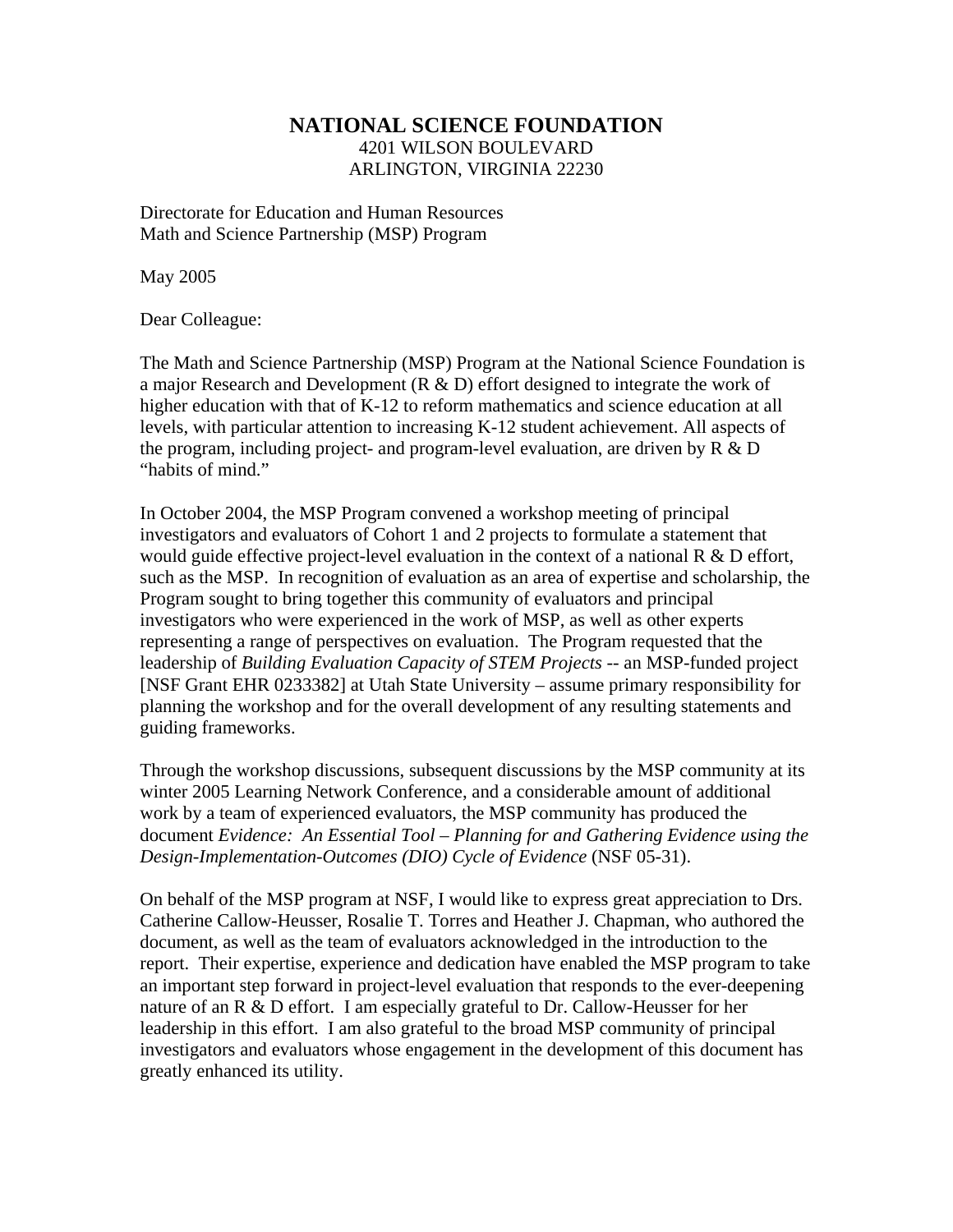We ask all MSP Partnership projects to continue their engagement with the *DIO Cycle of Evidence* and to make intelligent use of it as a guiding framework to plan for, gather and use evidence in project-level evaluation. We in the MSP program at NSF also expect to incorporate this framework in the oversight of our projects as we -- and others whom we fund -- engage in the ongoing review of project evaluation commensurate with a major R & D effort.

Sincerely,

h. sprese

Diane M. Spresser Senior Program Coordinator National Science Foundation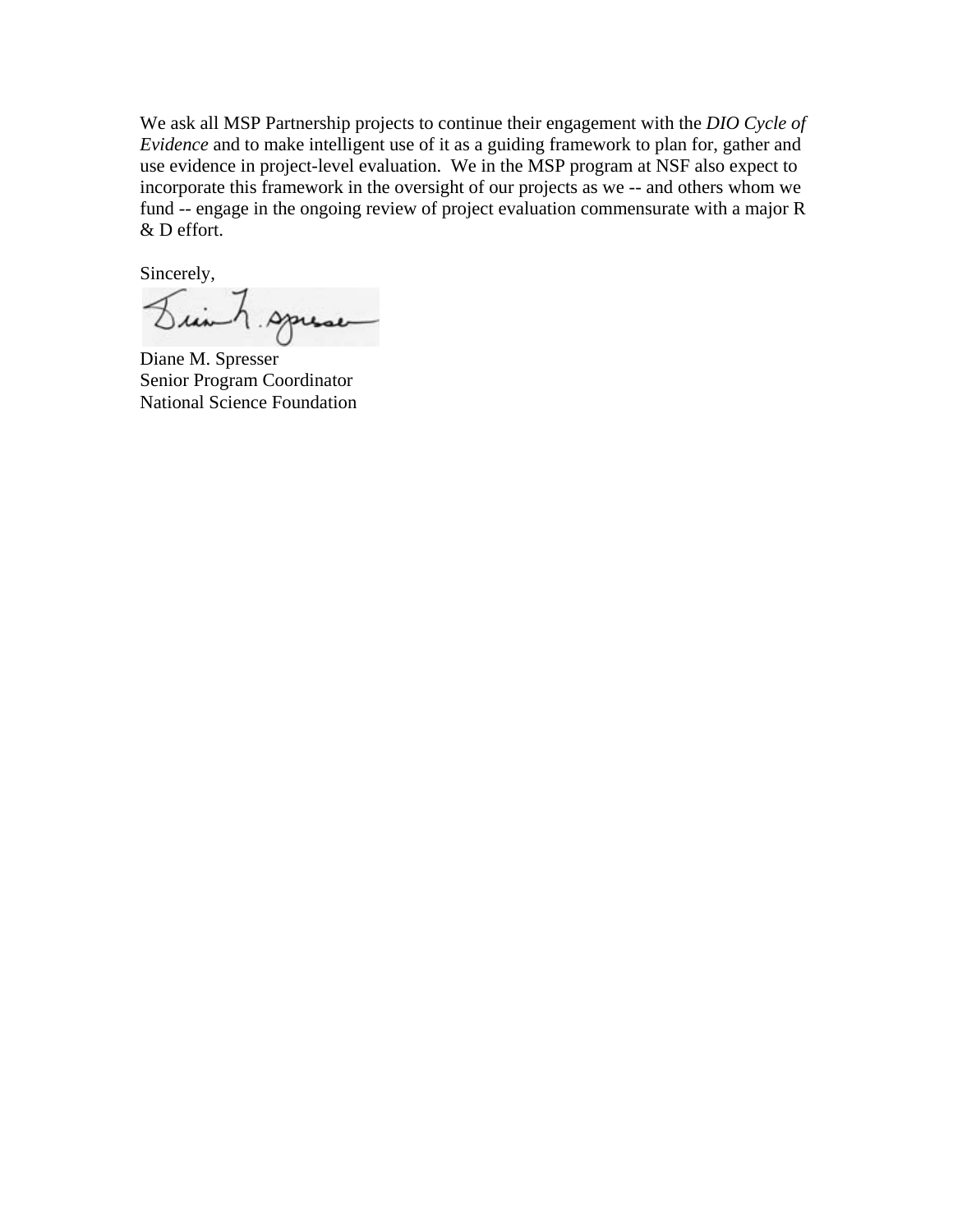# *Planning for and Gathering Evidence Using the Design-Implementation-Outcomes (DIO) Cycle of Evidence*

Prepared for:

The National Science Foundation Directorate for Education and Human Resources Math and Science Partnership Program

Prepared by:

The Consortium for Building Evaluation Capacity 2810 Old Main Hill Utah State University Logan, UT 84322-2810

April 2005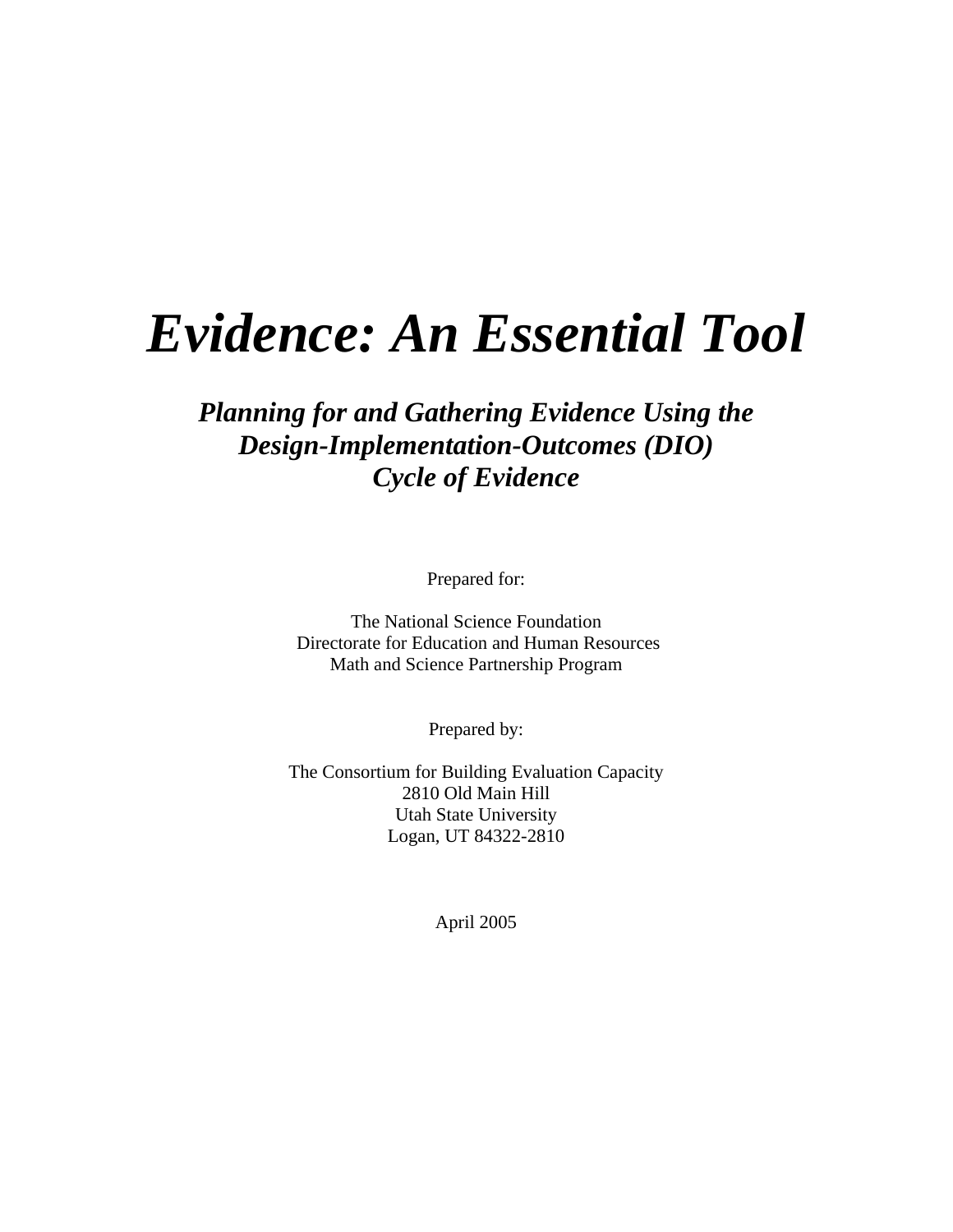# *Planning for and Gathering Evidence Using the Design-Implementation-Outcomes (DIO) Cycle of Evidence*

Prepared under Grant: EHR-0233382

Catherine Callow-Heusser Heather J. Chapman *The Consortium for Building Evaluation Capacity* 

> Rosalie T. Torres *Torres Consulting Group*

Prepared for The National Science Foundation Directorate for Education and Human Resources Math and Science Partnership Program

#### April 2005

*NOTE: Any opinions, conclusions, or recommendations expressed in this material are those of the authors and do not necessarily reflect the views of the National Science Foundation.*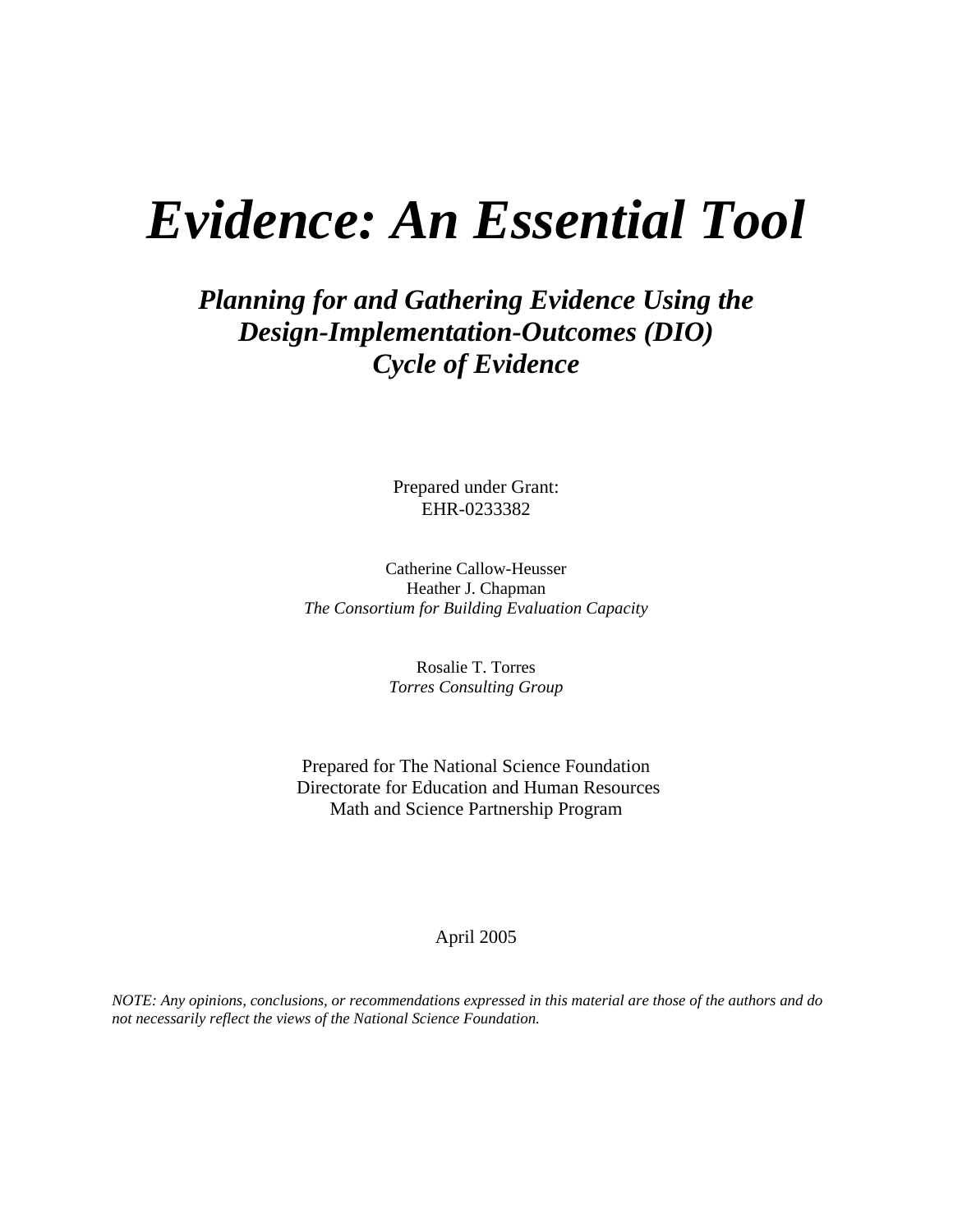| Guiding Framework for Planning, Gathering, and Using Evidence:       |  |
|----------------------------------------------------------------------|--|
|                                                                      |  |
|                                                                      |  |
|                                                                      |  |
|                                                                      |  |
|                                                                      |  |
|                                                                      |  |
|                                                                      |  |
|                                                                      |  |
|                                                                      |  |
|                                                                      |  |
|                                                                      |  |
|                                                                      |  |
|                                                                      |  |
|                                                                      |  |
|                                                                      |  |
|                                                                      |  |
|                                                                      |  |
|                                                                      |  |
|                                                                      |  |
|                                                                      |  |
|                                                                      |  |
|                                                                      |  |
|                                                                      |  |
|                                                                      |  |
|                                                                      |  |
| American Evaluation Association Guiding Principles for Evaluators 42 |  |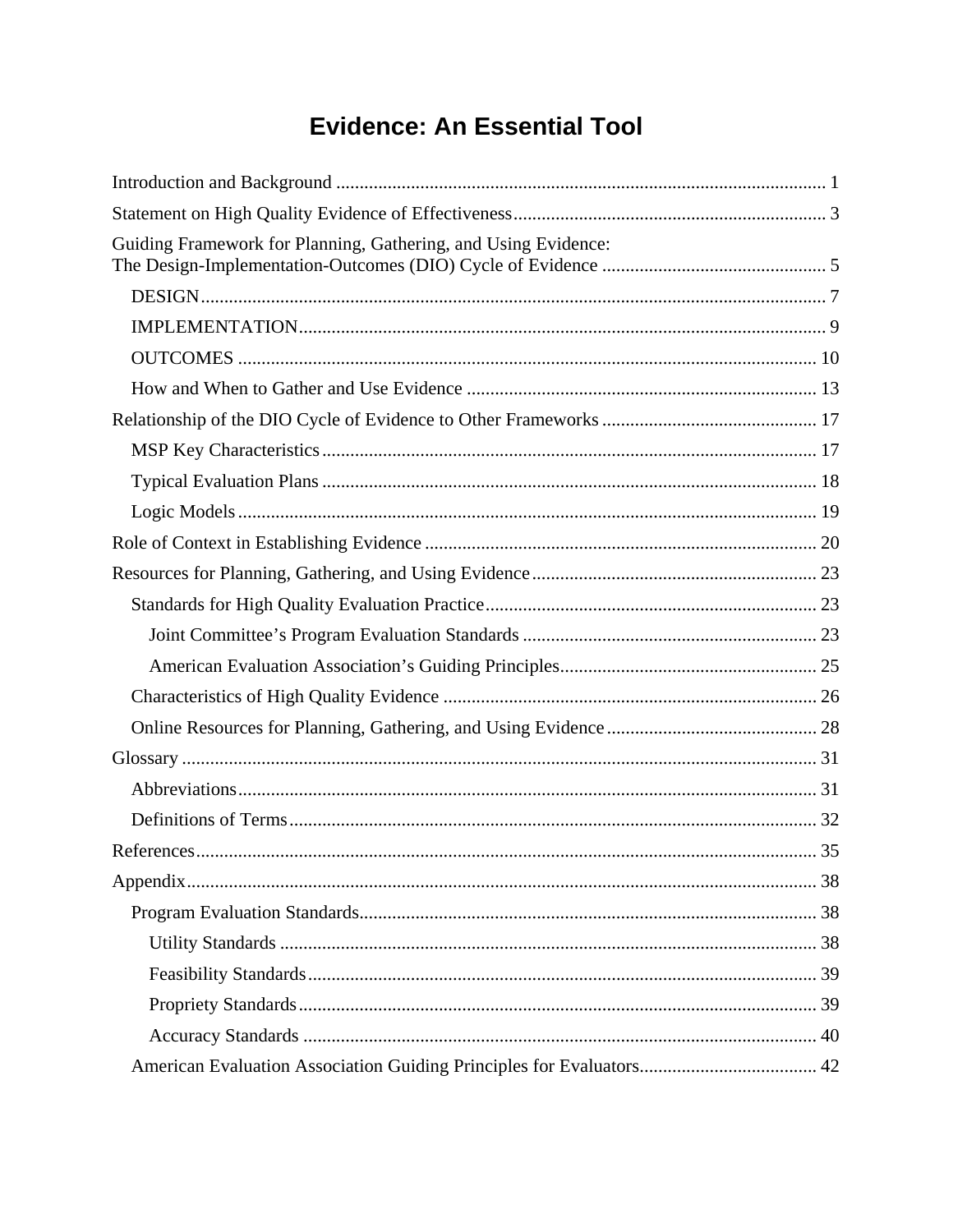# **Introduction and Background**

On July 15, 2004, the Math and Science Partnership (MSP) program at the National Science Foundation (NSF) issued a meeting announcement for "principal investigators and evaluators on MSP Cohort 1 and 2 Partnership and RETA projects to consider and formulate a statement of guidance for effective project-level evaluation in the context of a national  $R \& D$  effort, such as the MSP" [\(http://hub.mspnet.org/index.cfm/calendar/show/event-168](http://hub.mspnet.org/index.cfm/calendar/show/event-168)). Specifically, the MSP Program requested a statement about high quality evidence of effectiveness and efficiency, and a guiding framework that would:

- clarify NSF's expectations for gathering and reporting evidence,
- guide current MSP projects in their evaluation activities, and
- guide future MSPs and other who submit proposals to NSF for funding.

This request arose out of needs to: (a) provide guidance for evaluation planning and evaluation activities to NSF's MSP projects and other projects, and to groups submitting proposals to NSF programs; (b) have a consistent framework by which to assess project-level evaluation; and (c) develop a document about project-level evaluation, grounded in the expertise and experience of the scholarly community having that expertise, that would be an important component of NSF's response to the 2004 Inspector General's Audit of NSF's Math and Science Partnership Program. Both the document and the process by which it was developed are critical components of that response.

The resulting statement and guiding framework—the Design-Implementation-Outcomes (DIO) Cycle of Evidence—described in the following sections were initially outlined by a team of experienced evaluators who have long been involved in evaluations of complex, large-scale projects, particularly mathematics and science projects. This document is based upon work supported by the NSF under supplemental funding to grant EHR-0233382, with the guidance and support of Elizabeth VanderPutten. The developers included (alphabetically)

Catherine Callow-Heusser, Ph.D. Candidate (ABD) James Dorward, Ph.D., USU's Building Evaluation Capacity MSP-RETA<sup>1</sup> Joy Frechtling, Ph.D., Westat, consultant for USU's NETA<sup>2</sup> Frances Lawrenz, Ph.D., U-MN, member of USU's MSP-RETA Advisory Committee Sean Smith, Ph.D., Horizon Research Rosalie Torres, Ph.D., Torres Consulting Group, consultant for USU's NETA Norm Webb, Ph.D., U-WI-Madison

 $\overline{a}$ 

<sup>&</sup>lt;sup>1</sup>USU: Utah State University; RETA: Research, Evaluation, and Technical Assistance project

<sup>&</sup>lt;sup>2</sup> NETA: USU's Network for Evaluation Technical Assistance consists of expert evaluators who provide technical assistance to some MSP projects as part of USU's RETA funding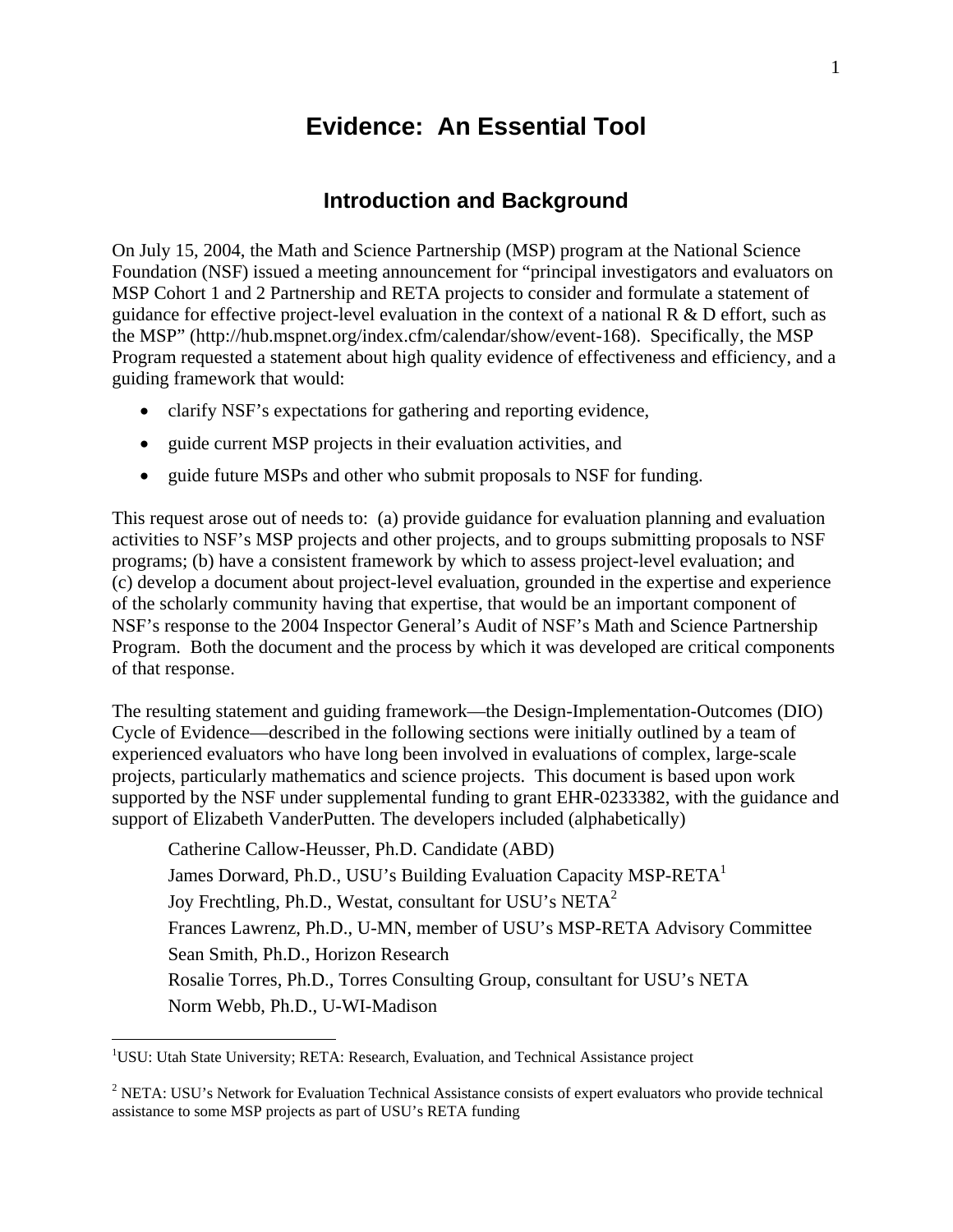Iris Weiss, Ph.D., Horizon Research, member of USU's MSP-RETA Advisory Committee

Additional input was provided by other members of the MSP-RETA project team at Utah State University (Heather Chapman, Steve Lehman, and Scott Bates), other members of USU's MSP-RETA Advisory Committee (James Altschuld, Frank Davis, Arlen Gullicksen, Donna Mertens, Tom Romberg), and other professional evaluators at Horizon Research. An initial version of the DIO Cycle of Evidence was presented at a meeting of MSP principal investigators (PIs) and evaluators, titled "Evidence: An Essential Tool" and held on October 21-22, 2004, in Arlington, VA. At that meeting, PIs and evaluators reviewed the framework, applied it to activities within their own projects, and provided recommendations for revising and improving the framework. MSP project teams (i.e., PIs, Co-PIs, evaluators, stakeholders) provided additional feedback at the MSP Learning Network Conference held in Washington, DC, January 31-February 1, 2005.

One major theme in the feedback was the need for a common language—a language known to evaluators but also familiar to Science, Technology, Engineering, and Mathematics (STEM) faculty and professionals involved in planning, implementing, and evaluating MSP projects. The DIO Cycle of Evidence addresses this need for a common language, and provides a framework for considering projects and project activities at multiple levels, from the global "big picture" view of projects to the most detailed perspective of individual project activities designed to produce specific outcomes. Overall, the evidence gathered through applying this framework can help increase knowledge, provide evidence for accountability, improve projects, and support the value and feasibility of projects and activities.

The remainder of this document includes the following major sections:

- (a) A statement about high quality evidence of project effectiveness and efficiency.
- (b) A description of the DIO Cycle of Evidence as a guiding framework for planning, gathering, and using evidence.
- (c) The relationship of the DIO Cycle of Evidence to other frameworks used in evaluating projects.
- (d) The role of context in establishing evidence of project effectiveness.
- (e) Resources to help projects learn more about planning, gathering, and using evidence.
- (f) A glossary of terms and abbreviations used throughout this document.
- (g) Appendices that contain supplemental resources.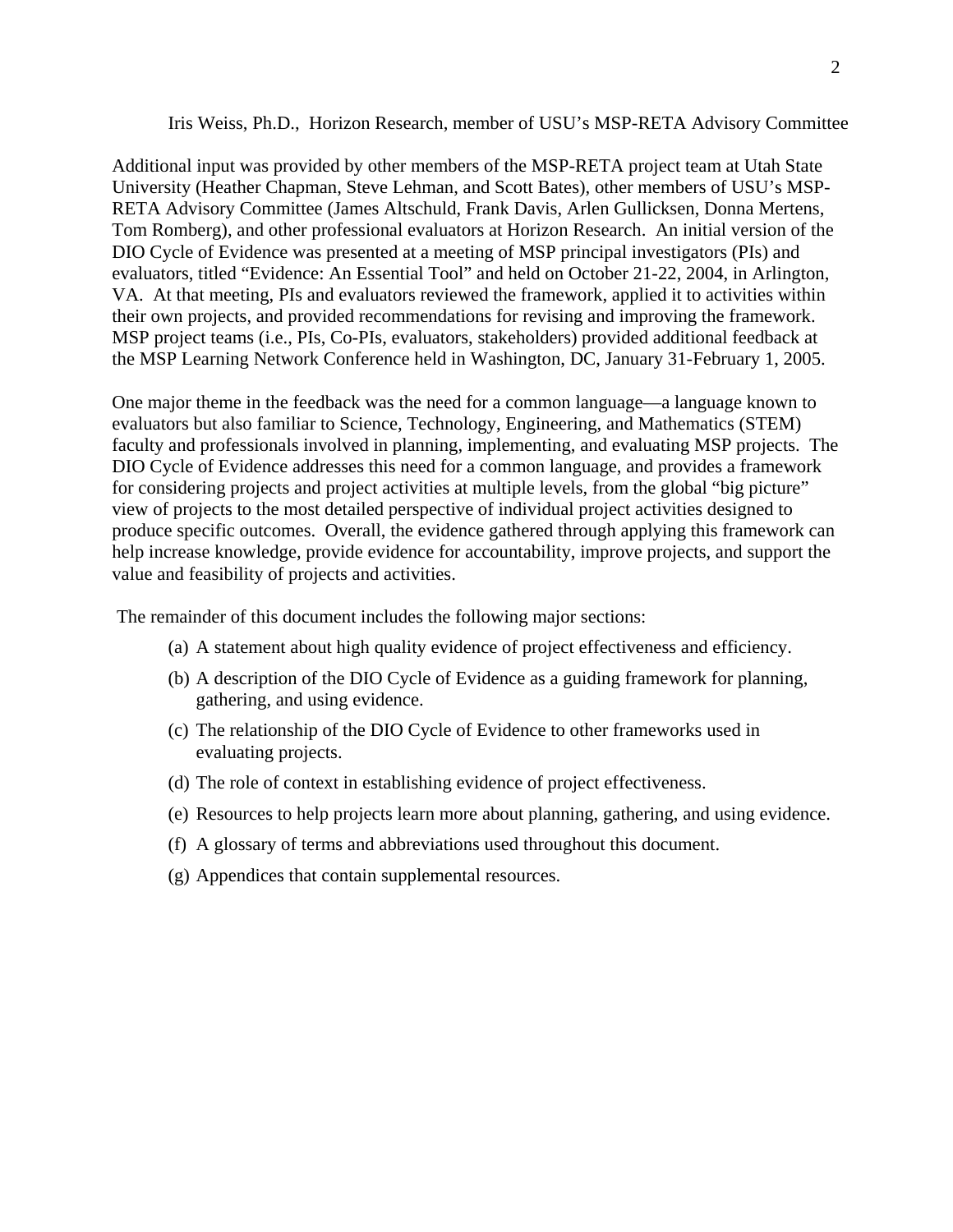# **Statement on High Quality Evidence of Effectiveness**

The NSF's MSP program is "recognized as a research and development effort for building capacity and integrating the work of higher education - especially its disciplinary faculty in mathematics, the sciences and engineering - with that of K-12 to strengthen and reform science and mathematics education" (NSF, 2005). As with any research and development effort, a focus on high quality evidence of effectiveness and efficiency helps to ensure intellectual rigor and broad impact. To accomplish this, scientifically based evaluation methods for gathering and analyzing evidence must be implemented to determine the effectiveness and efficiency of programs or projects, and to assess the relationship between project implementation and outcomes. Additionally, formative evidence collected along the way should be used to guide ongoing decisions, improve projects and activities, and increase opportunities for successfully attaining project goals.

The MSP program seeks to improve student outcomes in mathematics and science for all K- 12 students. Within the context of MSP, the purpose of evaluation is to provide scientific insights grounded in evidence to

- (a) establish the need for MSP projects and activities,
- (b) document how the projects are implemented,
- (c) improve projects and make data-based decisions about changes for improvements through ongoing formative evaluation, and
- (d) determine the impact of projects and activities and demonstrate how impacts were determined.

Using an evaluation framework, and as part of the research and development (R&D) effort integral to the MSP program, MSP partners explore, research, and evaluate methods that best accomplish MSP goals in relation to the five MSP Key Features:

- (a) partnerships that effectively engage science, technology, engineering and mathematics (STEM) disciplinary faculty
- (b) teacher quality, quantity and diversity
- (c) challenging courses and curricula
- (d) evidence-based design and outcomes
- (e) institutional change and sustainability

High Quality evidence that is both reliable and valid is crucial to determining the degree to which MSP goals are reached. Given the R&D nature of MSPs, methods for gathering the needed evidence must be matched to four main evaluation purposes (Mark, Henry, & Julnes, 2000; Weiss, 1998): (a) oversight and accountability, (b) program improvement involving midcourse corrections, (c) overall assessment of merit and worth, and (d) generating knowledge. Sound evaluation practices, starting with needs assessment (which should be ongoing and continuous), are encouraged to prioritize and conduct evaluation activities to gather evidence for these purposes.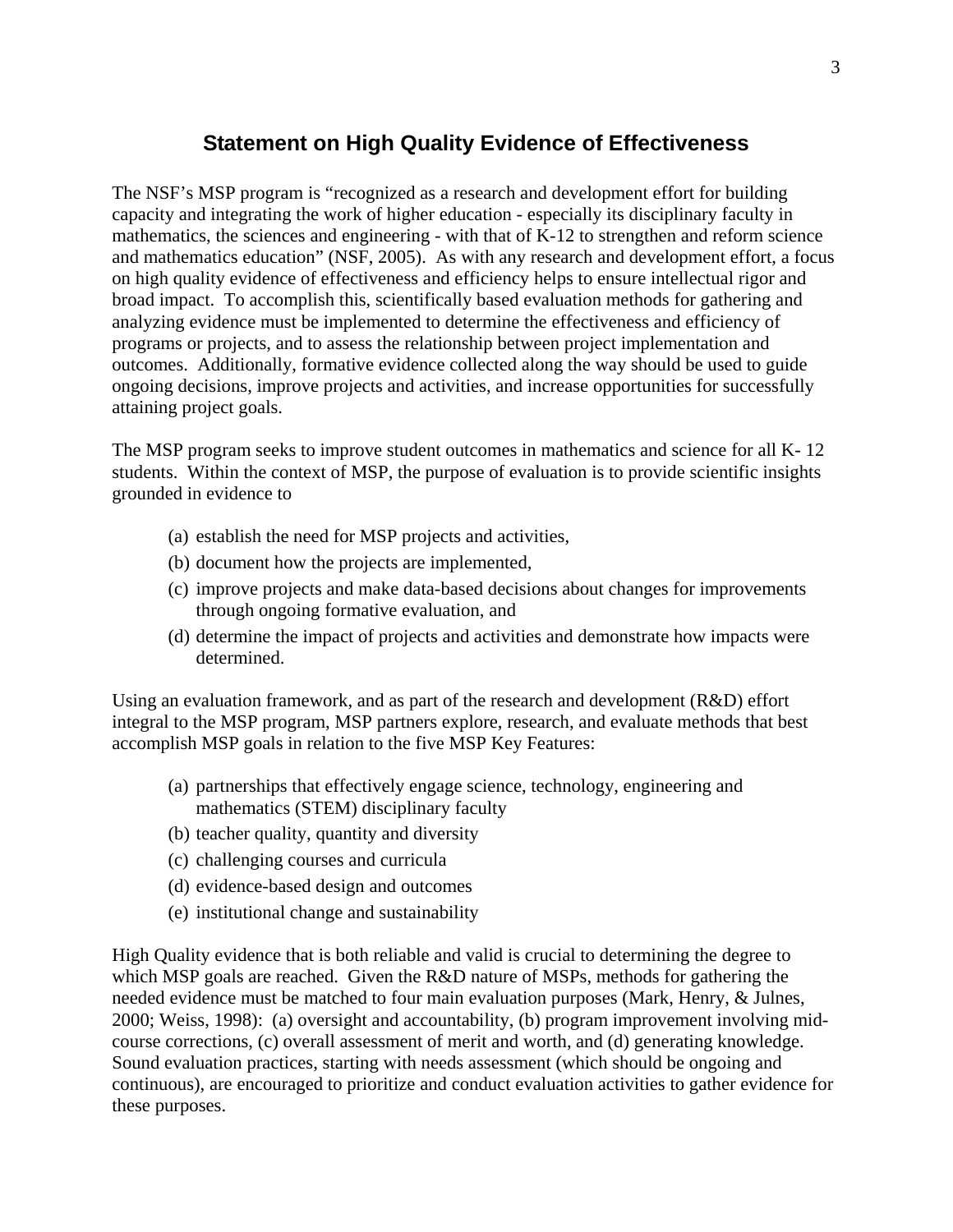4

While randomized controlled trials might be best to answer some evaluation questions, most questions within an R&D setting will require alternative or mixed methods (both quantitative and qualitative data gathering and analysis), including interviews, observations, case studies, surveys, and other strategies to understand causality and to provide the information needed to improve educational experiences and outcomes for K-12 students. Applied appropriately, the scientific rigor of these methods can be established. In 2002, in H.R. 3801 included the following definition for scientifically valid educational evaluation:

The term "scientifically valid education evaluation" means an evaluation that:

- (a) adheres to the highest possible standards of quality with respect to research design and statistical analysis;
- (b) provides an adequate description of the programs evaluated and, to the extent possible, examines the relationship between program implementation and program impacts;
- (c) provides an analysis of the results achieved by the program with respect to its projected effects;
- (d) employs experimental designs using random assignment, when feasible, and other research methodologies that allow for the strongest possible causal inferences when random assignment is not feasible; and
- (e) studies program implementation through a combination of scientifically valid and reliable methods.

The American Evaluation Association (AEA, 2003) proposed that this definition be adopted as it "calls attention to the need for more rigorous methodologies in the context of the function of evaluation to assess and inform. In addition, it illuminates the relationship between program implementation and program impact."<sup>3</sup> Within the MSP, scientifically based evaluation methods for gathering and analyzing evidence can be implemented according to this definition to determine the effectivenss of the MSP program and projects, and to assess the relationship between project implementation and project impact.

While rigorous evaluation designs and appropriate data collection methods are crucial, the evidence gathered and reported forms the foundation for project accountability, project improvement and mid-course corrections, and claims of project impact. *Evidence* is an essential tool for establishing project effectiveness and efficiency.

1

<sup>&</sup>lt;sup>3</sup> AEA's statement regarding scientifically based evaluation methods is available at [http://www.eval.org/doestatement.htm.](http://www.eval.org/doestatement.htm)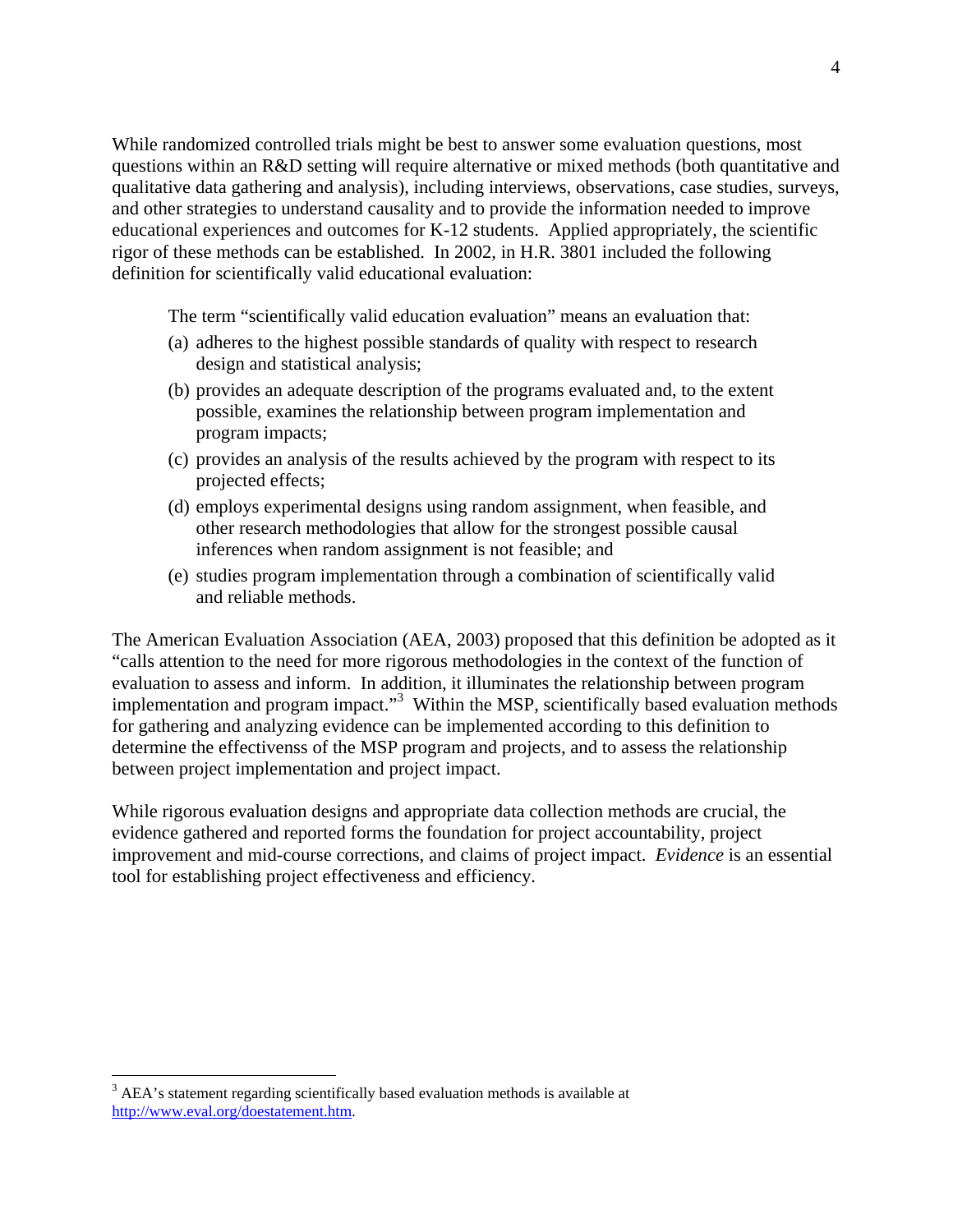# **Guiding Framework for Planning, Gathering, and Using Evidence: The Design-Implementation-Outcomes (DIO) Cycle of Evidence**

While various research methods, evaluation models, and tools exist to help plan for and gather high quality evidence, high levels of expertise may be required to understand and apply them. Yet, in this time of increased accountability, project designers, implementers, and decisionmakers who may be less familiar with evaluation are often responsible for gathering and using evidence throughout the life of the project. The DIO Cycle of Evidence was developed to fill a gap—the gap between experienced evaluators who routinely use evaluation models and tools, and STEM faculty and professionals who are often competent researchers but who have less familiarity with educational evaluation, yet are responsible for evaluations of MSP projects that they plan and implement. The DIO Cycle of Evidence bridges the gap by providing a framework that guides thinking about the design and implementation of evaluation activities, within the context of a research and development cycle and using language not specific to evaluation.

In short, the DIO Cycle of Evidence provides a simple yet rigorous framework for defining the evidence needed to adequately evaluate the design, implementation, and outcomes of a project, or activities conducted within a project. Specifically, it:

- guides planning for and gathering evidence for decision making to help guarantee that MSPs will produce valued outcomes, and to confirm those outcomes.
- prescribes use of valid and reliable evidence to inform the three Design-Implementation-Outcome phases and to make changes and improvements as indicated by the evidence.
- helps prioritize evidence gathering.
- establishes a common language for project personnel, evaluators, and stakeholders to communicate.
- depicts the cyclical nature of designing, implementing, analyzing outcomes, and revising and refining project activities based on those outcomes.
- reminds us that gathering and using evidence is not just an evaluator's responsibility; it is also the responsibility of project designers, implementers, and decision-makers.

The DIO Cycle of Evidence is not an evaluation model. There are many existing evaluation models, and although the DIO Cycle of Evidence phases are congruent with various evaluation models, its main purpose is to guide thinking about, planning for, and gathering evidence. (See the section on "Relationship of the DIO Cycle of Evidence to Other Frameworks" for more information on how the DIO Cycle of Evidence relates to the components of a typical evaluation plan and to logic models.)

As shown in the following figure, the DIO Cycle of Evidence consists of three distinct phases for carrying out and evaluating (a) a project as a whole or (b) specific activities within a project.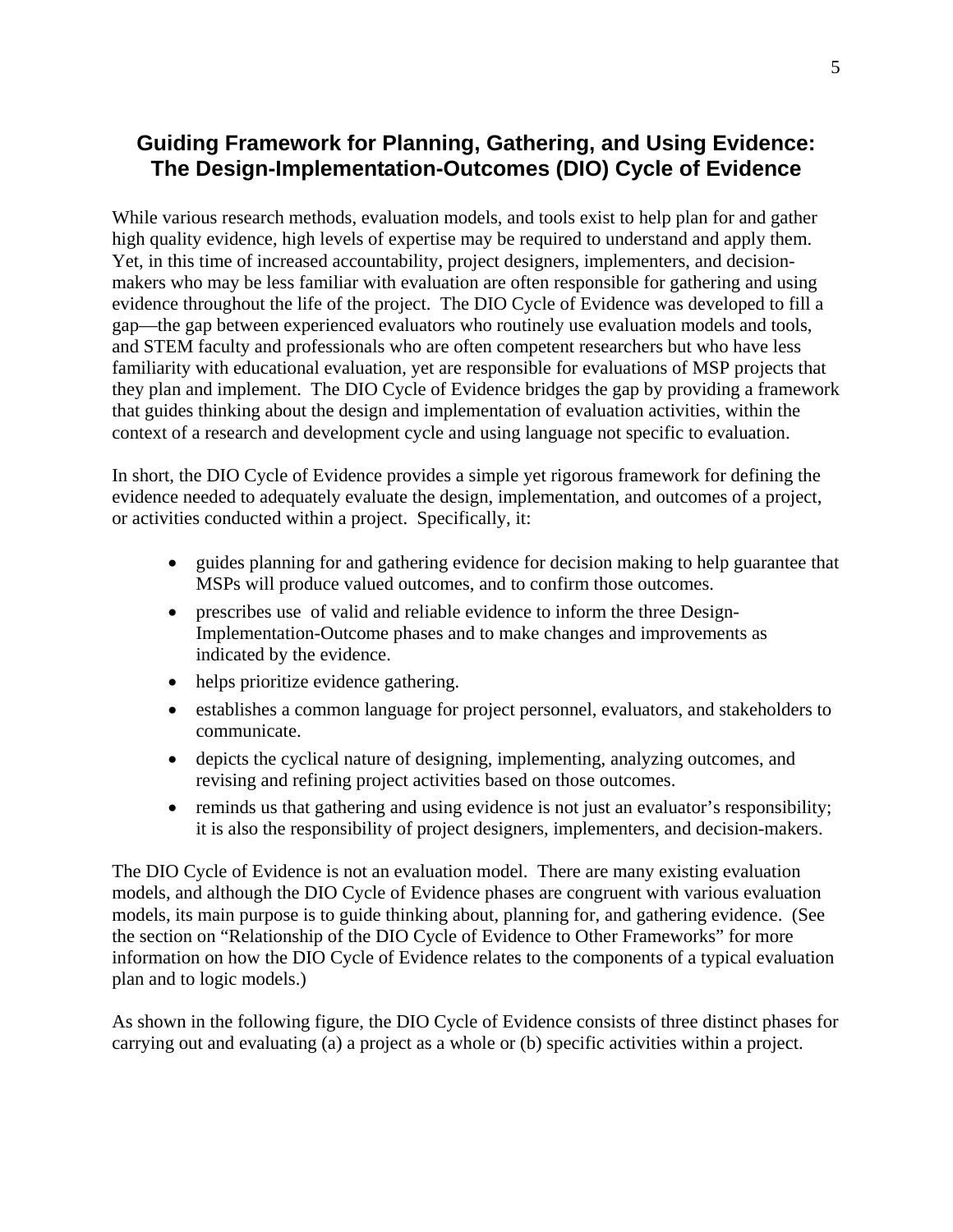

While each of the phases will be discussed separately in successive sections, we will point out here that the Implementation phase can involve numerous smaller DIO Cycles of Evidence, with each cycle applied to individual activities within a project, and linked as necessary such that the outcomes of one or more smaller DIO Cycles of Evidence may serve as inputs into other DIO Cycles of Evidence.

*Projects may not have sufficient funds to plan for and gather evidence for all of these "mini" DIO Cycles of Evidence, but "key" or major mini-cycles should include evidence-gathering to document effectiveness and to provide evidence that the outcomes of major activities can be attributed to specific preceding activities.* 

The following pages describe the phases and list specific guiding questions for each phase once the design, activities to be implemented, and outcomes are articulated. Again, this cycle can be applied at many levels—to the overall "global" or "big picture" view of a project, to related groups of activities (e.g., various types of professional development activities all designed to change teacher knowledge and behaviors), or to individual activities.

In all three phases of the DIO Cycle, Design-Implementation-Outcomes, three important questions should be asked along with the questions specific to each phase:

- What EVIDENCE do you need?
- How would you collect the EVIDENCE?
- When does the EVIDENCE need to be collected?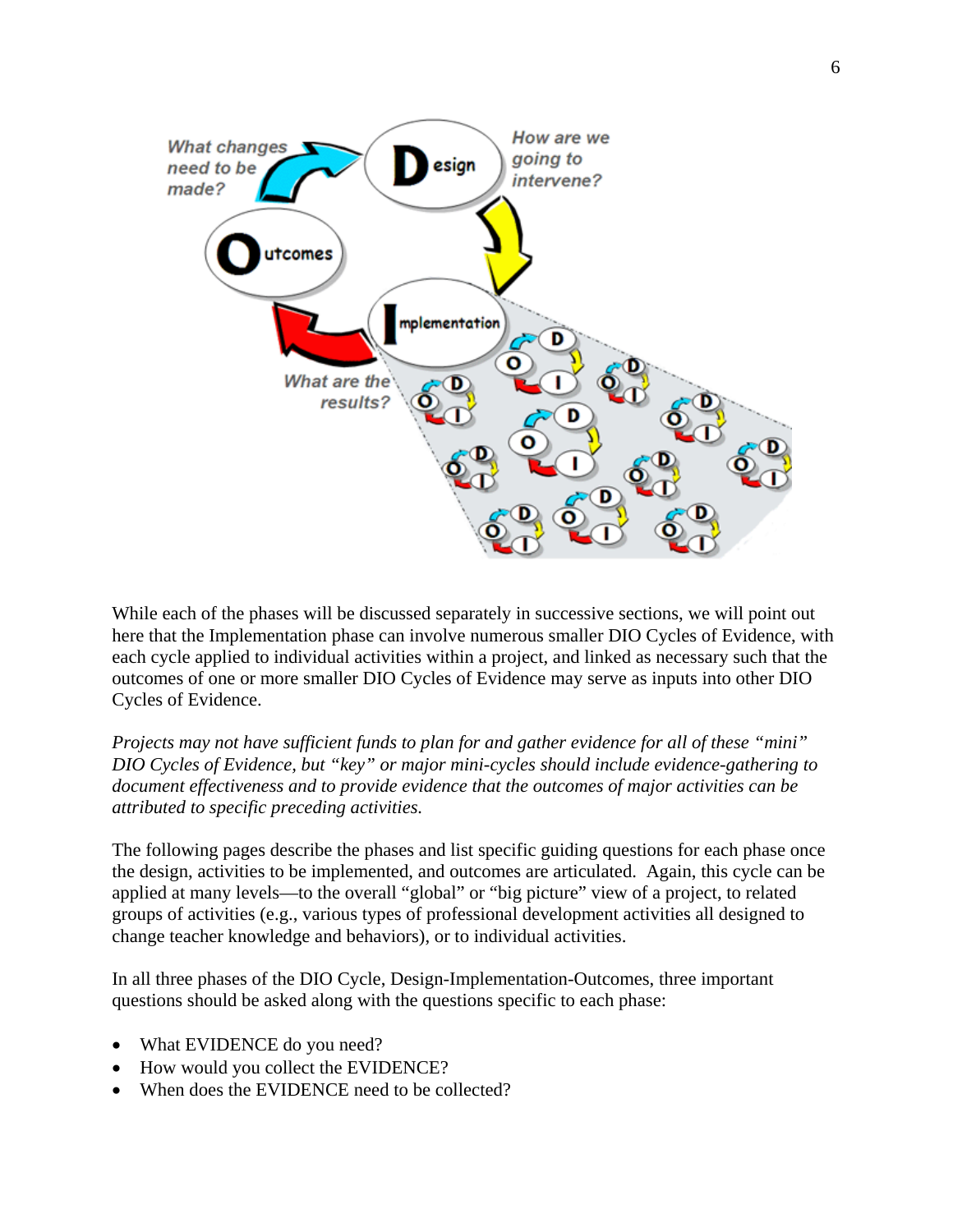# *DESIGN*

The DESIGN phase is initiated in response to the question, "What problem(s) need to be solved?" Prior to designing a project or activity, a need must be established or problem identified—based for example, on the current state of mathematics and science education. Once a need has been established, the DESIGN phase addresses the overarching question, "How are we going to intervene?"

The DESIGN of a project or activity must be based on evidence that

- Supports the need for the project as well as the design's validity and feasibility,
- Confirms that alternative designs were considered or attempted,
- Indicates that the needs of stakeholders have been addressed, and
- Shows that contextual factors guided decisions about design.

The following questions should guide project or activity DESIGN and can be used as a checklist to provide a comprehensive framework for gathering evidence during the DESIGN phase of a project or activity. To justify the DESIGN of a project or activity, each question should be answered with appropriate evidence supporting the answer.

# **1. What evidence supports the need for project activities?**

- $\Box$  What are the priority needs and opportunities?
- $\Box$  What evidence was used to establish these needs or problems?

### **2. How are we going to intervene?**

- $\Box$  What activities will be planned to bring about change?
- $\Box$  By what mechanisms (i.e., causal links) will these activities bring about change? What is the program theory or logic model for the design of the project and project activities?
- $\Box$  Are project activities aligned with project goals? With funding agency goals? With stakeholder goals?
- **□** Do project activities link to planned outcomes?
- $\Box$  Is there evidence that the design will solve one or more existing problems or meet established needs?
- $\Box$  What alternative designs have been tried or could be implemented to address the established need or solve the problem?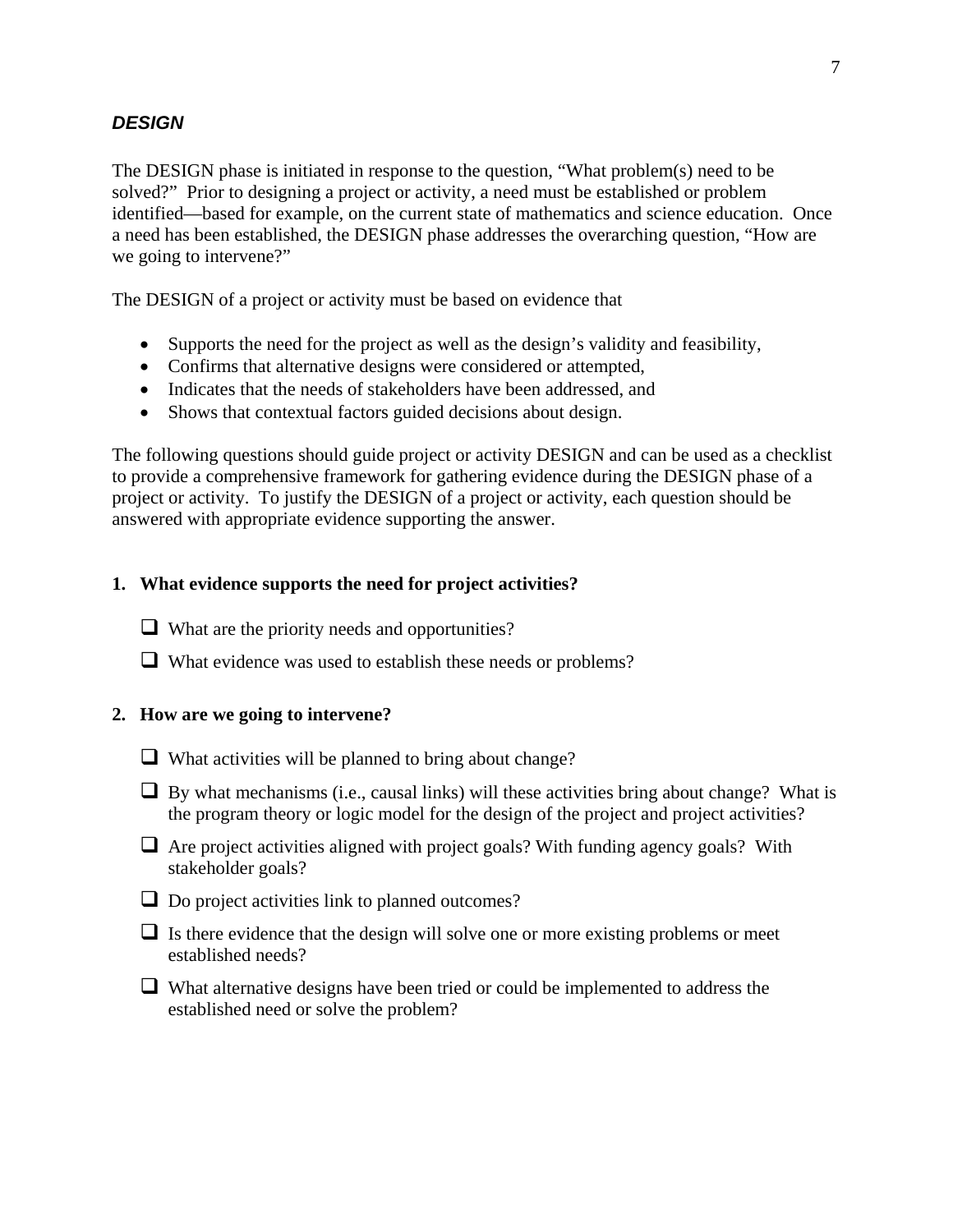## **3. What evidence is needed to show the design is valid?**

- $\Box$  Is the design supported by relevant research or theory (e.g., published and unpublished reports of studies, descriptions of theory, findings from pilot studies)?
- $\Box$  If not, how will the validity of the design be justified?
- $\Box$  What evidence shows that project outcomes have practical importance?
- $\Box$  Is there evidence that the design will contribute to the knowledge base in meaningful ways?

## **4. What evidence is needed to show that the needs of different stakeholder groups have been considered?**

- $\Box$  To what extent have the needs of underrepresented groups been considered?
- $\Box$  To what extent do the values of stakeholder groups differ? How will these differences affect the implementation of project activities?
- $\Box$  How will differing values affect interpretation of the evidence for the design?
- $\Box$  What evidence is needed to justify the design to identified audiences or different stakeholder groups? How will the evidence be communicated to various audiences/stakeholders?
- **5. What evidence is needed to document the contexts within which the project and its activities will operate?**

(For additional information, see the section "Role of Context in Establishing Evidence.")

- $\Box$  What political, social, cultural, or historical factors, values, or characteristics of this setting—including characteristics of schools, teachers, and students—need to be considered?
- $\Box$  To what extent will contextual factors affect project design, implementation of activities, or outcomes?
- What alternative designs need to be considered to account for varying contexts?

### **6. What evidence is needed to show the design is feasible?**

- $\Box$  Can activities based on the project design be accomplished in the given time frame with the given resources (e.g., money, people, skills) within the given context?
- $\Box$  What changes in the context (e.g., changes in elected officials, policies, other sources of funding, community values, etc.) could affect the feasibility of the design?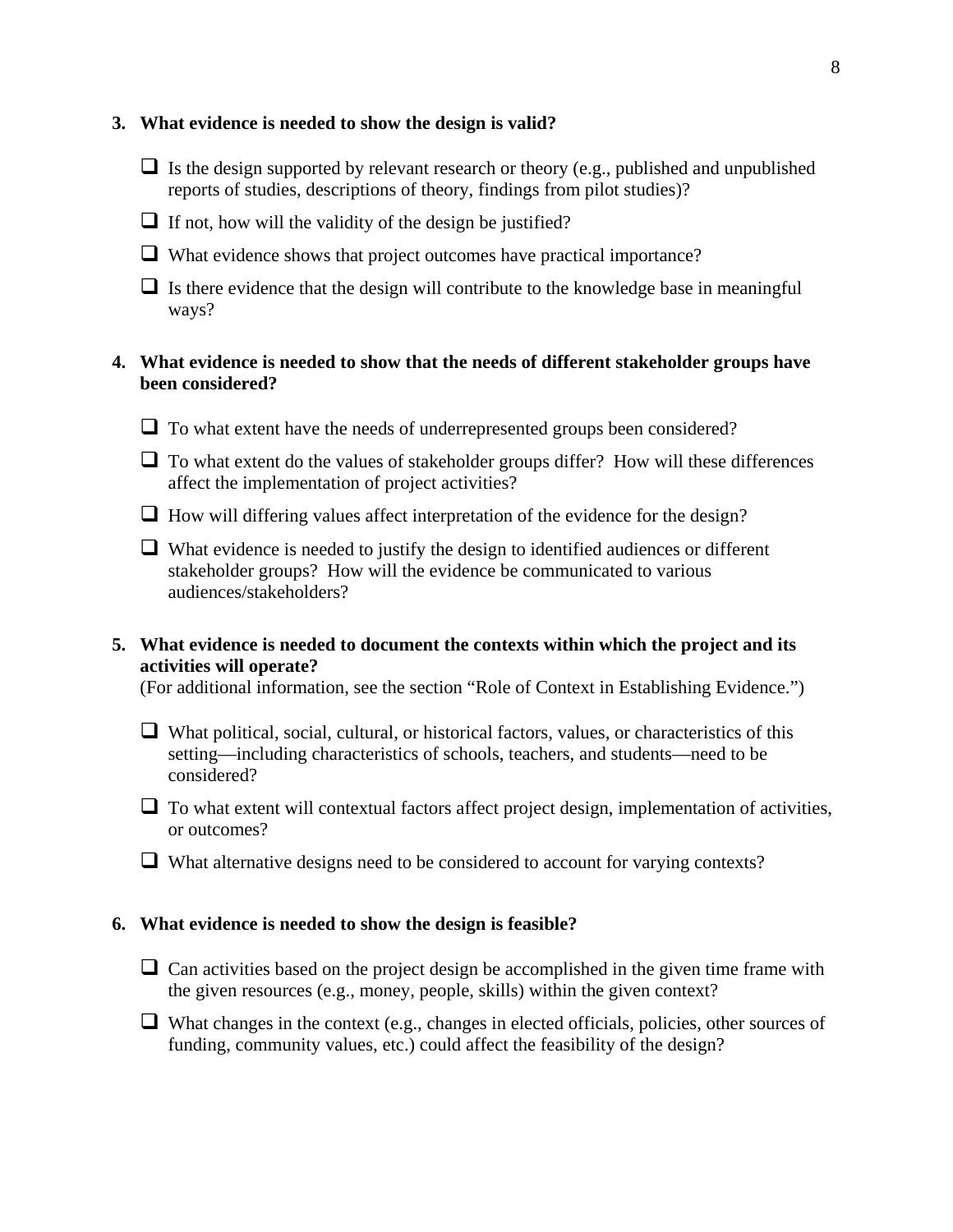Remember, in addition to each question listed above that frames the evidence needed for the DESIGN phase, ask

- How will you collect the evidence?
- When does the evidence need to be collected?

# *IMPLEMENTATION*

The IMPLEMENTATION phase of a project occurs when project activities are carried out in a particular context. Within the IMPLEMENTATION phase, there may be a single DIO Cycle of Evidence or many, potentially interrelated DIO Cycles where the outcomes of one or more DIO Cycles link to subsequent DIO Cycles. Identifying these links and gathering evidence to validate the links are crucial to determining overall project impact. In other words, outcomes of one or more activities may be needed as evidence to establish the design and implementation of other activities, or certain outcomes of one activity may be needed to trigger the start of other activities. The evidence gathered throughout a DIO Cycle of Evidence can impact activities defined by another DIO Cycle, and if outcomes do not meet expectations, the evidence may suggest that mid-course corrections are necessary. These inter-relationships are usually delineated in a project's logic model or theory of action. (See the section on "Relationship of the DIO Cycle of Evidence to Other Frameworks" for more information.)

The IMPLEMENTATION of a project or activity must be based on evidence that

- Demonstrates that project activities have been implemented as planned,
- Explains the degree to which activities were implemented (i.e., implementation fidelity),
- Documents that outcomes of activities were used to guide changes and improvements,
- Confirms that decision-making and mid-course corrections were based on valid data, and
- Identifies contextual factors that could affect implementation in this or other settings.

The following questions should guide project or activity IMPLEMENTATION and can be used as a checklist to provide a comprehensive framework for gathering evidence during the IMPLEMENTATION phase of a project or activity. To justify the IMPLEMENTATION of a project or activity, each question should be answered with appropriate evidence supporting the answer.

# **1. What evidence is needed to determine if project activities are carried out as planned?**

- $\Box$  Is the project/activity being implemented on schedule? Within budget?
- What evidence is needed to determine implementation fidelity—the degree to which projects/activities were implemented as planned?
- $\Box$  How will decisions be made about how much and what kind of evidence to gather (i.e., defining evaluation priorities)?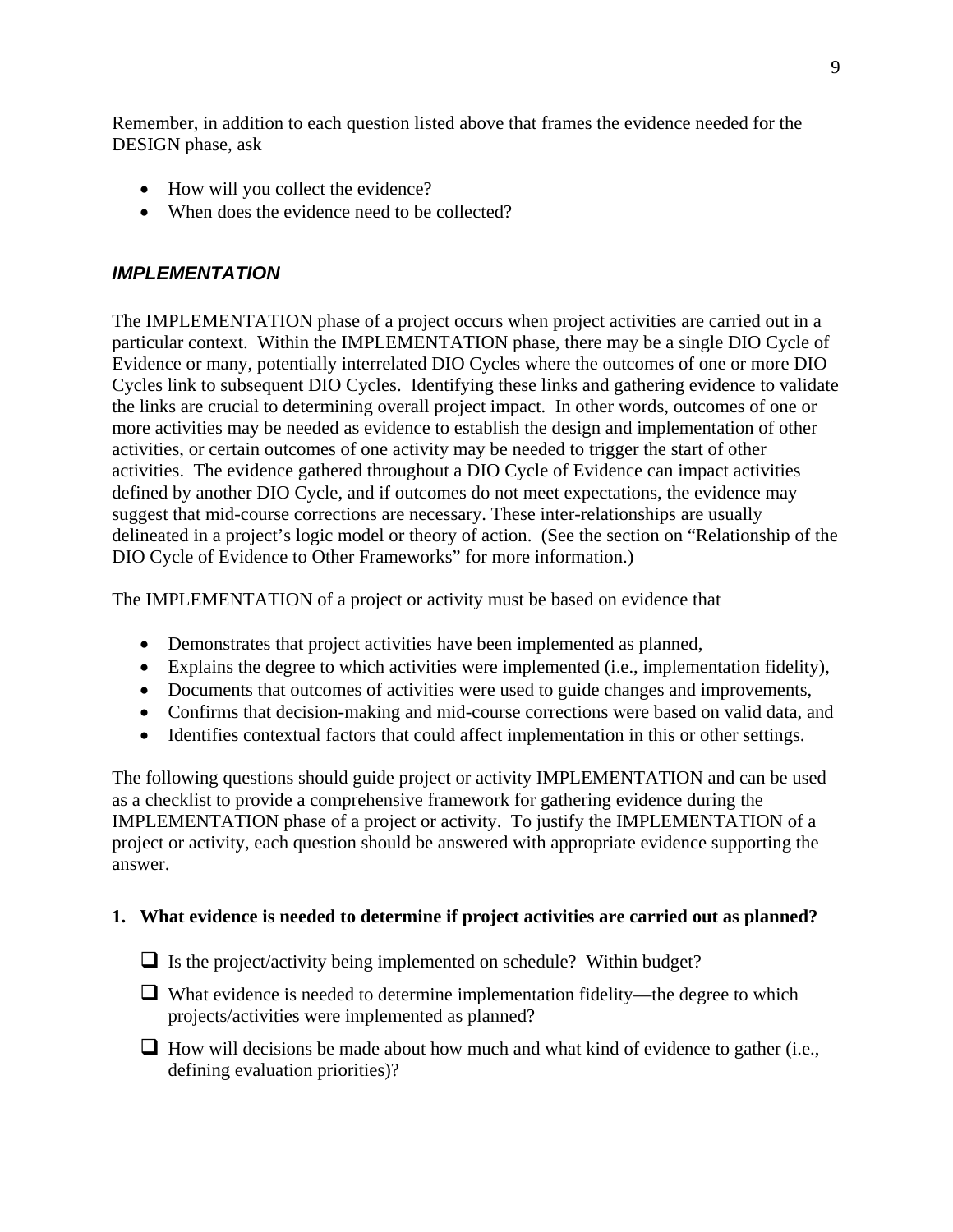- **2. What evidence is needed to document successes, challenges, and lessons learned? What evidence is needed to document decisions that were made to change implementation of project activities or make mid-course corrections?** 
	- $\Box$  What factors appear to promote successful implementation of project activities?
	- $\Box$  What barriers hinder implementation of project activities?
	- $\Box$  What evidence is needed to document deviations to planned implementation? On what evidence were decisions to change planned implementation based? How valid is that evidence?
	- $\Box$  What lessons have been learned during implementation of project activities?
- **3. What evidence is needed to document characteristics of the context, including characteristics of participants, stakeholders, partnerships?**  (For additional information, see the section "Role of Context in Establishing Evidence.")
	- $\Box$  Within what contexts were project activities actually implemented? To what extent did these contexts affect implementation?
	- $\Box$  What are the characteristics of participants, stakeholders, partnerships?
	- $\Box$  Have contexts/characteristics changed over the course of the project? What accounts for these changes?
	- $\Box$  What aspects of the context/characteristics might affect outcomes?
	- $\Box$  Can others use information about implementation of project activities to conduct similar activities to produce similar outcomes in their contexts?

Remember, in addition to each question listed above that frames the evidence needed for the IMPLEMENTATION phase, ask

- How will you collect the evidence?
- When does the evidence need to be collected?

# *OUTCOMES*

The OUTCOMES phase of a project occurs when project activities have been carried out within a particular context and their impact is determined. Within the OUTCOMES phase, data are analyzed to determine (a) if project/activity goals were met, (b) the results or impact of the project or activities, (c) anticipated or unanticipated side effects, and (d) what changes need to be made in DESIGN for successive IMPLEMENTATIONS.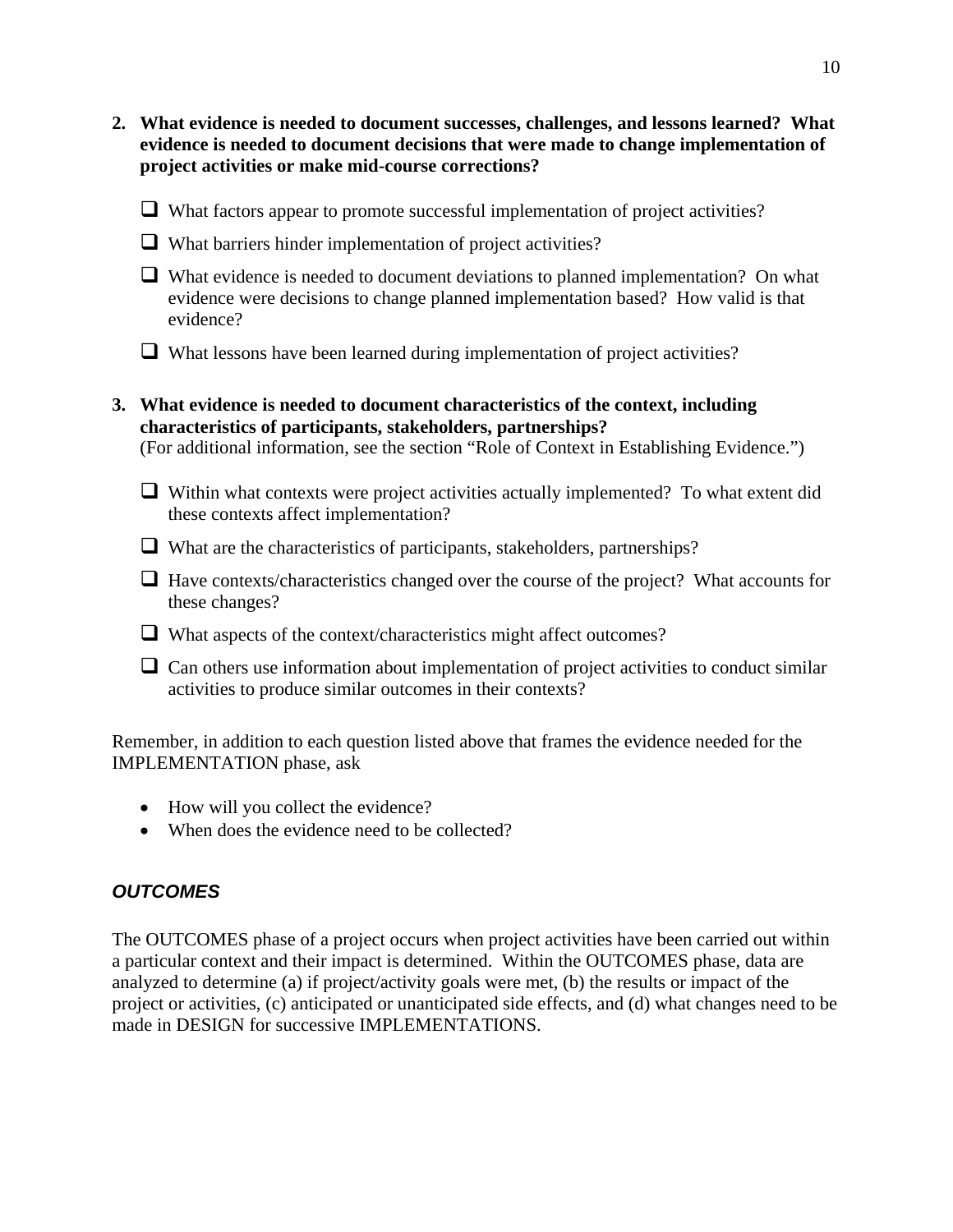The OUTCOMES of a project or activity must be based on evidence that

- Demonstrates that project or activity goals were reached,
- Shows the extent to which outcomes can be attributed to specific project activities (rather than competing events), and
- Confirms that project/activity outcomes are reliable, valid, cost-effective, and important.

The following questions should guide analysis and interpretation of project or activity OUTCOMES and can be used as a checklist to provide a comprehensive framework for considering evidence during the OUTCOMES phase of a project or activity. To justify the OUTCOMES of a project or activity, each question should be answered with appropriate evidence supporting the answer.

# **1. What evidence is needed to determine if anticipated outcomes were achieved?**

- $\Box$  In what ways have beginning states been altered in addressing the need or solving the problem? Are these changes sustainable?
- What evidence is needed to demonstrate the extent to which outcomes are reliable and valid?
- What evidence shows that the needs of underrepresented groups have been addressed?

 $\Box$  What evidence establishes sustainable changes in MSP Key Features: teacher quality, quantity, and diversity? Student access to and success in challenging courses and curricula? Partnerships? Changes in higher education and STEM faculty? Institutionalization?

# **2. What evidence demonstrates project/activity goals were reached on time and within budget?**

What evidence documents that project/activity goals were reached on schedule and within budget?

 $\Box$  What evidence shows why achievement of goals was delayed or not reached?

 $\Box$  What evidence documents why achievement of goals resulted in additional expenses?

#### **3. What evidence is needed to demonstrate the extent to which activity or project outcomes can be attributed to specific project activities?**  (See the subsequent section on "Logic Models")

What evidence supports the link between project activities and project outcomes?

- $\Box$  What competing events or confounding factors could have explained or affected activity/project outcomes?
- $\Box$  What gaps or weaknesses in evaluation evidence preclude drawing strong conclusions about the relationships between activities and outcomes?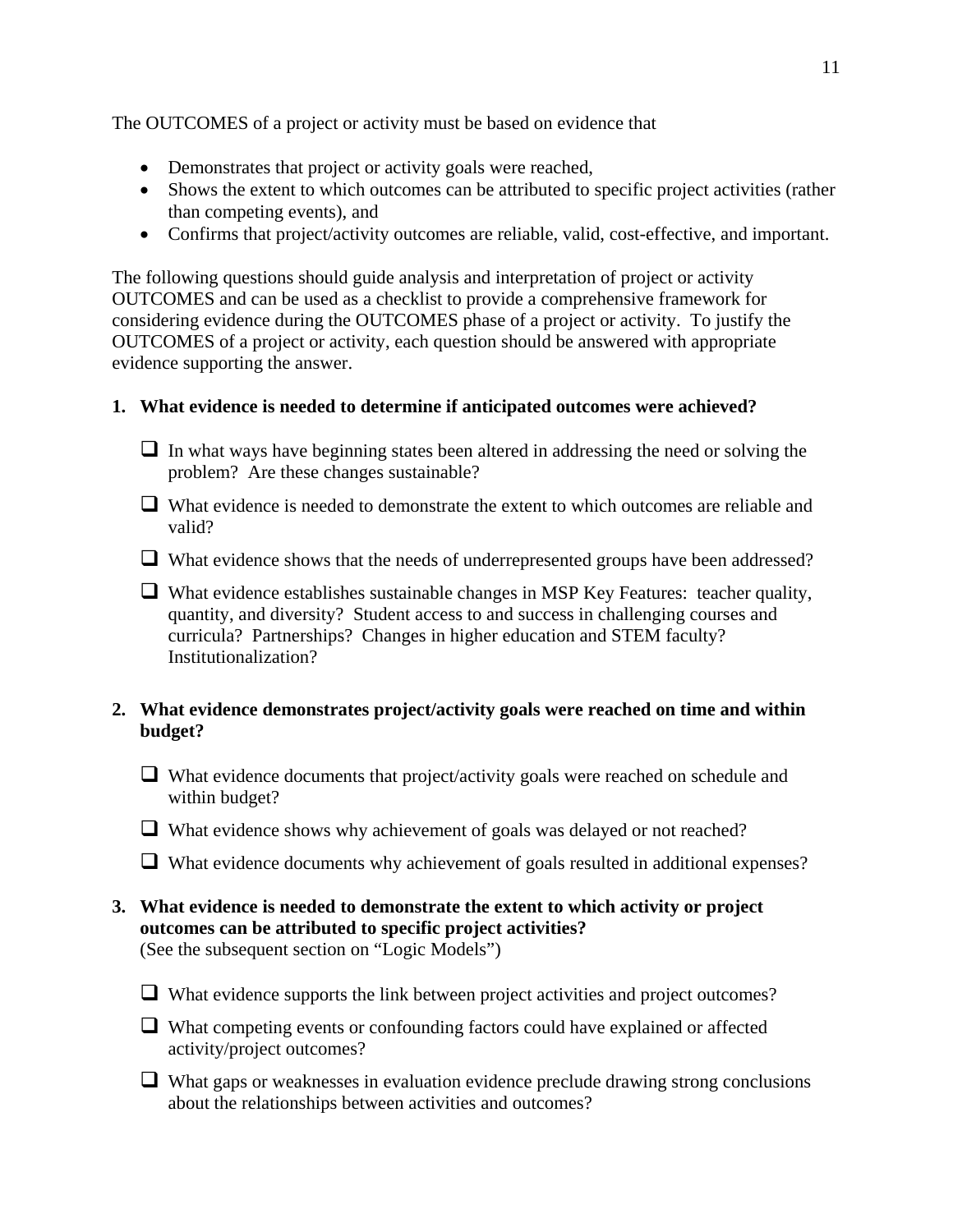- **4. What aspects of (a) activity or project design, (b) implementation of activities, or (c) evaluation need to be redesigned based on the outcomes, and what evidence is needed to support these changes?** 
	- $\Box$  Were the outcomes expected? Was enough evidence gathered to be able to demonstrate that outcomes were as expected?
	- $\Box$  If not, what changes will be made to the design and implementation of activities to achieve expected outcomes? What additional evidence needs to be gathered?
	- $\Box$  Will modifying the existing design help or will a new design be needed?
	- $\Box$  What evidence will be needed to document changes, improvements, or mid-course corrections?
- **5. What evidence is needed to support replication of the project/activities to achieve similar outcomes in other contexts?**

(For additional information, see the section "Role of Context in Establishing Evidence")

 $\Box$  In what ways can the outcomes contribute to the knowledge base?

 $\Box$  Can other people use project findings and publications to conduct to conduct similar projects in their contexts? How might outcomes differ in other contexts?

Remember, in addition to each question listed above that frames the evidence needed for the OUTCOMES phase, ask

- How will you collect the evidence?
- When does the evidence need to be collected?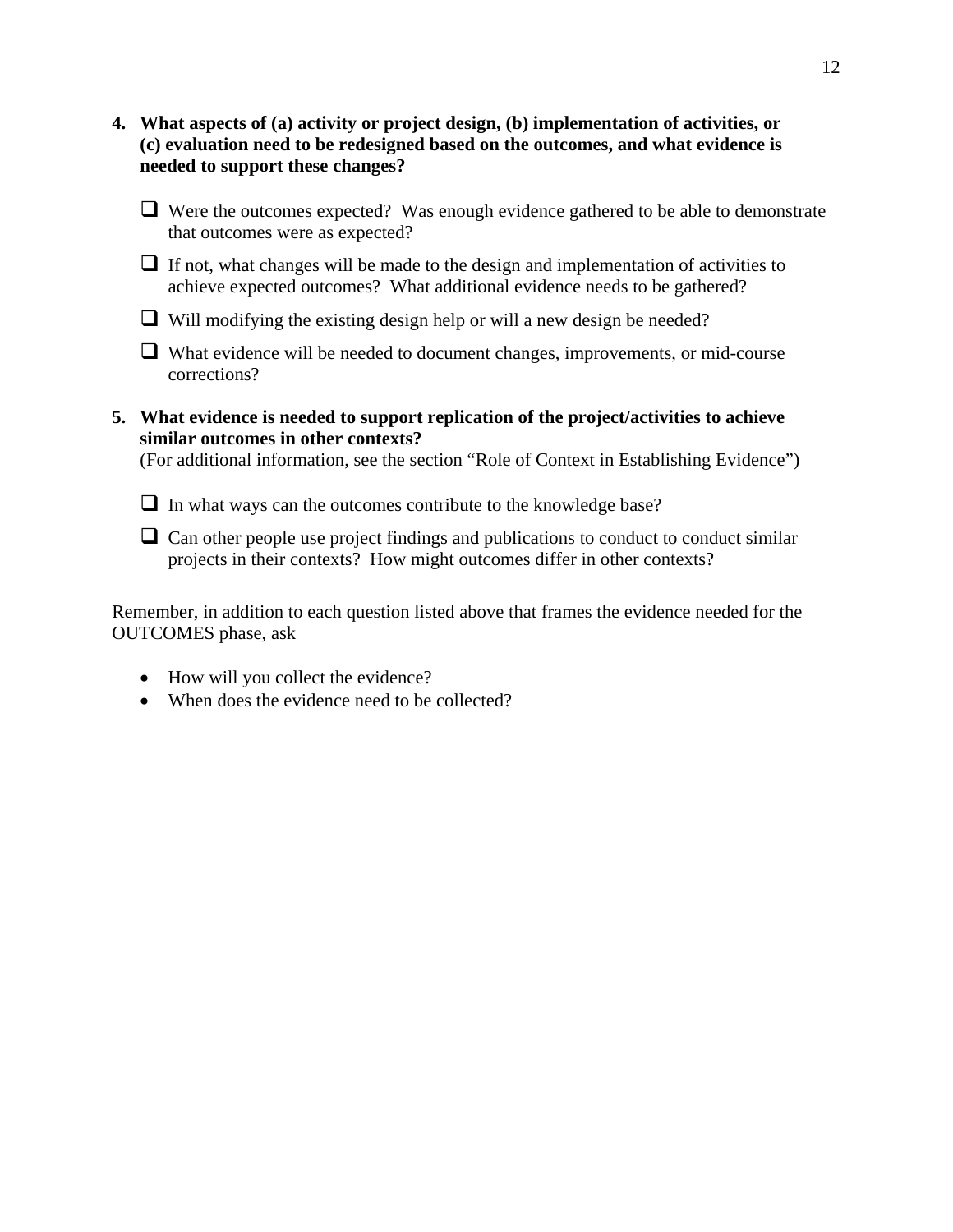# *How and When to Gather and Use Evidence*

It is not enough to identify what evidence needs to be gathered. When and how evidence will be gathered, as well as how reliability and validity of the evidence will be established, must also be articulated. The following points can guide planning, gathering, analyzing, and reporting evidence.

- Identify the sources of evidence and the requisite time frame for evidence gathering.
- Identify appropriate methods and instruments.
- Identify evidence that exists or is needed to establish reliability and validity of instruments and other devices or processes used to gather evidence.
- Identify how the evidence will be managed and analyzed.
- Plan how the results will be reported and used.

Tables such as those on the following pages can help identify and organize evidence that is needed. The examples show evidence that might be gathered in each phase of the DIO Cycle of Evidence for a new teacher induction and retention model which includes mentoring for new teachers. The activity (as one component of a larger project) and the evidence needed address the MSP Kay Feature, Teacher Quantity, Quality, and Diversity.

*Not all sub-questions for the Design, Implementation, and Outcomes phases are included in the following tables, but all main and sub-questions should be considered and their answers justified in planning and gathering evidence. In particular, sub-questions about instrument reliability and validity and quality of evidence are not addressed in the tables, but must be considered in planning, gathering, and analyzing evidence.* 

This document does not include information about how to analyze evidence or report results. However, USE of results to guide data-based decision-making and support mid-course corrections is an important component of the DIO Cycle of Evidence.

Analysis of evidence for projects as large and complex as MSP projects is beyond the scope of this document. However, the MSP-RETA project at the University of Wisconsin-Madison offers technical assistance to (a) increase the knowledge of design, indicators, and conditions needed to successfully measure change in student learning over time, (b) provide useful tools and designs for evaluators to attribute outcomes to MSP activities, and (c) apply techniques for analyzing the relationship between student achievement and MSP project activities to evaluate the success of MSP projects. Learn more about the "Adding Value to the Mathematics and Science Partnership Evaluations" project at [http://www.wcer.wisc.edu/addingvalue/Project%20Mission/Project.htm.](http://www.wcer.wisc.edu/addingvalue/Project%20Mission/Project.htm)

Many resources are available to guide reporting of evaluation results and to make evaluation findings meaningful to stakeholders (see Gangopadhyay, 2002; Miron, 2004; Patton, 1006; Torres, Preskill, & Piontek, 2005).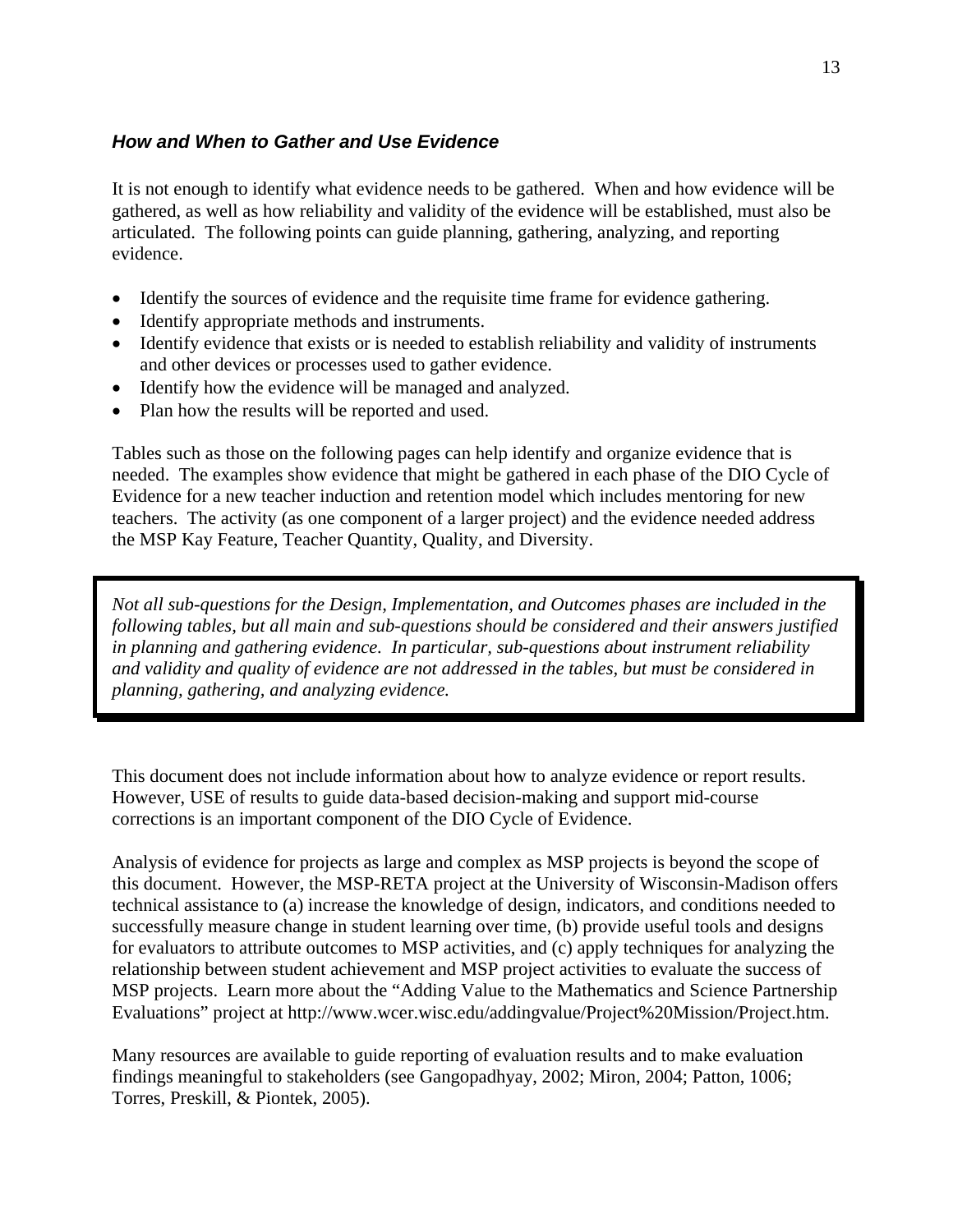| <b>DESIGN Questions</b>                                                                                                   | Evidence                                                                                                                                                                                 | <b>Sources</b>                                                                                 | <b>Methods</b>                                                                                                      | Timeframe                                                                           | Instrument(s)                                                                                        |
|---------------------------------------------------------------------------------------------------------------------------|------------------------------------------------------------------------------------------------------------------------------------------------------------------------------------------|------------------------------------------------------------------------------------------------|---------------------------------------------------------------------------------------------------------------------|-------------------------------------------------------------------------------------|------------------------------------------------------------------------------------------------------|
| What evidence<br>supports the need<br>for project activities?                                                             | Poor retention during first 3 years of<br>teaching                                                                                                                                       | District records                                                                               | Review of records                                                                                                   | Prior to writing MSP<br>proposal                                                    | Not Applicable (NA)                                                                                  |
|                                                                                                                           | Positive impact of more experienced<br>teachers on student outcomes                                                                                                                      | Published research                                                                             | Literature search and<br>review                                                                                     | Prior to writing MSP<br>proposal                                                    | Coding sheet of<br>study characteristics*                                                            |
| How are we going to<br>intervene?<br>What evidence is<br>needed to show the                                               | Positive impact of new teacher<br>mentoring models on teacher<br>retention leading to more<br>experienced teachers                                                                       | Published research                                                                             | Literature search and<br>review                                                                                     | During writing of<br>proposal                                                       | Coding sheet of<br>study characteristics*                                                            |
| design is valid?                                                                                                          | Positive impact of the new teacher<br>mentoring model on retention, with<br>less impact (but still positive) of<br>alternative retention model designed<br>to increase content knowledge | Data from pilot test<br>conducted during first<br>year of project<br>funding                   | Surveys, interviews of<br>new teachers and<br>mentors in pilot district,<br>new teachers in<br>comparison districts | First year of project<br>during which pilot<br>study is implemented                 | --Surveys, interview<br>protocols developed<br>during pilot study<br>--NAEP Teacher<br>Questionnaire |
| What evidence is<br>needed to show that<br>the needs of                                                                   | Positive impact of mentoring models<br>on retention of teachers from<br>underrepresented groups                                                                                          | Published research                                                                             | Literature search and<br>review                                                                                     | Prior to writing MSP<br>proposal                                                    | Coding sheet of<br>study characteristics*                                                            |
| different stakeholder<br>groups have been                                                                                 | Reasons teachers from<br>underrepresented groups exit system                                                                                                                             | Data from exit<br>interviews                                                                   | Review of existing data                                                                                             | Prior to writing MSP<br>proposal                                                    | <b>NA</b>                                                                                            |
| considered?                                                                                                               | District/school support for<br>implementation of mentoring model                                                                                                                         | District/school<br>administrators                                                              | Letter of support                                                                                                   | Prior to writing<br>proposal                                                        | <b>NA</b>                                                                                            |
| What evidence is<br>needed to document<br>the contexts within<br>which the project<br>and its activities will<br>operate? | District, school, teacher, and student<br>characteristics **                                                                                                                             | --Existing data from<br>district/school records<br>--Existing school<br>culture & climate data | Review of existing data                                                                                             | Prior to writing<br>proposal for MSP<br>funding and during<br>first year of project | <b>NA</b>                                                                                            |
| What evidence is<br>needed to show the<br>design is feasible?                                                             | --Costs in terms of time, personnel<br>expertise, expenses<br>--Context descriptions                                                                                                     | Districts who have<br>implemented similar<br>models                                            | Interviews with district<br>administrators                                                                          | Prior to writing<br>proposal for MSP<br>funding                                     | Interview protocol                                                                                   |

# **Evidence Gathering Matrix: DESIGN Phase of a Hypothetical MSP's New Teacher Induction and Mentoring Model**

\* includes reference, study design, sample size, description of intervention, magnitude of impact, rating of study quality, etc.

\*\* including policies about release time for mentoring activities, ethnic percentages of teachers and students, perceptions of administrative support, etc.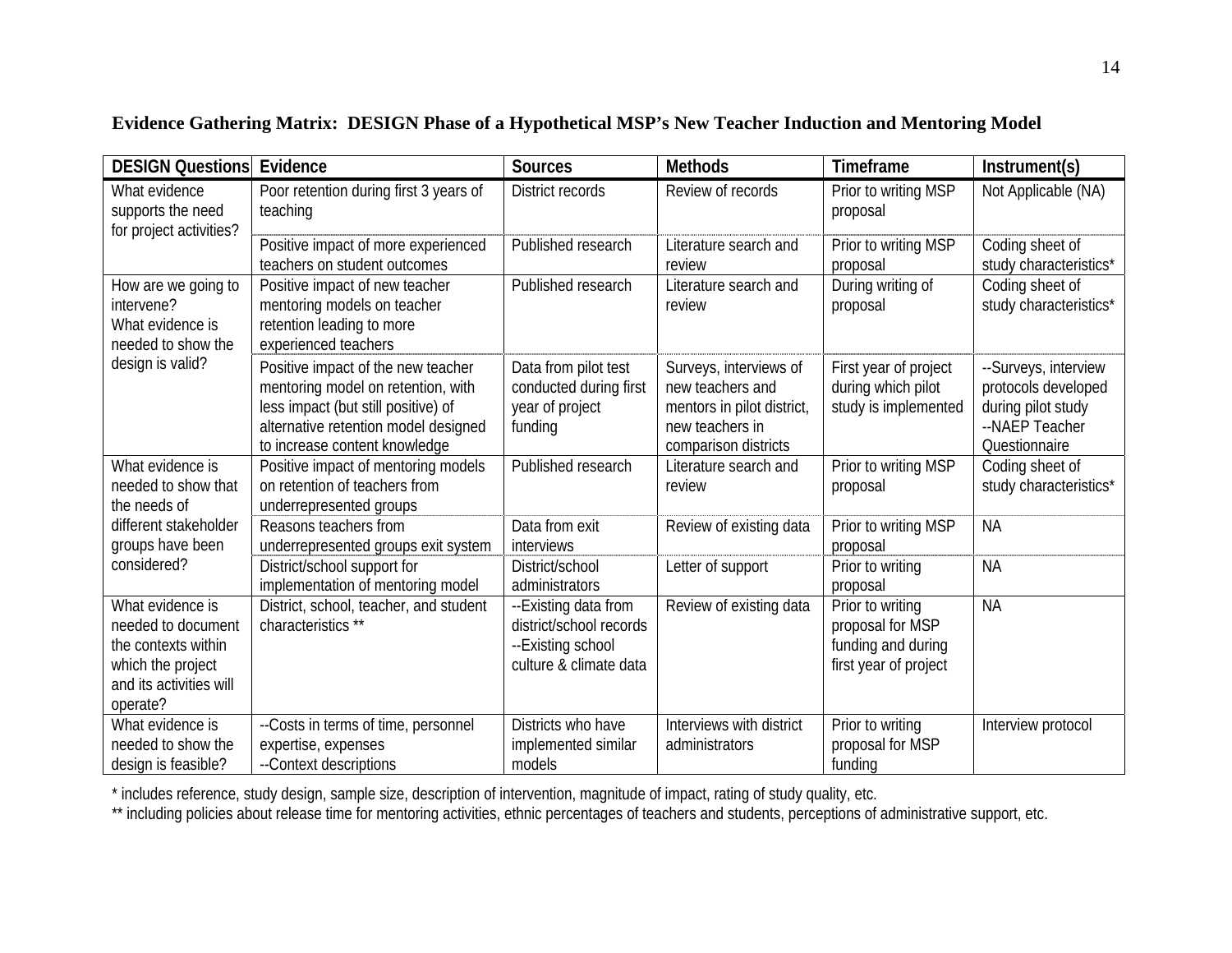| <b>IMPLEMENTATION</b><br>Questions                                                                                                                     | Evidence                                                                                                                                                              | <b>Sources</b>                                                                                                                                | <b>Methods</b>                               | <b>Timeframe</b>                                                                      | Instrument(s)                                                  |
|--------------------------------------------------------------------------------------------------------------------------------------------------------|-----------------------------------------------------------------------------------------------------------------------------------------------------------------------|-----------------------------------------------------------------------------------------------------------------------------------------------|----------------------------------------------|---------------------------------------------------------------------------------------|----------------------------------------------------------------|
| What evidence is needed to<br>determine if project activities                                                                                          | Changes to project scope and<br>sequence, budgets, personnel                                                                                                          | Project documents (e.g.,<br>timelines, budget, reports)                                                                                       | Document<br>review                           | Throughout<br>project                                                                 | <b>NA</b>                                                      |
| are carried out as planned?                                                                                                                            | Number of mentors trained<br>during in-service                                                                                                                        | Attendance lists for mentor in-<br>service                                                                                                    | Document<br>review                           | Upon completion<br>of in-service                                                      | <b>NA</b>                                                      |
|                                                                                                                                                        | Activities between mentors, new<br>teachers                                                                                                                           | Logs of activities between new<br>teachers, mentors                                                                                           | Document<br>review                           | Throughout school<br>year                                                             | Activity log                                                   |
|                                                                                                                                                        | Level of support for mentoring<br>model                                                                                                                               | Administrators, mentors, new<br>teachers                                                                                                      | Interview                                    | Every 3 months<br>during school year                                                  | Interview<br>protocol                                          |
| What evidence is needed to<br>document successes,<br>challenges, and lessons<br>learned? What evidence is<br>needed to document                        | --Successes<br>--Challenges to implementation,<br>barriers, problems encountered<br>--Problem solutions                                                               | --Project documents (e.g.,<br>reports, memos, minutes of<br>meetings, email messages,<br>attendance lists)<br>--Teacher mentors and           | --Document<br>review<br>--Opinion            | -- Throughout<br>project and when<br>writing annual/final<br>reports<br>--Annually in | $-NA$<br>--Questionnaires                                      |
| decisions that were made to<br>change implementation of                                                                                                |                                                                                                                                                                       | mentees                                                                                                                                       | surveys                                      | spring                                                                                | for mentors,<br>mentees                                        |
| project activities or make mid-<br>course corrections?                                                                                                 | --Changes to planned activities,<br>timelines, budgets, personnel<br>--Poor outcomes of implemented<br>activities                                                     | Project documents and data                                                                                                                    | --Document<br>review<br>--Data analysis      | Throughout<br>project                                                                 | <b>NA</b>                                                      |
| What evidence is needed to<br>document characteristics of<br>the context, including<br>characteristics of participants,<br>stakeholders, partnerships? | Legislation; state, district, &<br>school policies; district, school,<br>teacher, student, higher ed<br>faculty, & project personnel<br>characteristics; local events | Government documents,<br>district & school records,<br>newspapers, project<br>documents (see above), vitas<br>of project staff & participants | --Document<br>review<br>--Data analysis      | Throughout<br>project and when<br>writing annual/final<br>reports                     | <b>NA</b>                                                      |
|                                                                                                                                                        | Characteristics of district/school<br>personnel                                                                                                                       | District/school administrators,<br>staff, participating teachers                                                                              | Surveys of<br>contextual<br>characteristics  | Beginning and end<br>of school year                                                   | e.g., NAEP<br>Teacher<br>Questionnaire                         |
|                                                                                                                                                        | Characteristics of partnerships                                                                                                                                       | MSP personnel, higher ed<br>faculty, district/school<br>administrators, teachers                                                              | Surveys of<br>partnership<br>characteristics | Beginning and end<br>of school year                                                   | e.g., instrument<br>developed by<br><b>MSP-RETA</b><br>project |

# **Evidence Gathering Matrix: IMPLEMENTATION Phase of a Hypothetical MSP's New Teacher Induction/Mentoring Model**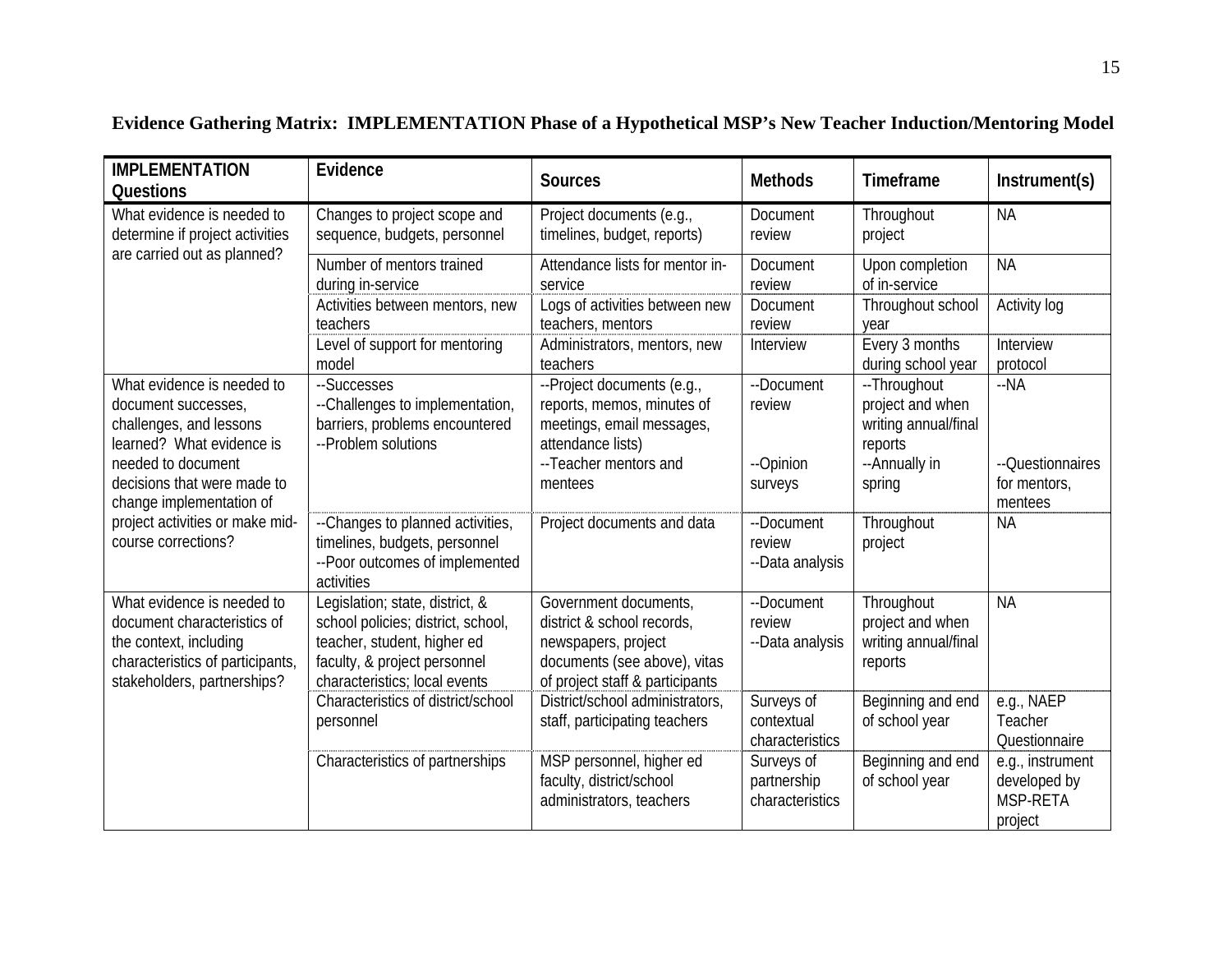| <b>OUTCOMES Questions</b>                                                                                                                                                                                      | Evidence                                                                                                                                                                                                                 | Sources                                                             | <b>Methods</b>                                          | Timeframe                                         | Instrument(s)                                                                |
|----------------------------------------------------------------------------------------------------------------------------------------------------------------------------------------------------------------|--------------------------------------------------------------------------------------------------------------------------------------------------------------------------------------------------------------------------|---------------------------------------------------------------------|---------------------------------------------------------|---------------------------------------------------|------------------------------------------------------------------------------|
| What evidence is needed to<br>determine if anticipated project<br>outcomes were achieved? On                                                                                                                   | Teacher attitudes, characteristics                                                                                                                                                                                       | Mentors,<br>mentees                                                 | Opinion surveys                                         | Annually in<br>spring                             | --Questionnaires<br>--NAEP Teacher<br>Questionnaire                          |
| time and within budget?                                                                                                                                                                                        | Changes in teaching practices                                                                                                                                                                                            | <b>Mentees</b>                                                      | --Classroom practices survey<br>--Classroom observation | Annually in<br>spring                             | --Questionnaire<br>--Observation protocol                                    |
|                                                                                                                                                                                                                | Retention data                                                                                                                                                                                                           | <b>District</b><br>records                                          | Document/data review                                    | Annually in fall<br>of successive<br>school years | <b>NA</b>                                                                    |
|                                                                                                                                                                                                                | Reasons for exiting                                                                                                                                                                                                      | <b>Teachers</b><br>leaving<br>system                                | Interview                                               | Upon contract<br>non-renewal,<br>leaving position | Exit Interview developed<br>by state department of<br>education prior to MSP |
|                                                                                                                                                                                                                | Impact on student outcomes                                                                                                                                                                                               | <b>Students</b>                                                     | Testing                                                 | Annually in<br>spring                             | Standardized or state<br>criterion-referenced tests                          |
|                                                                                                                                                                                                                | Changes to planned activities,<br>timelines, budgets, personnel                                                                                                                                                          | Project<br>documents                                                | --Document review<br>--Data analysis                    | Throughout<br>project                             | <b>NA</b>                                                                    |
| What evidence is needed to<br>demonstrate the extent to which<br>outcomes can be attributed to<br>specific project activities?                                                                                 | Analysis of other activities/events<br>which may affect outcomes                                                                                                                                                         | <b>Documents</b><br>and data<br>addressing<br>contextual<br>factors | --Document review<br>--Data analysis                    | End of activity<br>cycle or end of<br>project     | <b>NA</b>                                                                    |
| What aspects of (a) activity or<br>project design, (b) implementation<br>of activities or (c) evaluation need<br>to be redesigned based on the<br>outcomes, and what evidence is<br>needed to support changes? | --Poor outcomes, poor data<br>--Challenges to implementation<br>--Costs too high (any aspect<br>including personnel)<br>-- Activities/outcomes not<br>sustainable<br>--Needs of under-represented<br>group not met, etc. | Project<br>documents,<br>data                                       | Ongoing data analysis                                   | Throughout<br>project                             | <b>NA</b>                                                                    |
| What evidence is needed to<br>support replication of the<br>project/activities to achieve similar<br>outcomes in other contexts?                                                                               | --Contextual characteristics<br>--Description of implementation                                                                                                                                                          | Project<br>documents,<br>data                                       | Final project report, other<br>reports                  | End of activity<br>cycle or end of<br>project     | <b>NA</b>                                                                    |

# **Evidence Gathering Matrix: OUTCOMES Phase of a Hypothetical MSP's New Teacher Induction and Mentoring Model**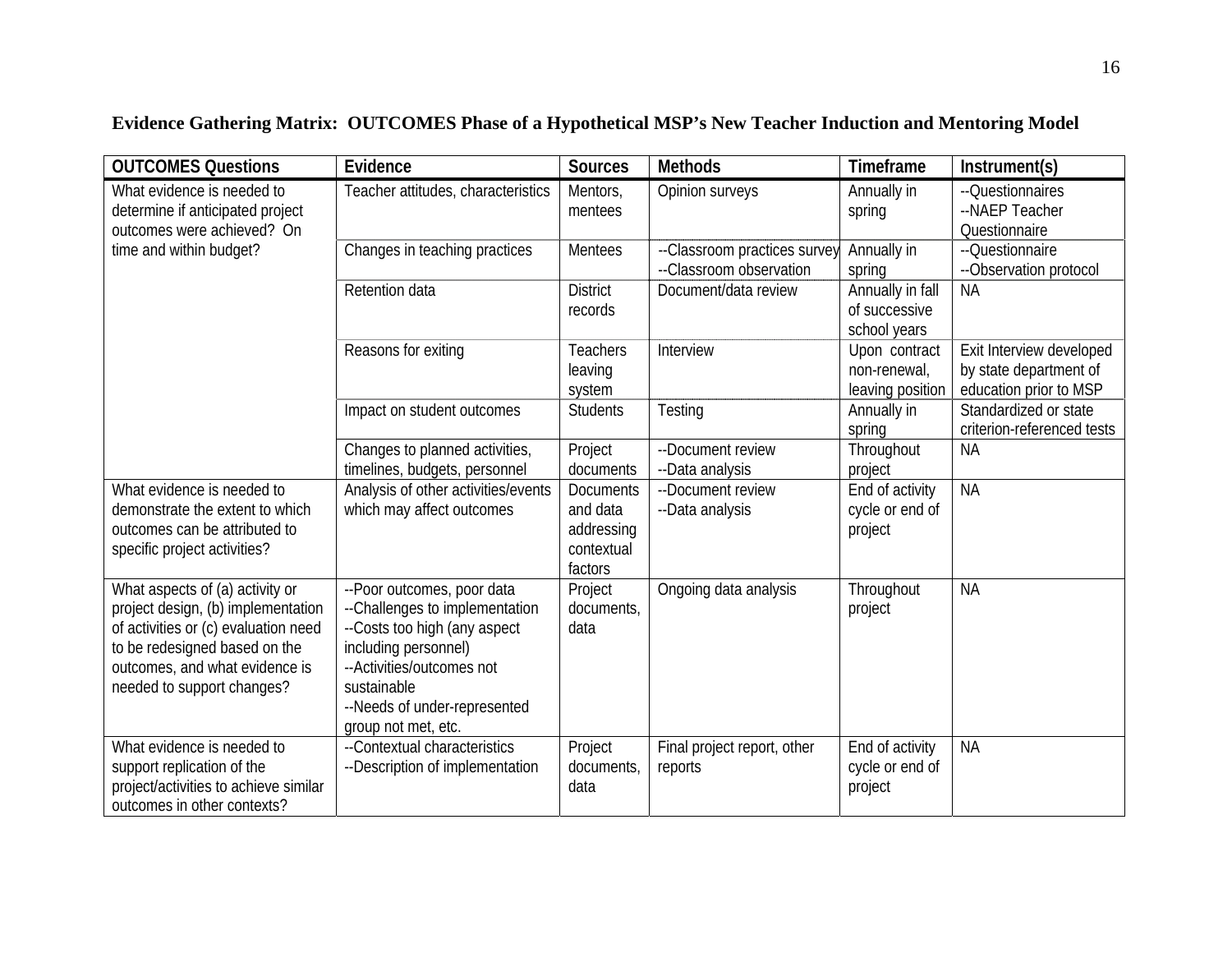# **Relationship of the DIO Cycle of Evidence to Other Frameworks**

The DIO Cycle of Evidence does not replace evaluation or R&D models and tools. Rather, it can be used alongside evaluation models as a framework to guide thinking about evidence and to provide additional clarity in planning and gathering evidence for projects. In this section, the relationships between the DIO Cycle of Evidence and other frameworks are described. For more information about evaluation models, including the types of evaluation questions addressed with each model, see Stufflebeam (2001). See also Altschuld & Kumar (2002) for a description of evaluation practices in science and technology.

# *MSP Key Features*

The DIO Cycle of Evidence operationalizes the MSP Key Feature *evidence-based designs and outcomes*. MSP projects are a vehicle designed to initiate change and provide evidence in support of improved student outcomes. *Challenging courses and curricula* and *teacher quality, quantity and diversity* are where the MSP rubber meets the road—these two Key Features are the focus of many MSP project activities. *Partnerships*—another key characteristic—drive the MSP vehicle. Like the confident, experienced driver who makes traversing a difficult, unknown road seem easier, it makes sense that strong partnerships will guide the path and promote success within complex MSP projects. To avoid getting lost or experiencing an unsuccessful journey, the road followed should be selected through *evidence-based designs* that lead to *evidence-based outcomes*, and the turns taken along the way must be supported by decisions that are based on reliable and valid evidence. When funding runs out at the end of the line, *sustainability* resulting from *institutional change* will be needed to keep things on track—to maintain the changes that have occurred. Again, *evidence-based designs and outcomes*, supported by *evidence-based decisions* along the way, will provide the foundation and support needed to sustain changes and impacts attributed to the MSP vehicle.

Activities designed to address *challenging courses and curricula*, to change *teacher quality, quantity and diversity*, to strengthen *partnerships*, and to promote *sustainability* and *institutional change* need to be grounded in *evidence-based designs*, and the impact determined and justified by *evidence-based outcomes*. Additionally, mid-course corrections occurring along the path need to be supported and documented through *evidence-based decision-making*. The DIO Cycle of Evidence guides planning and gathering the evidence needed.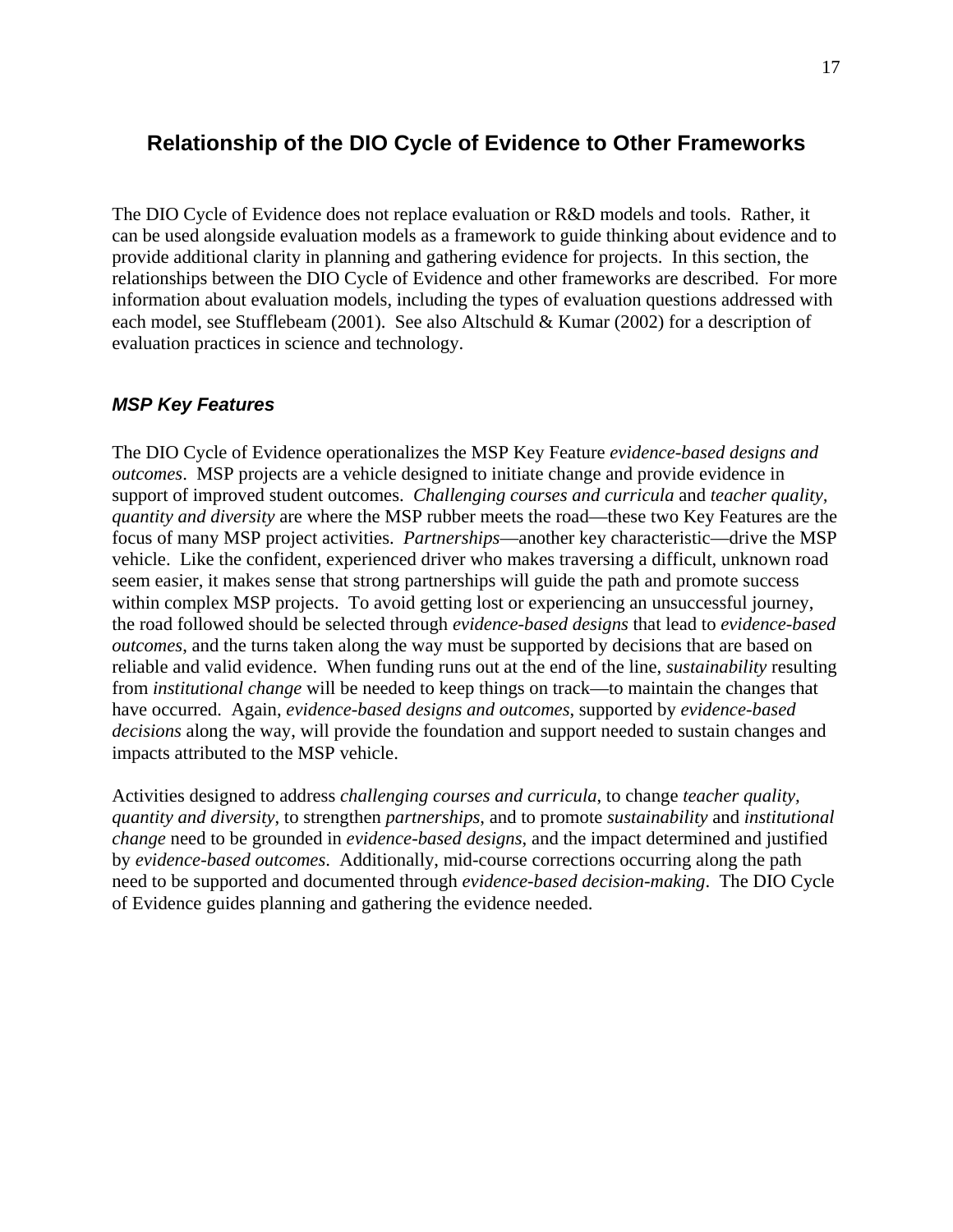# *Typical Evaluation Plans*

Most evaluation work begins with the development of a plan for carrying out an evaluation study. The format may vary, but plans usually address the following components (Torres, Preskill, & Piontek, 2005):

- Background/organizational context  $\checkmark$
- Purpose of the evaluation
- Audiences
- Evaluation questions  $\checkmark$
- Evaluation approach and data collection procedures  $\checkmark$
- Data analysis procedures
- Evaluation products (including reports to be provided)
- Project management plan (schedule of activities)  $\checkmark$
- Evaluation constraints
- Budget/costs for the evaluation

The DIO Cycle of Evidence addresses some (see check marks above) but not all of these components. Use of the DIO Cycle of Evidence constitutes a major part of the evaluation planning process, and as such it would be *part* of an overall evaluation plan. Specifically, for its implementation and outcomes phases, the DIO Cycle of Evidence specifies the evaluation questions to be answered; and the data collection (or evidentiary) sources, timeframe, methods, and instruments. This information is virtually the same kind of information that would be found in the evaluation questions, data collection procedures, and project management components of a typical evaluation plan.

Additionally, the Design phase of the DIO Cycle of Evidence provides a rationale and justification for the project's design. Some of this kind of information might be included in the background/organizational context component of an evaluation plan.

Finally, the DIO Cycle of Evidence includes information about *how* the evaluation planning process takes place as well as *how* and *when* decisions based on evaluation findings should be made. In these two aspects, it goes beyond a typical evaluation plan to address both the process of evaluation planning and the use of findings.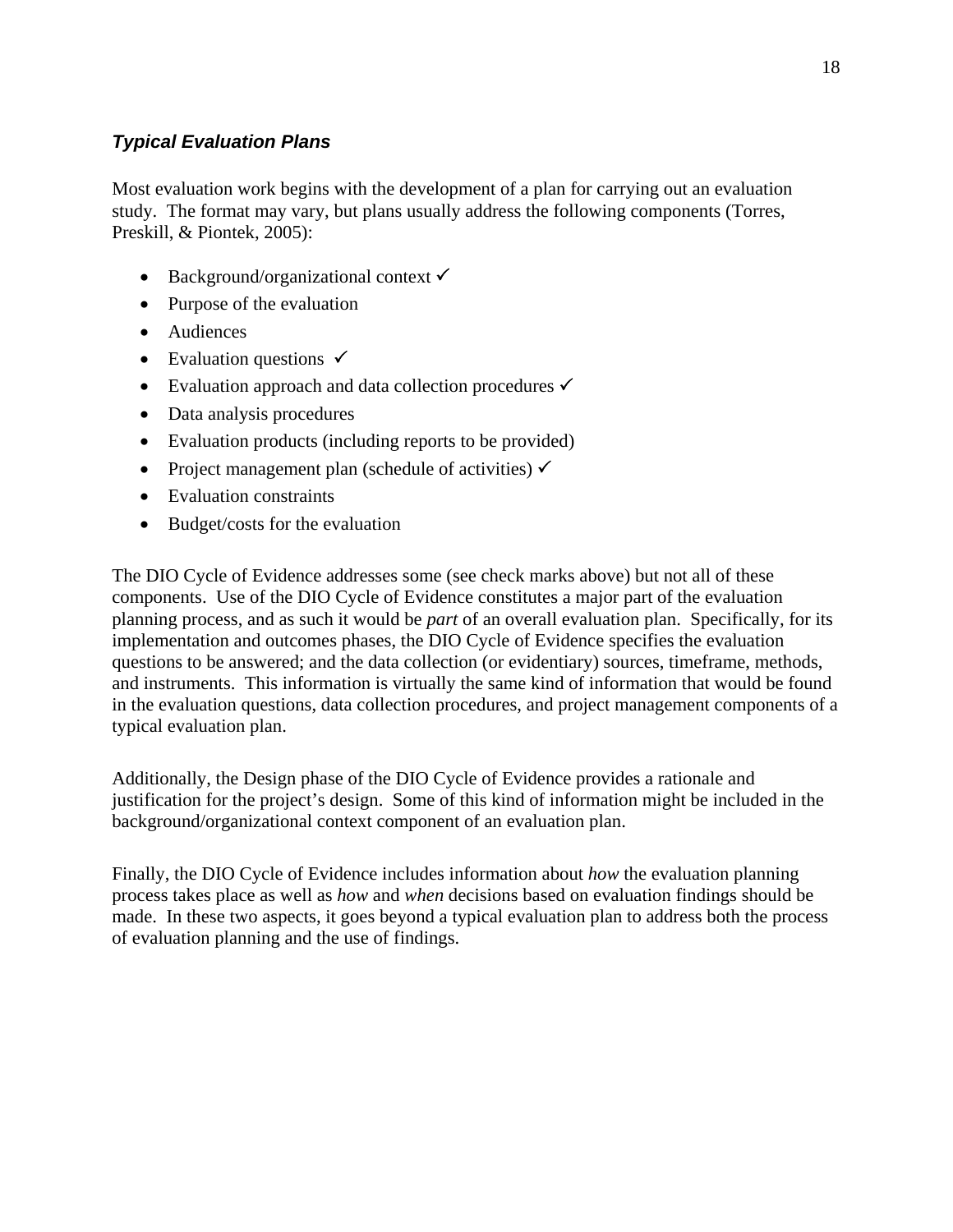# *Logic Models*

Logic models are frequently used to help articulate program theory and to explicate the link between specific project activities and intended project outcomes. However, competently developing and applying logic models requires substantial training and experience, particularly for projects as large and complex as MSP projects.

The DIO Cycle of Evidence was designed to help overcome this need for high levels of expertise—to help articulate the link between project activities and outcomes. Like logic models, the DIO Cycle of Evidence is intended to help produce sound project designs and activities, and to define the evidence required to evaluate designs, activities, and outcomes. While the DIO Cycle of Evidence is not as complex as logic models, it can be subsumed within logic models, and in fact provides specific guidance in the form of checklist questions for better articulating the linkages and evidence needed to attribute outcomes to project activities.

For more information on using logic models, see W. K. Kellogg Foundation (2001); Owen & Rogers (1999); University of WI-Extension (2002).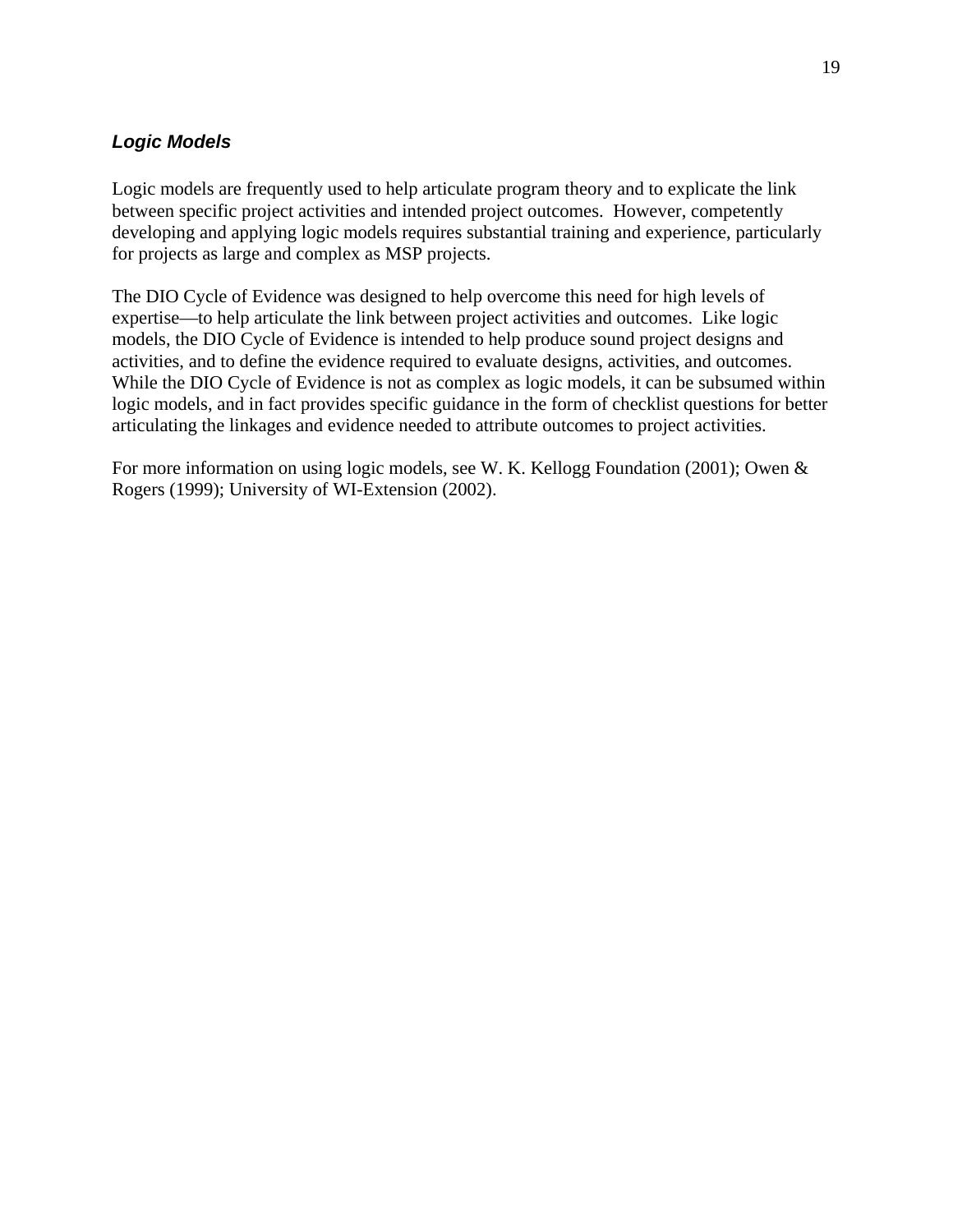# **Role of Context in Establishing Evidence**

In a review of evaluation activities conducted on large scale, NSF-funded systemic initiatives, Anderson (2002) reported that (a) the context in which a project was carried out affected interpretation of results, and (b) strategies that were demonstrated to be effective in one context were ineffective in others. Wiess, et al. (2004) distinguishes between "inside" and "outside" forces that effect educational systems. Outside forces include legislation and policies often driven by small but powerful and well-organized groups, and political stances driven by global competitiveness, economic change (e.g., recessions), or disasters that become national or international concerns because of the impact on human lives. Inside forces such as parental concerns, the lack of sufficient numbers of qualified teachers, and children living in poverty also affect educational settings and opportunities for learning. Both inside and outside factors may have large impacts on student outcomes, particularly given the difficulty in controlling and isolating those factors in the typical educational settings in which projects are implemented.

For MSP projects, evidence for contextual factors that have an impact, directly or indirectly, on student outcomes should be gathered and included when analyzing data and interpreting results. Contextual factors include historical, cultural, political, and organizational factors that affect student learning and the environment in which students learn. Some important contextual indicators include student demographics, teacher workload, financial resources, and teacher qualifications (Lashway, 2001), as well as state educational budget changes, testing policies, graduation requirements, and high-impact school or community events (e.g., school closings, threats to safety). The *Program Evaluation Standards* state, "The context in which the program exists should be examined in enough detail, so that its likely influences on the program can be identified" (Joint Committee, 1994). Examining contextual factors can help explain nonsignificant or negative findings, unanticipated outcomes, or other unexpected results. Contextual factors can also help guide decisions and provide documentation for mid-course corrections.

Determining which contextual factors to measure can be a daunting task. However, a number of resources are available to help define relevant factors. Some resources are described here.

# *Key Evaluation Checklist (Scriven, 2004)* <http://www.wmich.edu/evalctr/checklists/kec.htm>

In his Key Evaluation Checklist, Scriven (2004) recommends gathering the following evidence about the background and context of a project:

- Historical, recent, simultaneous, and any projected settings for the program.
- Upstream stakeholders, e.g., NSF, and their stakes.
- Recent relevant legislation and any policy or attitude changes since start-up.
- The underlying rationale, a.k.a. official program theory, and political logic.
- General results of a literature review on similar interventions, including "fugitive" studies not published in standard media and those that can be located on the Internet including the "invisible web" (e.g., by using Copernic Personal Agent).
- Previous evaluations, if any, and their impact.
- Support infrastructure for the project and its activities.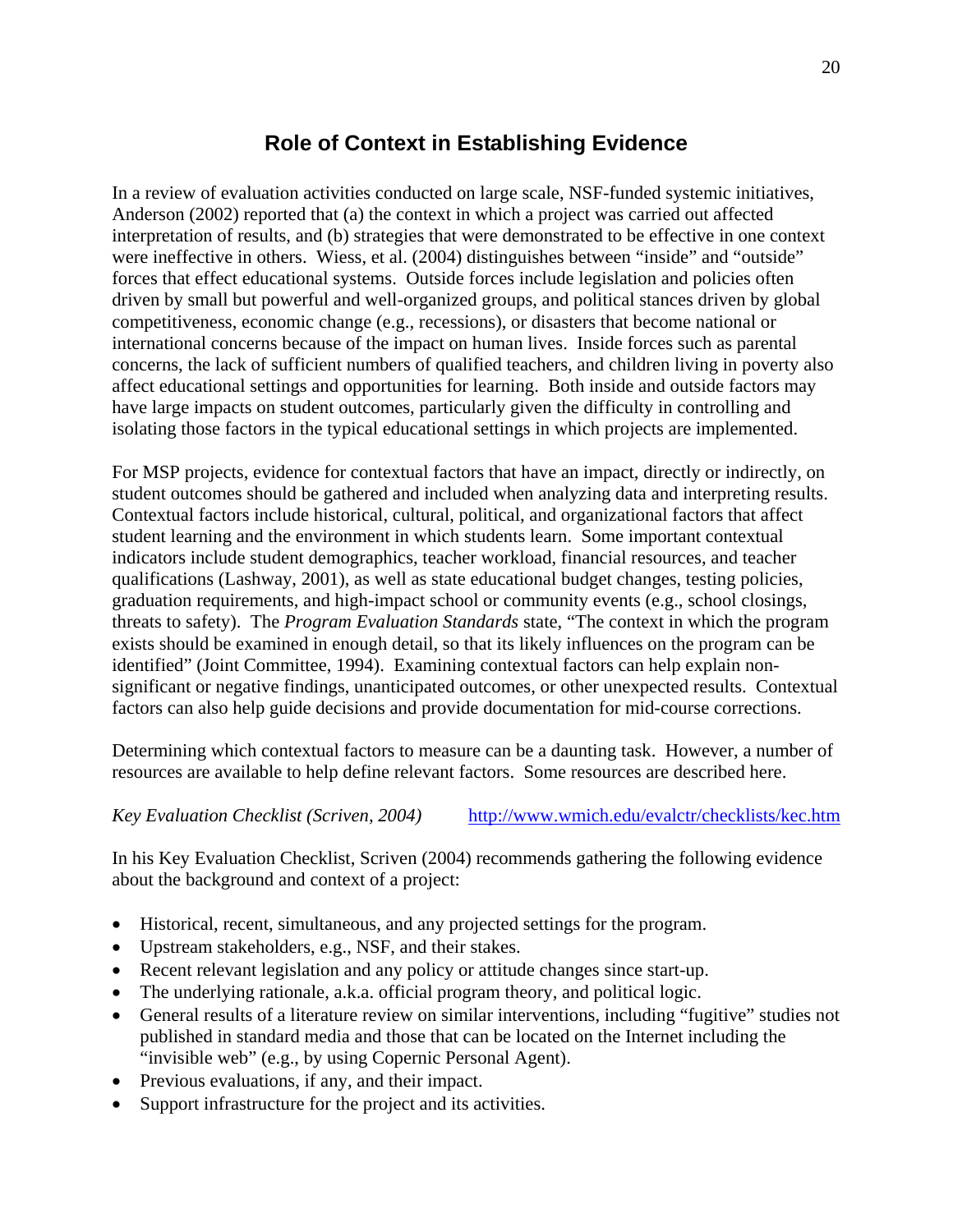# *TIMSS Contextual Framework (IEA, 2005)* <http://timss.bc.edu/timss2003i/context.html> *(Schmidt & Cogan, 1996)* <http://timss.bc.edu/timss1995i/TIMSSPDF/TRCHP5.PDF>

The Trends in International Mathematics and Science Study (TIMSS) is designed to help countries all over the world improve student learning in mathematics and science. Educational achievement in approximately 50 countries throughout the world is assessed in the fourth and eighth grades to provide information about trends in performance over time, coupled with extensive background information to address concerns about the quantity, quality, and content of instruction. The TIMSS contextual framework identifies the major characteristics of the educational and social contexts that are studied in relation to improving student learning. The following list categorizes the contextual indicators developed for the TIMSS.

- The Curriculum Formulating the Curriculum
	- Scope and Content of the Curriculum
	- Organization of the Curriculum
	- Monitoring and Evaluating the Implemented Curriculum
	- Curricular Materials and Support
- Teachers and Their Preparation Classroom Activities and Characteristics • Time
	- Class Size

- The Students Home Background
	- Prior Experience
	- Attitudes

# • Academic Preparation and Certification

- Teacher Recruitment, Assignment, and Induction
- Teacher Experience
- Teaching Styles
- Professional Development
- Curriculum Topics Taught
- Homework
- Assessment
- Classroom Climate
- Information Technology
- Calculator Use
- Emphasis on Investigation
- 
- The Schools School Organization
	- School Goals
	- Roles of the School Principal
	- Resources to Support Mathematics and Science Learning
	- Parental Involvement
	- Disciplined School Environment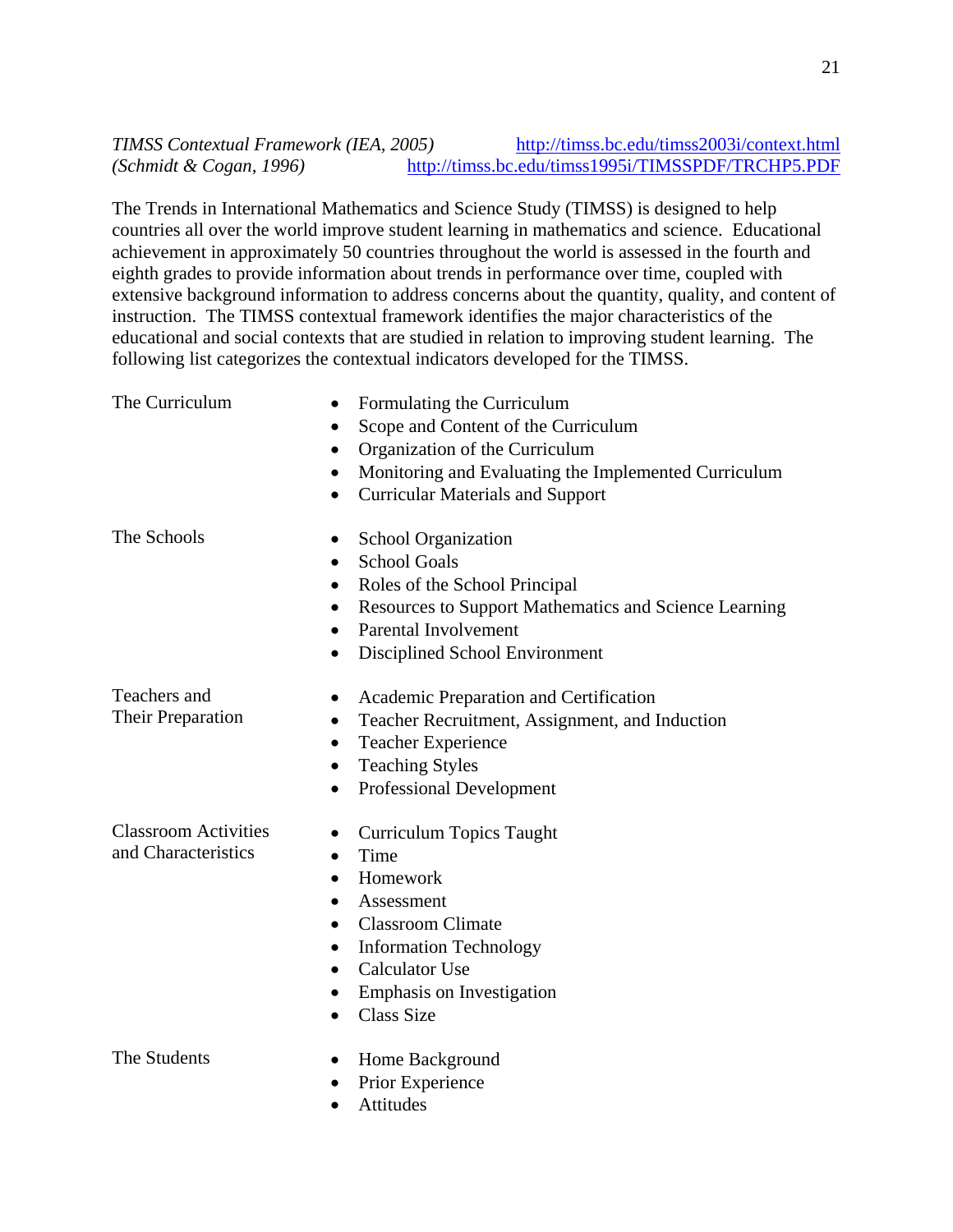# *NAEP Education Indicators (NCES, 2005)* <http://nces.ed.gov/programs/coe/list/i4.asp> <http://nces.ed.gov/nationsreportcard/mathematics/howdevelop.asp>

*(CCSSO, 2005)* [http://www.ccsso.org/naepprofiles/StatebyState/CCD\\_Master.cfm](http://www.ccsso.org/naepprofiles/StatebyState/CCD_Master.cfm)

The National Assessment of Educational Progress (NAEP), also known as "the Nation's Report Card," is the only nationally representative and continuing assessment of what America's students know and can do in various subject areas. Since 1969, assessments have been conducted periodically in reading, mathematics, science, writing, U.S. history, civics, geography, and the arts. In addition to testing cognitive abilities, NAEP collects information that helps put student achievement in context. Various questionnaires provide context for NAEP assessment results:

- Student questionnaires, which examine background characteristics, subject-area experience, and motivation on the assessment;
- Teacher questionnaires, which gather data on the background and training of teachers and classroom-by-classroom information;
- School questionnaires, which ask principals about school size and other characteristics; and
- SD/LEP questionnaires (students with disabilities or limited English proficiency), which ask the person most familiar with the student about accommodations normally permitted.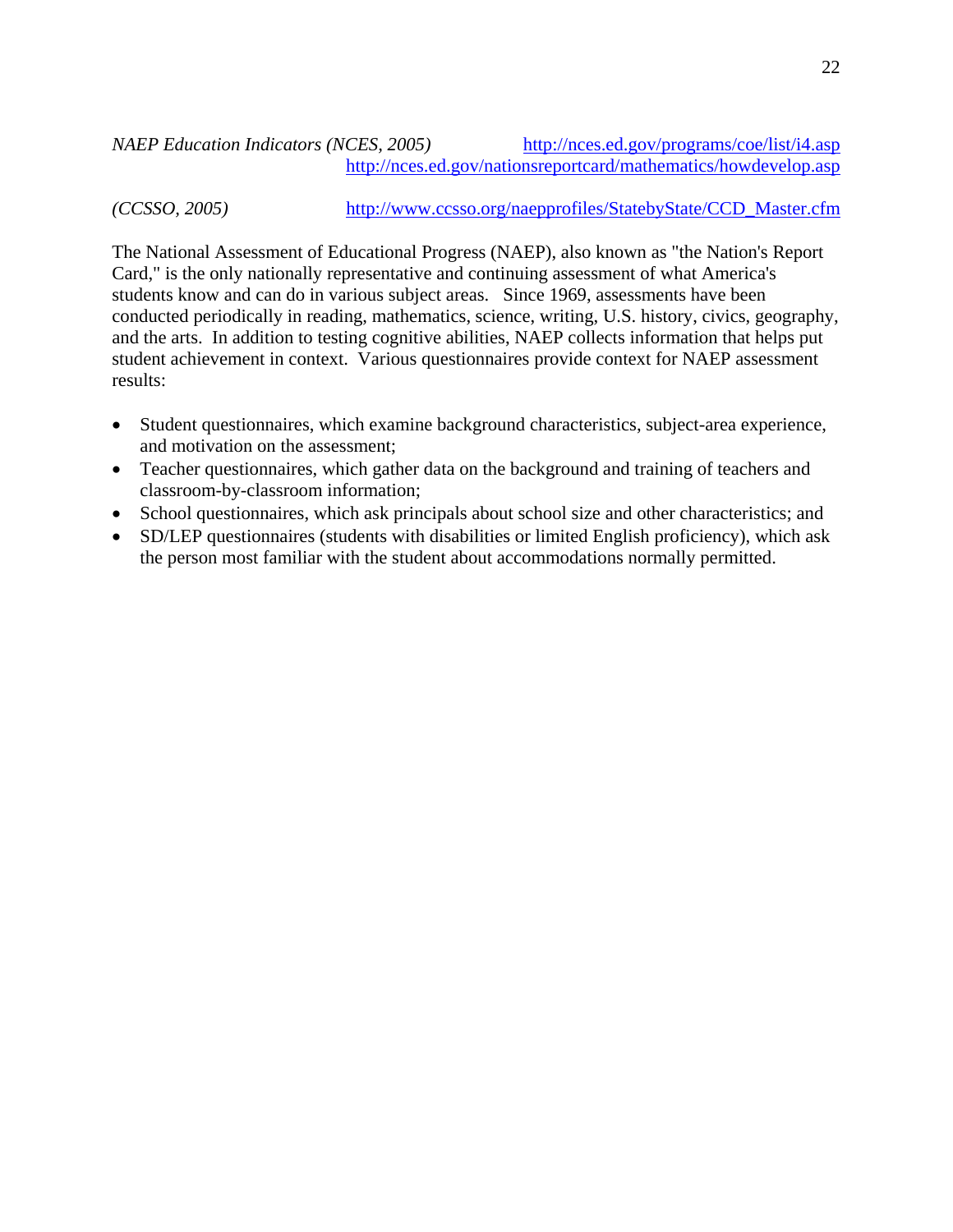# **Resources for Planning, Gathering, and Using Evidence**

This section briefly presents information on the characteristics of high quality evaluation, as a general practice; and on the characteristics of high quality evidence, in particular. It concludes with a listing of online resources for planning, gathering, and using evidence.

# *Standards for High Quality Evaluation Practice*

Most evaluation practice is guided by two sets of guidelines established within the profession: The Program Evaluation Standards of the Joint Committee on Standards for Educational Evaluation, and the Guiding Principles of the American Evaluation Association (AEA).

# **Joint Committee's Program Evaluation Standards**

The Joint Committee on Standards for Educational Evaluation was founded in 1975 to develop standards for educational evaluation. Originally initiated by the American Educational Research Association, the American Psychological Association, and the National Council on Measurement in Education, the Joint Committee now includes many other organizations in its membership. The Joint Committee has developed standards for evaluating educational programs as well as for evaluating personnel. $4$ 

A summary of the Program Evaluation Standards follow and can be found at <http://www.eval.org/EvaluationDocuments/progeval.html>(see also Appendix A). The full text of *The Program Evaluation Standards* (2<sup>nd</sup> edition) is available for purchase from Sage Publications at [http://www.sagepub.com/.](http://www.sagepub.com/) Additionally, see "What the Program Evaluation Standards Say about Designing Evaluations," available at [http://www.wmich.edu/evalctr/jc/DesigningEval.htm,](http://www.wmich.edu/evalctr/jc/DesigningEval.htm) and NCREL (2005).

Utility Standards. The utility standards are intended to ensure that an evaluation will serve the information needs of intended users. Utility standards include the following:

U1 Stakeholder Identification U2 Evaluator Credibility U3 Information Scope and Selection U4 Values Identification

1

U5 Report Clarity U6 Report Timeliness and Dissemination U7 Evaluation Impact

<sup>&</sup>lt;sup>4</sup> Further information about the Joint Committee's work and reprint requests may be addressed to: The Joint Committee on Standards for Educational Evaluation, The Evaluation Center, Western Michigan University, Kalamazoo MI 49008-5178.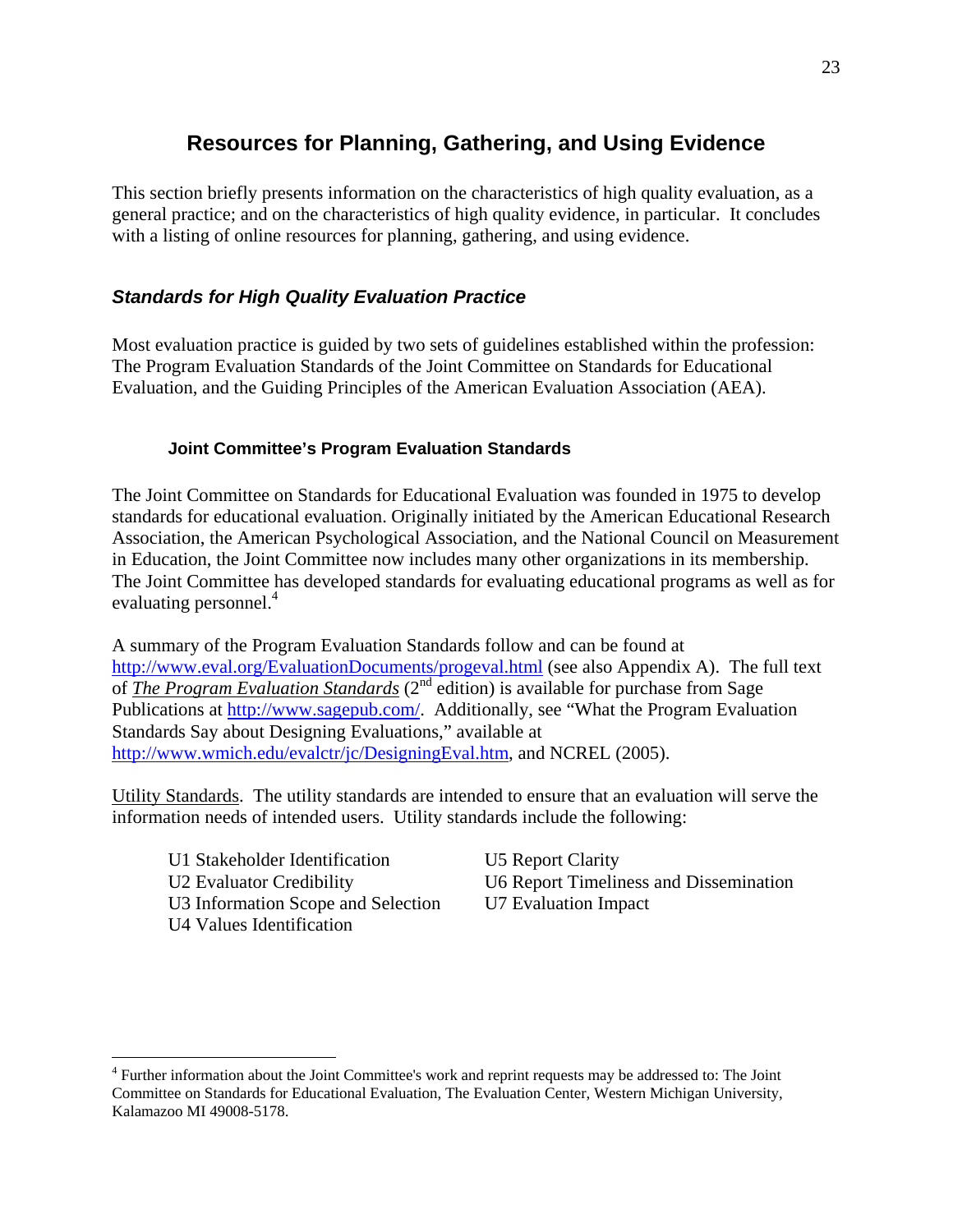Feasibility Standards. The feasibility standards are intended to ensure that an evaluation will be realistic, prudent, diplomatic, and frugal. Feasibility standards include the following:

F1 Practical Procedures F2 Political Viability F3 Cost Effectiveness

Propriety Standards. The propriety standards are intended to ensure that an evaluation will be conducted legally, ethically, and with due regard for the welfare of those involved in the evaluation, as well as those affected by its results. Propriety standards include the following:

| P1 Service Orientation       |
|------------------------------|
| P2 Formal Agreements         |
| P3 Rights of Human Subjects  |
| <b>P4 Human Interactions</b> |

P5 Complete and Fair Assessment P6 Disclosure of Findings P7 Conflict of Interest P8 Fiscal Responsibility

Accuracy Standards. The accuracy standards are intended to ensure that an evaluation will reveal and convey technically adequate information about the features that determine worth or merit of the program being evaluated. Accuracy standards include the following:

A1 Program Documentation A2 Context Analysis A3 Described Purposes, Procedures A4 Defensible Information Sources A5 Valid Information A6 Reliable Information

A7 Systematic Information A8 Analysis of Quantitative Information A9 Analysis of Qualitative Information A10 Justified Conclusions A11 Impartial Reporting A12 Metaevaluation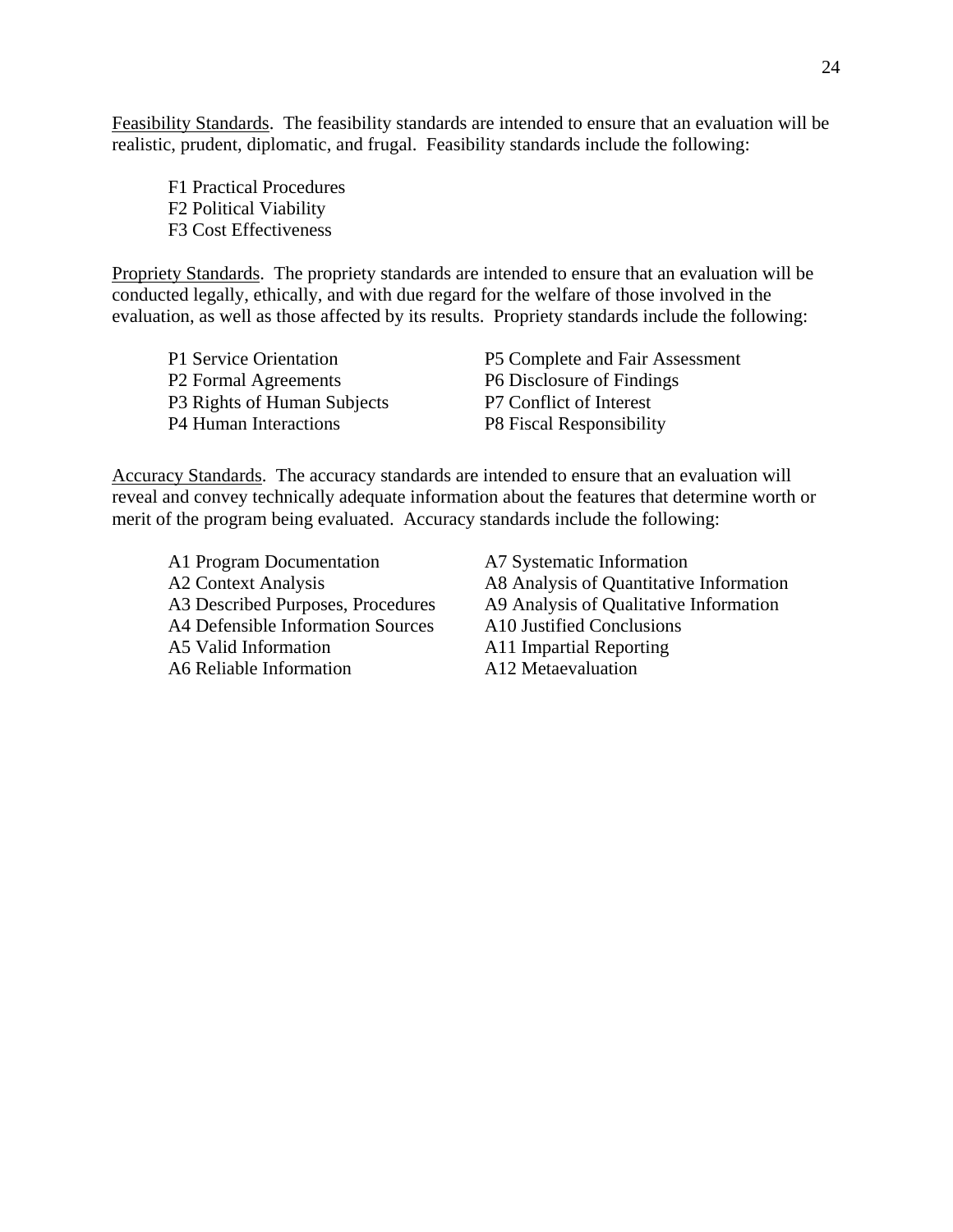#### **American Evaluation Association's Guiding Principles**

In 1994, the membership of AEA adopted a set of principles developed to guide the professional practice of evaluators, and to inform evaluation clients and the general public about the principles they can expect to be upheld by professional evaluators. A revision of the 1994 Guiding Principles was ratified by AEA membership in 2004. A summary of the Guiding Principles follows. The principles can be found in complete detail along with additional information about the development process at [http://www.eval.org/Guiding%20Principles.htm.](http://www.eval.org/Guiding%20Principles.htm) See also Appendix B.

- (a) **Systematic Inquiry:** Evaluators conduct systematic, data-based inquiries about whatever is being evaluated.
- (b) **Competence:** Evaluators provide competent performance to stakeholders.
- (c) **Integrity/Honesty:** Evaluators ensure the honesty and integrity of the entire evaluation process.
- (d) **Respect for People:** Evaluators respect the security, dignity, and selfworth of the respondents, program participants, clients, and other stakeholders with whom they interact.
- (e) **Responsibilities for General and Public Welfare:** Evaluators articulate and take into account the diversity of interests and values that may be related to the general and public welfare.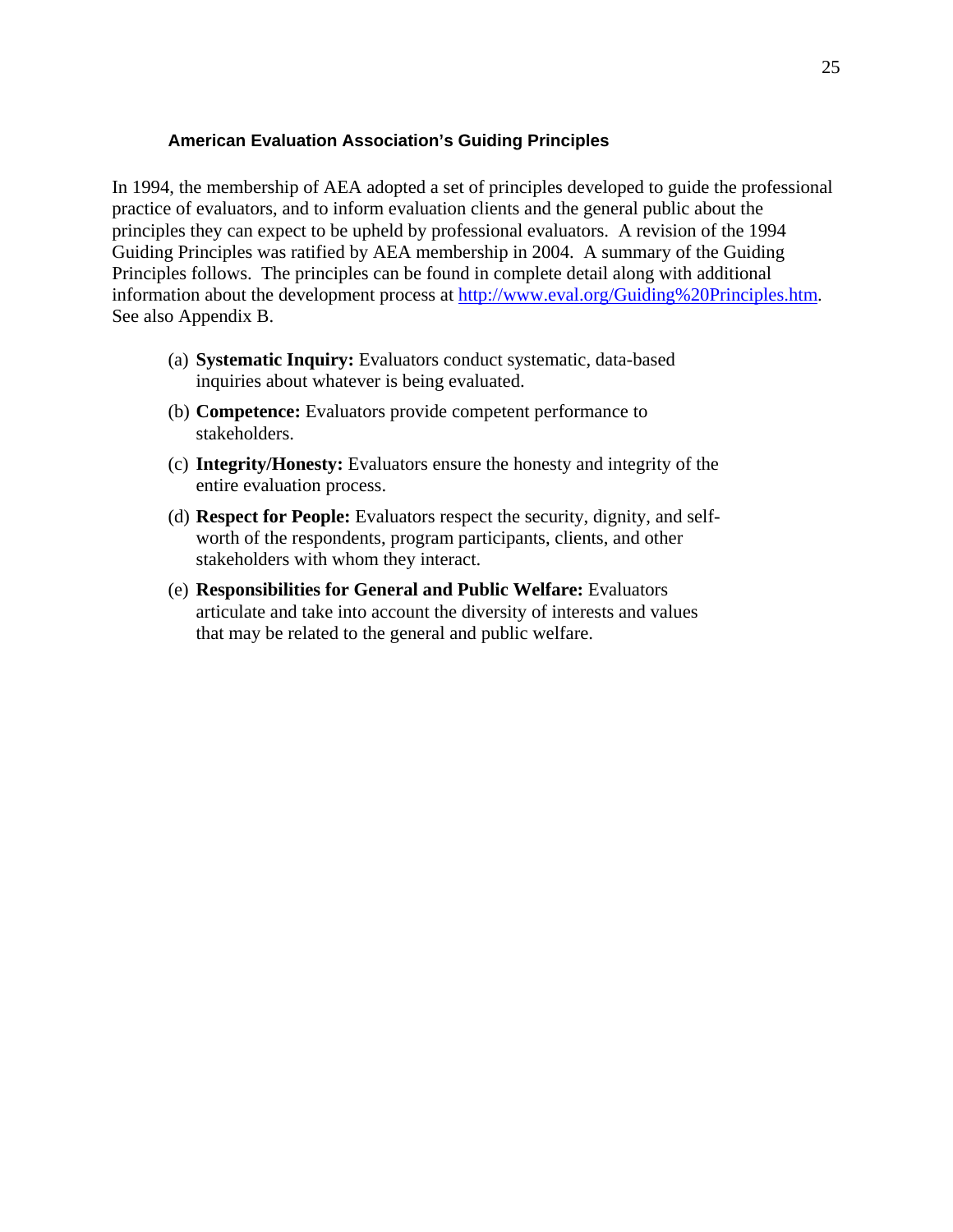# *Characteristics of High Quality Evidence*

Both the *Program Evaluation Standards* and the *Guiding Principles for Evaluators* speak to evaluators' use of high quality evidence. In particular, the Systematic Inquiry principle of the Guiding Principles calls for evaluators to "adhere to the highest technical standards appropriate to the methods they use"; the Accuracy Standards address validity, reliability, and the analysis of both quantitative and qualitative data.

Quantitative methods for gathering evidence are judged by two main criteria: reliability and validity. Reliability forms the answer to the question, "Were our measurements consistent?" Validity answers the question, "Did we measure what we were supposed to measure?" Definitions for reliability and validity [adapted from The Evaluation Center's Glossary (Wheeler, Haertel, & Scriven, 1992); available at [http://ec.wmich.edu/glossary/index.htm\]](http://ec.wmich.edu/glossary/index.htm) are as follows:

**Reliability**: the degree to which an assessment or instrument consistently measures an attribute. There are several types of reliabilities, for example:

- **Intra**-**Rater** the degree to which the measure yields consistent results for the same individual over different administrations.
- **Inter-Rater** the degree to which the measure yields similar results when multiple assessors use the same instrument to measure an individual at a given point in time.
- **Internal Consistency** the degree to which individual observations or items consistently measure the same attribute.
- **Test**-**Retest** the degree to which the measure produces consistent results over several administrations assessing the same attribute of a teacher.

**Validity**: the extent to which the test scores or responses measure the attribute(s) that they were designed to measure. Several types of validity are described below:

- **Concurrent** the relationship of one measure to another simultaneous measure or variable assessing the same or a related attribute.
- **Construct** the degree of fit of a measure and its interpretation with its underlying explanatory concepts, theoretical rationales, or foundations.
- **Content** (1) the appropriateness of the domain definition and the sampling of content; (2) the extent of congruence between the scope of a content area that an instrument or process claims to cover and what it actually does cover. Both definitions are aspects of construct validity.
- **Criterion**-**Related** the correlation or extent of agreement of the test score from an assessment with one or more external variables that measure the attribute being assessed.
- **Curricular** the extent to which the items on the assessment or test measure the content of a local curriculum, or the extent of agreement between the test coverage (topics, breadth and depth, skills, cognitive complexity) and the goals and objectives of the curriculum.
- **Instructional** the degree to which the items on a test measure: (a) what is actually being taught, and (b) what the individuals being assessed have had an opportunity to learn.
- **Face** the perceived extent of acceptability or legitimacy of an instrument or process to teachers, administrators, policymakers, students, parents, the general public, and other stakeholders.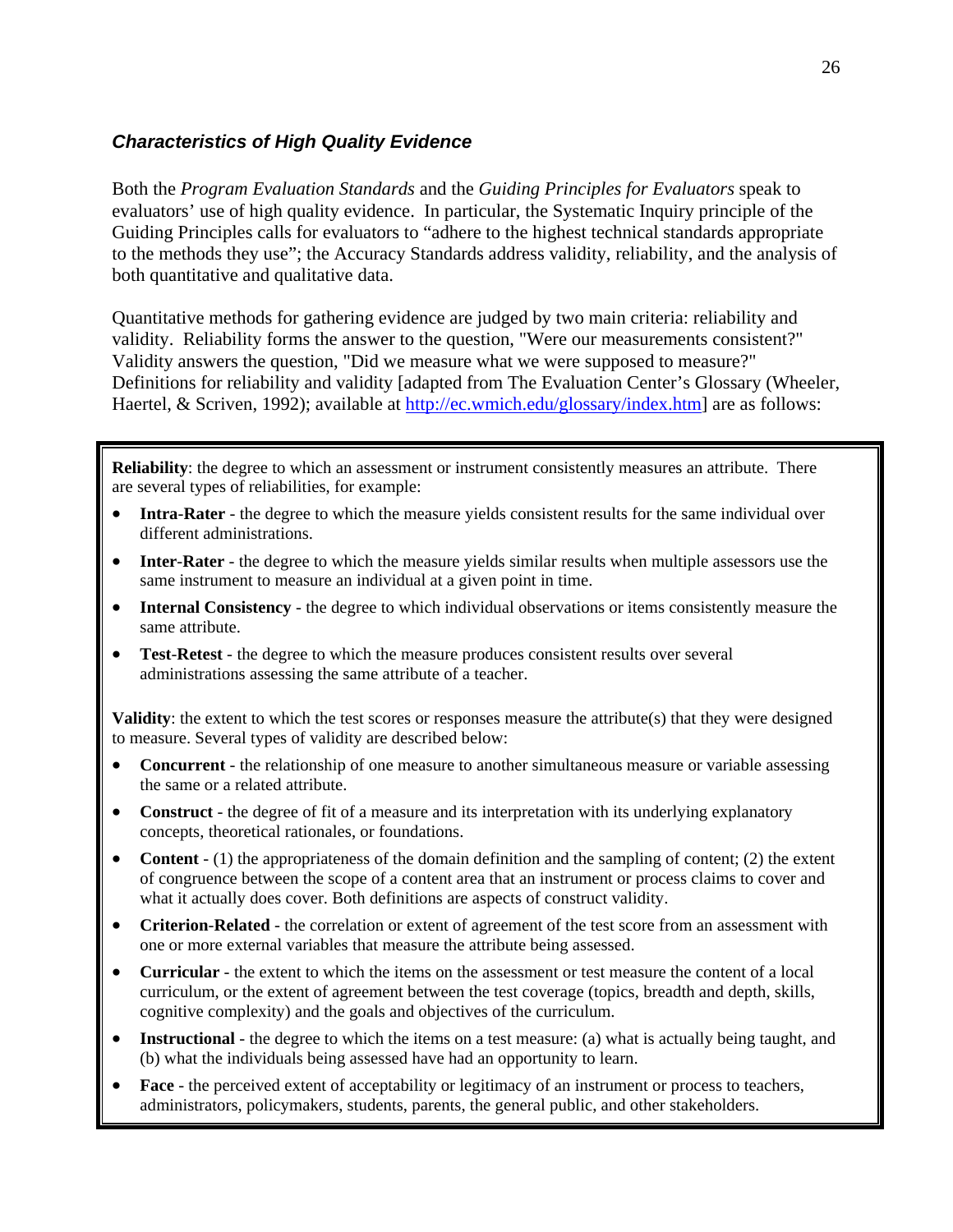Qualitative methods for gathering evidence are judged by criteria different than quantitative data, as shown in the following table adapted from The Research Methods Knowledge Base (Trochim, 2002; available at [http://www.socialresearchmethods.net/kb](http://www.socialresearchmethods.net/kb/)/).

| Criteria for Judging Quantitative Data | Criteria for Judging Qualitative Data |
|----------------------------------------|---------------------------------------|
| Validity                               | Credibility                           |
|                                        | Transferability                       |
| Reliability                            | Dependability                         |
| Objectivity                            | Confirmability                        |

Definitions of the criteria for judging qualitative data (adapted from The Research Methods Knowledge Base, Trochim, 2002; see also Golafshani, 2003) are as follows:

**Credibility**: involves establishing that the results of qualitative research are credible or believable from the perspective of the participant in the research or the decision-maker using the findings of the research.

**Transferability**: refers to the degree to which the results of qualitative research can be generalized or transferred to other contexts or settings. From a qualitative perspective transferability is primarily the responsibility of the one doing the generalizing. The qualitative researcher can enhance transferability by doing a thorough job of describing the research context and the assumptions that were central to the research.

**Dependability:** emphasizes the need for the researcher to account for the ever-changing context within which research occurs. The researcher is responsible for describing the changes that occur in the setting and how these changes affected the way the study was approached.

**Confirmability**: refers to the degree to which the results could be confirmed or corroborated by others. There are a number of strategies for enhancing confirmability. The researcher can document the procedures for checking and rechecking the data throughout the study, and after the study, can conduct a data audit to examine the data collection and analysis procedures and makes judgments about the potential for bias or distortion.

The DIO Cycled of Evidence promotes planning and gathering high quality evidence, as judged by the preceding criteria for quantitative and qualitative data. Evidence defined by the checklist questions associated with the phases of the DIO Cycle of Evidence (see the section, Guiding Framework for Planning, Gathering, and Using Evidence: The Design-Implementation-Outcomes Cycle of Evidence) includes evidence to support the reliability and validity of measures and the evidence gathered using them.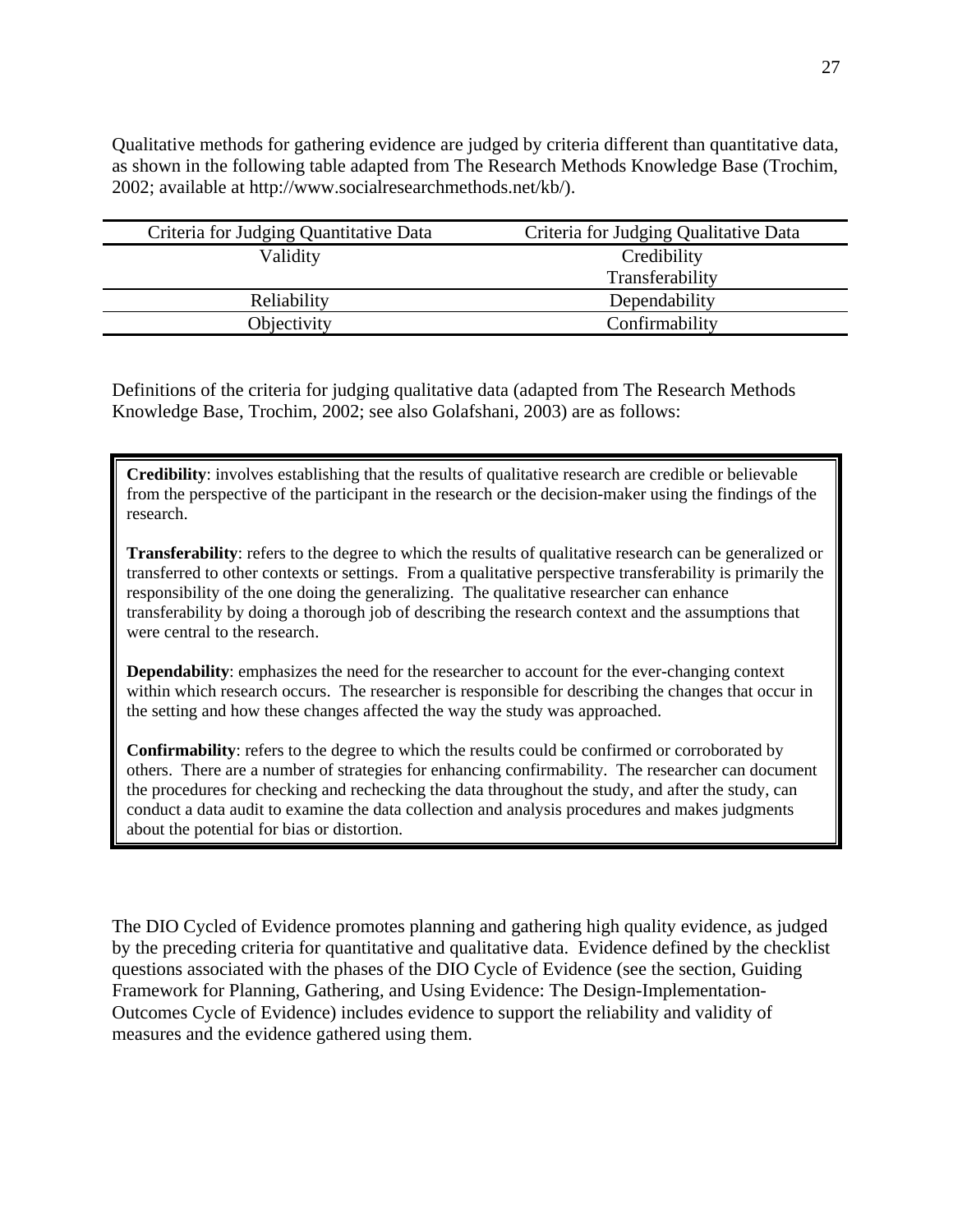# *Online Resources for Planning, Gathering, and Using Evidence*

Many resources for planning, gathering, and using evidence exist, and while the authors of this document do not promote any one over others, the following websites for educational evaluation and research associations, NSF-funded projects, and NSF-published evaluation documents can help you learn more and locate resources relevant to your project's evaluation needs.

#### *American Evaluation Association (AEA)* <http://www.eval.org>

The American Evaluation Association is "devoted to the application and exploration of evaluation in all its forms." AEA's webpage is a great resource for all evaluators and others needing to learn more about evaluation or conduct evaluations. Complete with links to other evaluation resources as well as lists of members and current topics in evaluation, this site has information for evaluators in all fields.

# *AEA's Evaluation Links* <http://eval.org/EvaluationLinks/>

AEA's evaluation links include a variety of information resources such as professional groups affiliated with evaluation, evaluation consultants, electronic discussion groups, resources for high-stakes testing, links to qualitative data analysis software and survey design, administration, scanning, and analysis products, AEA's statement about scientifically-based evaluation methods, and a "Collection of Links" page that offers links to different web-based resource pages dealing with a variety of evaluation topics. The links include the following:

- The Evaluation Clearinghouse
- On-Line Evaluation Resource Library
- Resources for Methods in Evaluation and Social Research
- The WWW Virtual Library: Evaluation

# *AEA's Link to Online Texts* <http://www.eval.org/EvaluationLinks/onlinehbtxt.htm>

The "Online Handbooks and Texts" page accessible through the AEA website offers links to 30+ handbooks and texts available online in their entirety. Subjects include but are not limited to designing evaluations, choosing the proper methodological techniques, assessing impact, and proper use and interpretation of statistical methods.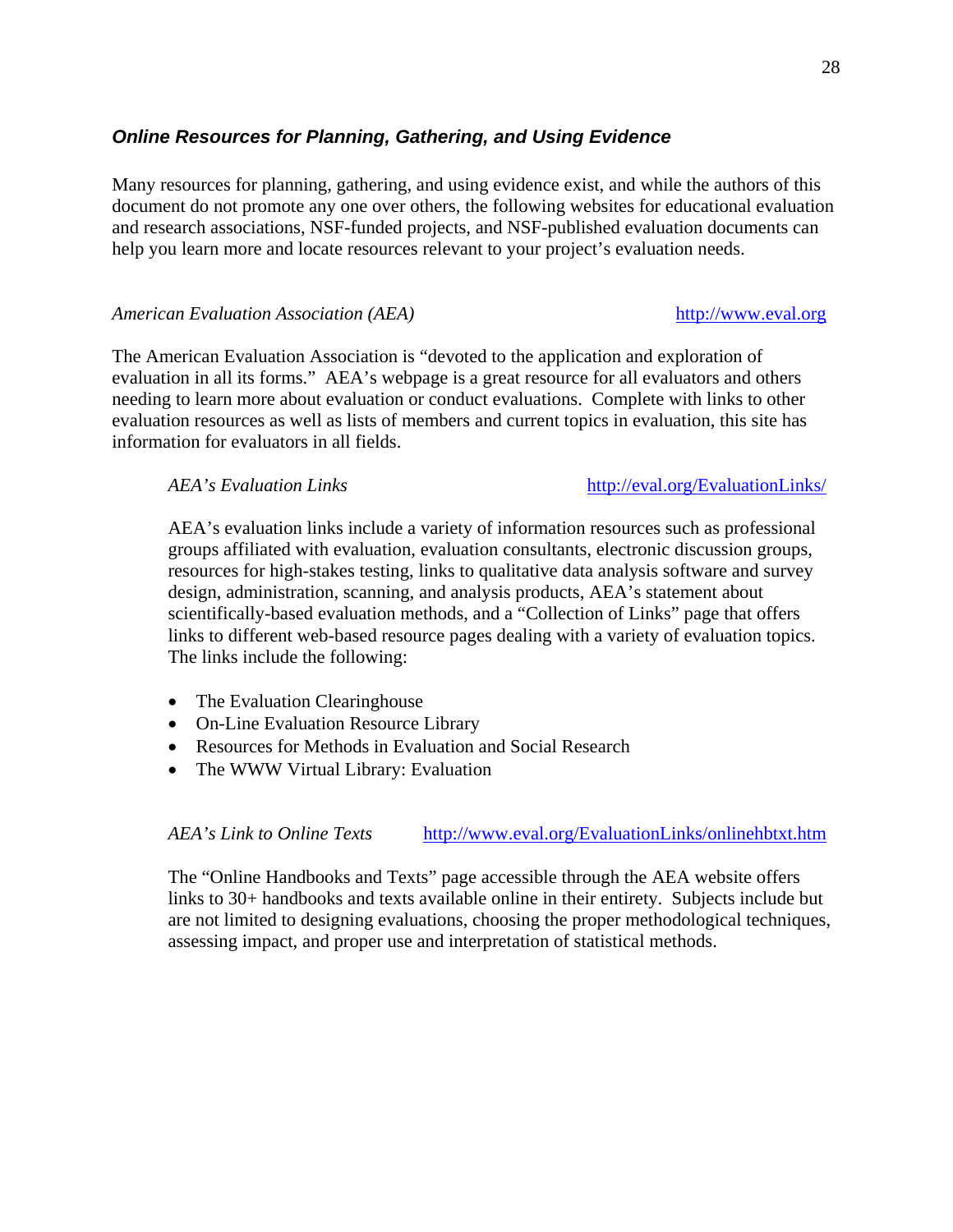#### *American Educational Research Association (AERA)* <http://www.aera.net/>

The American Educational Research Association (AERA) is concerned with improving the educational process by encouraging scholarly inquiry related to education and by promoting the dissemination and practical application of research results. AERA is the most prominent international professional organization with the primary goal of advancing educational research and its practical application. The association's website offers links to journals and textbooks related to educational research. Textbooks can be purchased through this link, and journal access is available to members. Divisions focusing on broad substantive or professional interests, including the following:

- Division B: Curriculum Studies
- Division C: Learning & Instruction
- Division D: Measurement & Research Methodology
- Division G: Social Context of Education
- Division H: School Evaluation & Program Development
- Division J: Postsecondary Education
- Division K: Teaching & Teacher Education
- Division L: Educational Policy & Politics

## *The Evaluation Center* **<http://www.wmich.edu/evalctr/>**

The Evaluation Center's mission is to advance the theory, practice, and utilization of evaluation. The Center's principal activities are research, development, dissemination, service, instruction, and national and international leadership in evaluation. This site offers access to evaluation checklists, journals, a directory of evaluators, and much more.

### *The Evaluation Center's Evaluation Checklists* <http://www.wmich.edu/evalctr/checklists/>

This link offers access to checklists developed by top evaluators in the field and funded by NSF. Examples include the following among many checklists. The site is updated frequently.

- The Key Evaluation Checklist (Scriven, 2005)
- The Evaluation Design Checklist (Stufflebeam, 2004),
- The Evaluation Reports Checklist (Miron, 2004)
- A Checklist for Evaluating Large-Scale Assessment Programs (Shepard, 1977)
- Making Evaluation Meaningful to all Education Stakeholders (Gangopadhyay, 2002)
- Utilization-Focused Evaluation (Patton, 2002)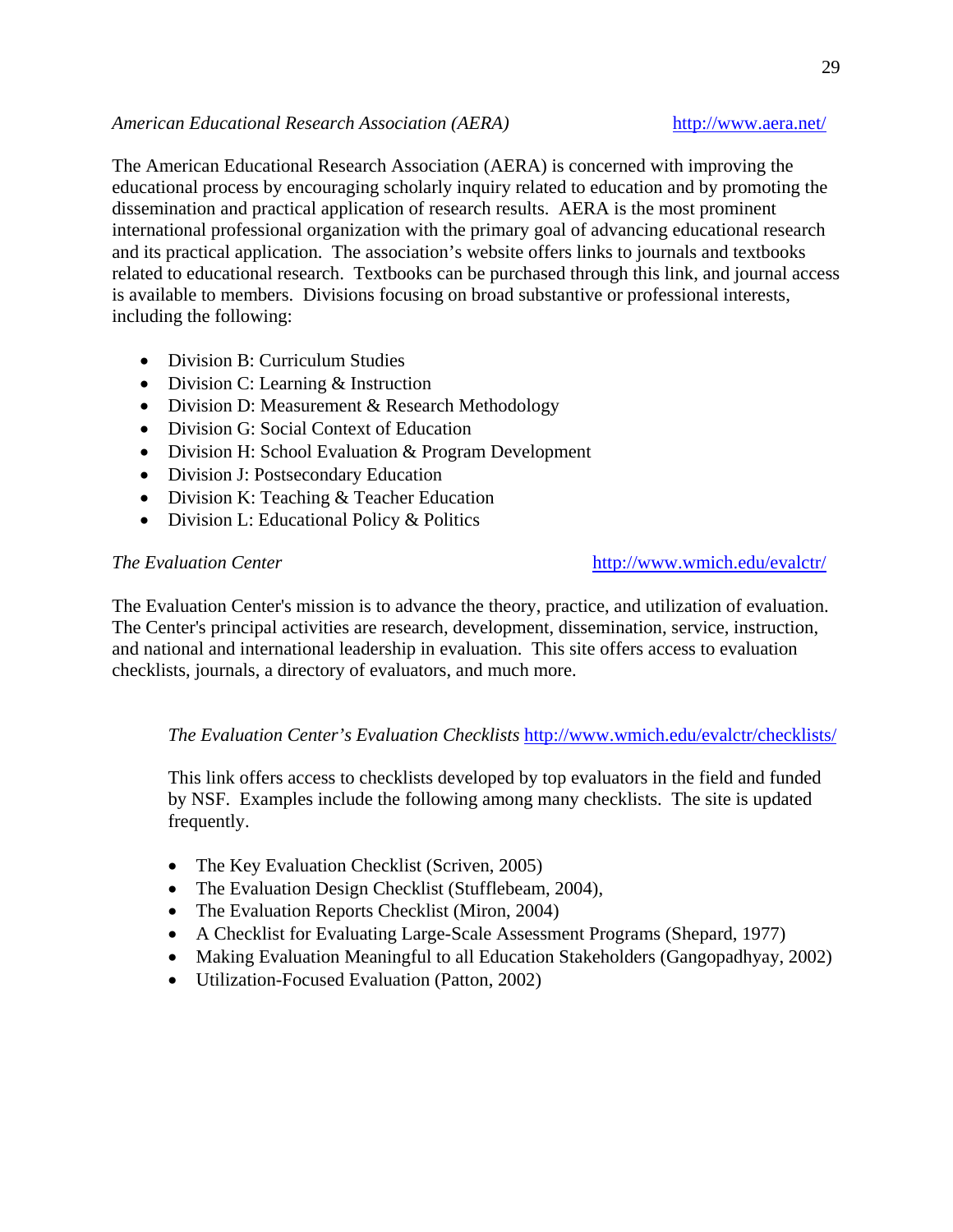SRI's On-Line Evaluation Resource Library was funded by NSF and developed for professionals seeking to design, conduct, document, or review project evaluations. Its mission is to support the continuous improvement of project evaluations. Specific examples of evaluation plans for the following areas are available: curriculum development, teacher education, faculty development, laboratory development, under-represented populations, and technology.

# *National Science Foundation (NSF)* <http://www.nsf.gov/>

The NSF website includes administrative details pertinent to any NSF funded project, such as links to general information, staff directory, upcoming events, discoveries of NSF research and more. The following publications related to evaluation are available:

- The Cultural Context of Educational Evaluation: The Role of Minority Evaluation Professionals,<http://www.nsf.gov/pubs/2001/nsf0143/start.htm>
- FOOTPRINTS: Strategies for Non-Traditional Program Evaluation <http://www.nsf.gov/pubs/1995/nsf9541/nsf9541.pdf>
- The 2002 User-Friendly Handbook for Project Evaluation <http://www.nsf.gov/pubs/2002/nsf02057/start.htm>
- The Cultural Context of Educational Evaluation: A Native American Perspective <http://www.nsf.gov/pubs/2003/nsf03032/start.htm>
- User-Friendly Handbook for Mixed Method Evaluations <http://www.nsf.gov/pubs/1997/nsf97153/start.htm>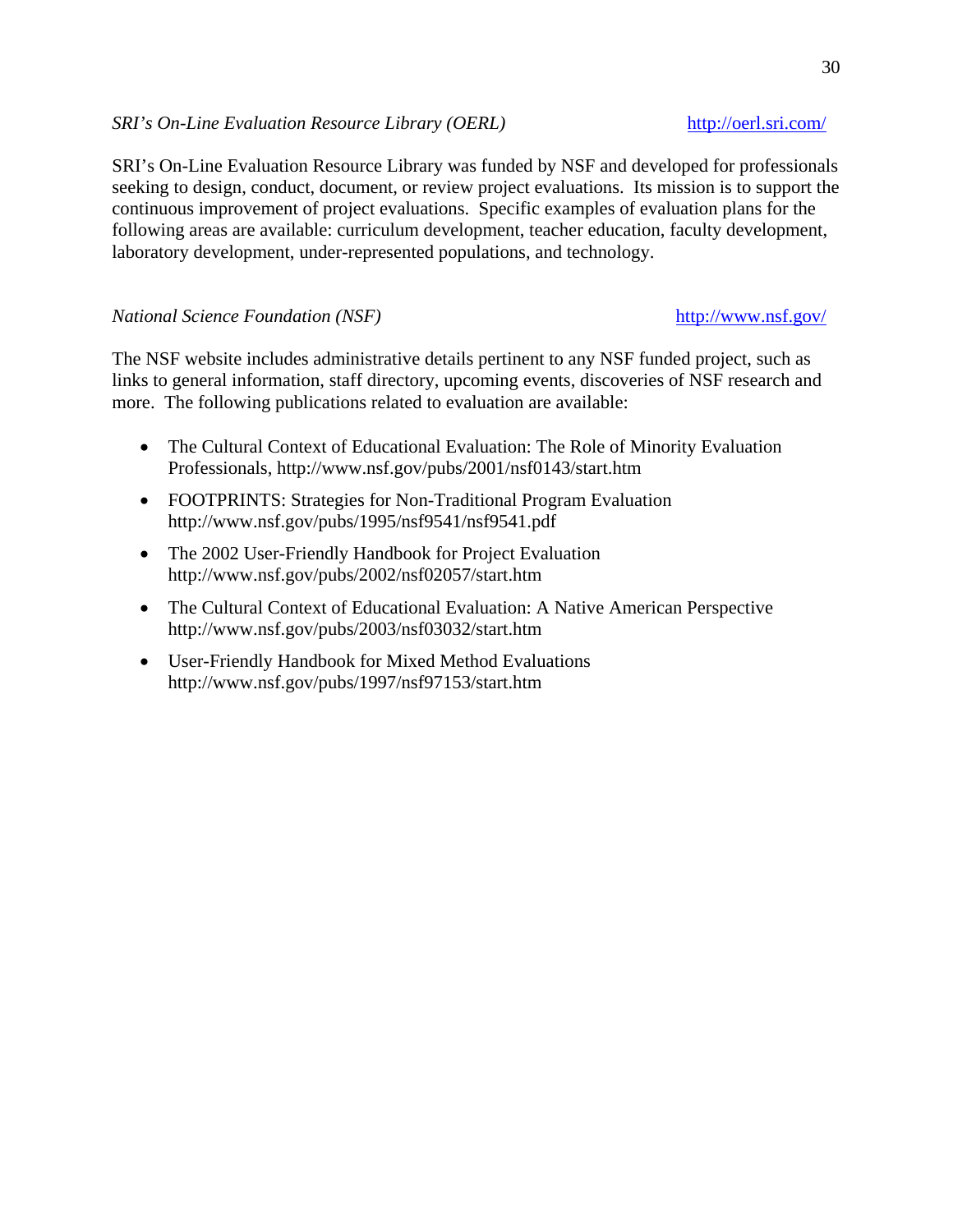# **Glossary**

# *Abbreviations*

| <b>AEA</b>   | American Evaluation Association, http://www.eval.org<br>The AEA is an international professional association of evaluators devoted to<br>the application and exploration of program evaluation, personnel evaluation,<br>technology, and many other forms of evaluation. Evaluation involves<br>assessing the strengths and weaknesses of programs, policies, personnel,<br>products, and organizations to improve their effectiveness.                                                                                                 |
|--------------|-----------------------------------------------------------------------------------------------------------------------------------------------------------------------------------------------------------------------------------------------------------------------------------------------------------------------------------------------------------------------------------------------------------------------------------------------------------------------------------------------------------------------------------------|
| <b>AERA</b>  | American Educational Research Association, http://www.aera.net<br>The AERA, founded in 1916 and currently in its 86th year, is concerned with<br>improving the educational process by encouraging scholarly inquiry related to<br>education and by promoting the dissemination and practical application of<br>research results. See also the Divisions within AERA that focus on broad<br>substantive or professional interests, ranging from administration and<br>curriculum to teacher education and education policy and politics. |
| <b>CCSSO</b> | Council of Chief State School Officers, http://www.ccsso.org                                                                                                                                                                                                                                                                                                                                                                                                                                                                            |
| DIO          | Design-Implementation-Outcomes Cycle of Evidence                                                                                                                                                                                                                                                                                                                                                                                                                                                                                        |
| <b>IAE</b>   | International Association for the Evaluation of Educational Achievement                                                                                                                                                                                                                                                                                                                                                                                                                                                                 |
| <b>MSP</b>   | With the Math and Science Partnership Program, launched in 2002, the NSF<br>assumed important responsibilities for building the capacity to implement a<br>key facet of the No Child Left Behind (NCLB) vision for K-12 education. The<br>MSP program includes 4 kinds of projects: Comprehensive, Targeted, RETA,<br>and Institute Partnerships.                                                                                                                                                                                       |
| MSP-NET      | The Math and Science Partnership's Learning Network, http://hub.mspnet.org/                                                                                                                                                                                                                                                                                                                                                                                                                                                             |
| <b>NAEP</b>  | The National Assessment of Educational Progress (NAEP), also known as "the<br>Nation's Report Card," is the only nationally representative and continuing<br>assessment of what America's students know and can do in various subject<br>areas. Since 1969, assessments have been conducted periodically in reading,<br>mathematics, science, writing, U.S. history, civics, geography, and the arts.                                                                                                                                   |
| <b>NETA</b>  | Utah State University's Network for Evaluation Technical Assistance,<br>consisting of expert evaluation consultants who provide technical assistance to<br>some MSP projects through USU's RETA project                                                                                                                                                                                                                                                                                                                                 |
| NSF          | The National Science Foundation was created by Congress in 1950 "to<br>promote the progress of science; to advance the national health, prosperity, and<br>welfare; to secure the national defense" http://www.nsf.gov                                                                                                                                                                                                                                                                                                                  |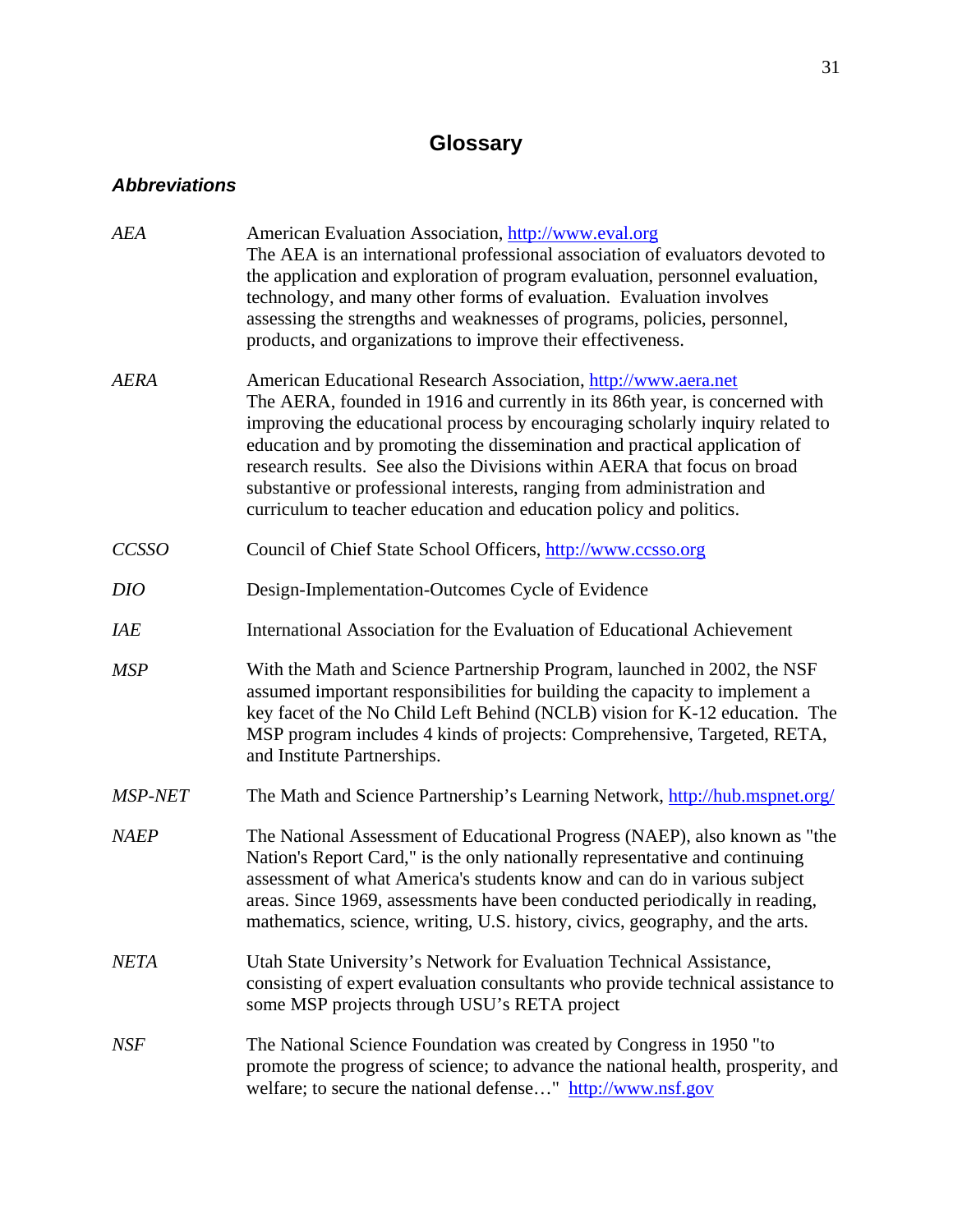| PI           | Principal Investigator                                                                                                                                                                                                                                                                                                                                                                                                                                                                 |
|--------------|----------------------------------------------------------------------------------------------------------------------------------------------------------------------------------------------------------------------------------------------------------------------------------------------------------------------------------------------------------------------------------------------------------------------------------------------------------------------------------------|
| R&D          | Research and development                                                                                                                                                                                                                                                                                                                                                                                                                                                               |
| <b>RETA</b>  | NSF's MSP Research, Evaluation, and Technical Assistance projects                                                                                                                                                                                                                                                                                                                                                                                                                      |
| <b>STEM</b>  | Science, Technology, Engineering, and Mathematics                                                                                                                                                                                                                                                                                                                                                                                                                                      |
| <b>TIMMS</b> | The Trends in International Mathematics and Science Study is designed to help<br>countries all over the world improve student learning in mathematics and<br>science. Educational achievement in about 50 countries throughout the world is<br>assessed in the fourth and eighth grades to provide information about trends in<br>performance over time together with extensive background information to<br>address concerns about the quantity, quality, and content of instruction. |
| <i>USU</i>   | <b>Utah State University</b>                                                                                                                                                                                                                                                                                                                                                                                                                                                           |

# *Definitions of Terms*

| Context                          | The specific setting a program occurs in. This includes social, political,<br>cultural, historical, and personal factors.                                                                                                                                                                                                                                                          |
|----------------------------------|------------------------------------------------------------------------------------------------------------------------------------------------------------------------------------------------------------------------------------------------------------------------------------------------------------------------------------------------------------------------------------|
| External<br>Validity             | The extent to which evaluation findings are generalizable to other cases,<br>settings, contexts, and times.                                                                                                                                                                                                                                                                        |
| Feasibility of<br>the Evaluation | Extent to which the evaluation is realistic, prudent, diplomatic, and frugal<br>given the context within which it occurs. In order to claim feasibility, an<br>evaluation plan should use practical procedures, consider the positions of<br>differing stakeholder groups, and be efficient with a goal of providing<br>information of sufficient value to justify the process.    |
| <b>Impact Theory</b>             | The nature of the change in social conditions brought about by program action                                                                                                                                                                                                                                                                                                      |
| Implementation<br>Fidelity       | The extent to which a program or intervention has been implemented in a<br>particular setting. In particular, the degree to which the actual implementation<br>differs from the planned implementation.                                                                                                                                                                            |
| <i>Internal</i><br>Validity      | The extent to which contextual factors affect the relationship between the<br>program (or an intervention) and outcomes. When we assess the degree to<br>which contextual factors affect the relationship between the program and its<br>outcomes, we are able to better determine the level of confidence with which<br>we can attribute outcomes to the program or intervention. |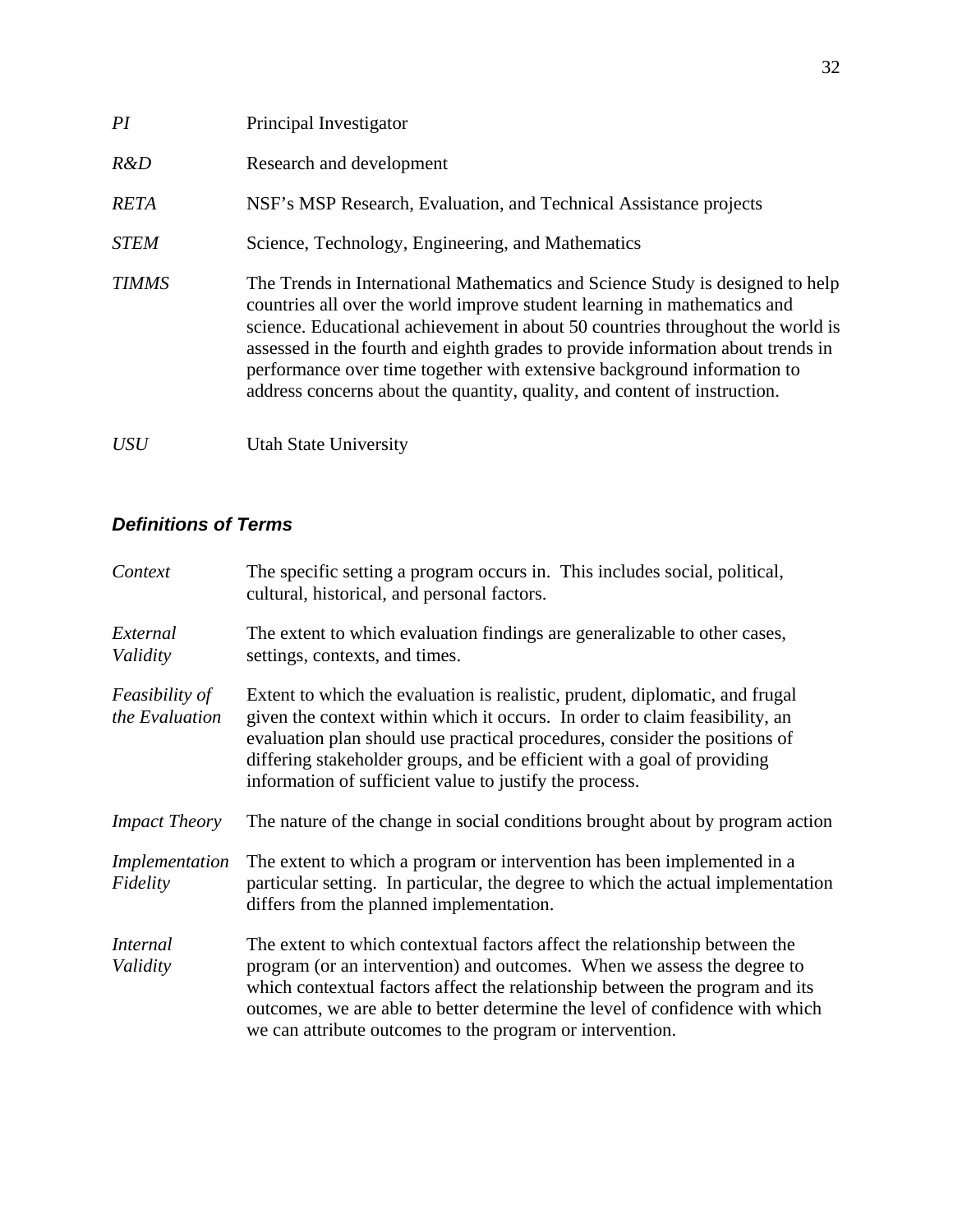| Measurement<br>Validity    | Extent to which an instrument measures what it is intended to measure. A<br>valid measure yields results consistent with past work using the same concept;<br>is consistent with alternative measures that have been used to assess the same<br>concept; is internally consistent; has an adequate degree of predictability. See<br>definitions in section, "Characteristics of High Quality Evidence." |
|----------------------------|---------------------------------------------------------------------------------------------------------------------------------------------------------------------------------------------------------------------------------------------------------------------------------------------------------------------------------------------------------------------------------------------------------|
| Meta-analysis              | The systematic analysis of the results of a body of evaluations and research<br>studies of similar programs to produce an estimate of overall program effect,<br>determine conditions under which better outcomes are realized, and examine<br>the characteristics of evaluations that influence the kind of effects found.                                                                             |
| <b>Need</b>                | Discrepancy between a set of existing versus desired conditions a program is<br>intended to address.                                                                                                                                                                                                                                                                                                    |
| <b>Needs</b><br>Assessment | A systematic set of procedures undertaken for the purpose of setting priorities<br>and making decisions about program or organizational improvement and<br>allocation of resources. The priorities are based upon identified needs. (Witkin<br>& Altschuld, 1995)                                                                                                                                       |
| Pilot Study                | Small, preliminary test or trial run of an intervention, or of an evaluation<br>activity such as an instrument or sampling procedure. The results of the pilot<br>are used to improve the program or evaluation procedure being piloted before<br>it is used on a larger scale.                                                                                                                         |
| Program<br><b>Theory</b>   | The set of assumptions about the manner in which the program relates to the<br>social benefits it is expected to produce, and the strategy and tactics the<br>program has adopted to achieve its goals and objectives.                                                                                                                                                                                  |
| Reliability                | The extent to which scores obtained on a measure are reproducible in repeated<br>administrations under the same measurement conditions; results that fail to<br>prove reliable risk underestimation of effect. See definition in section,<br>"Characteristics of High Quality Evidence."                                                                                                                |
| Stakeholders               | Any person legitimately involved in or affected by a project or its evaluation,<br>including students, their parents/guardians, teachers, other school or district<br>staff, superintendents, state legislators, future employers, funding agencies, and<br>others who make decisions about or are affected by a project or its evaluation.                                                             |
| <i>Theory</i>              | An explanation of the commonalities and the relationships among observed<br>phenomena in terms of the causal structures and processes that are presumed to<br>underlie them.                                                                                                                                                                                                                            |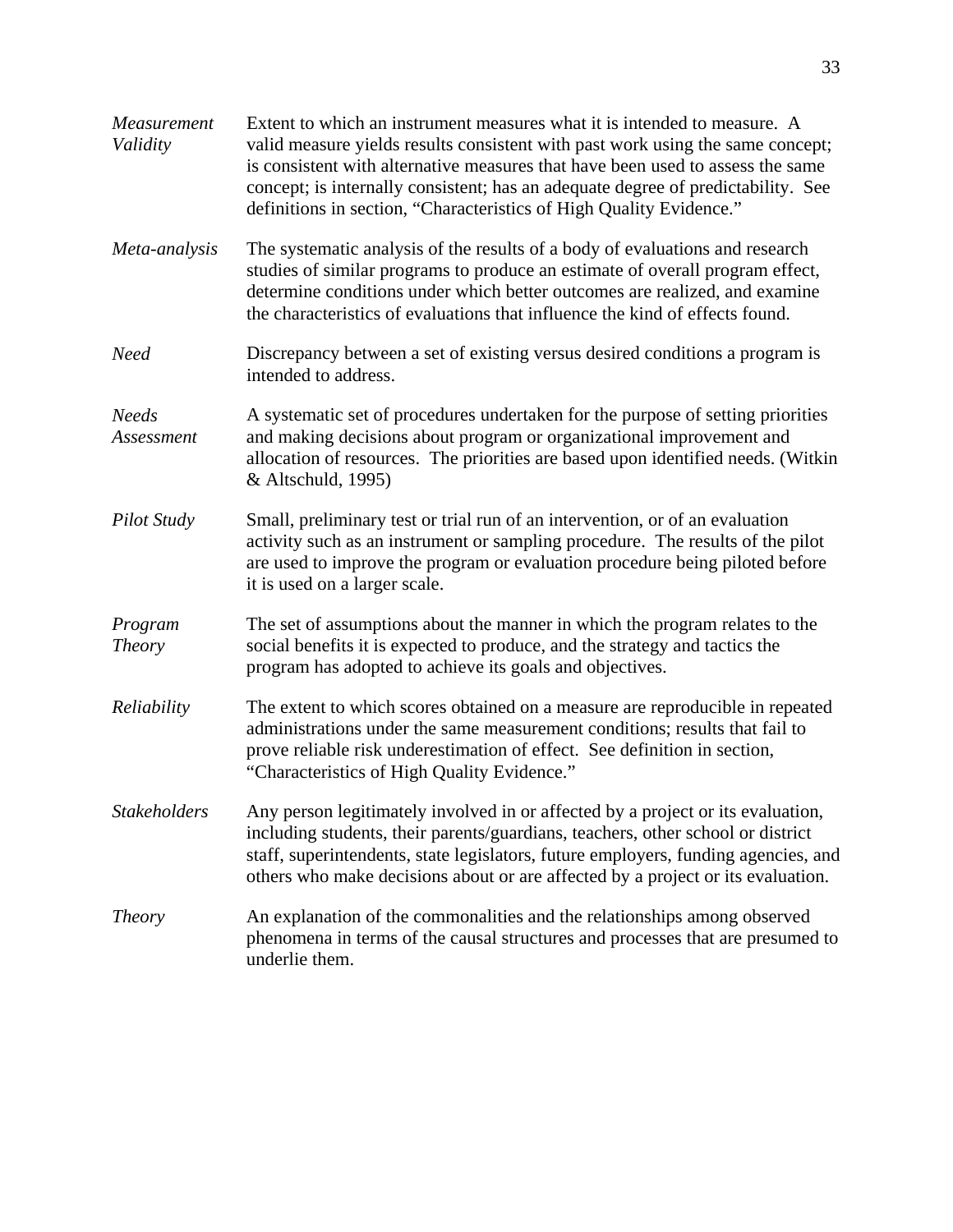| Utility of the<br>Evaluation | The extent to which an evaluation will serve the information needs of, or be<br>valuable to, intended users.             |
|------------------------------|--------------------------------------------------------------------------------------------------------------------------|
| Validity                     | The extent to which the construct under investigation was measured—"Did we<br>measure what we thought we were measuring? |
|                              | See definition in section, "Characteristics of High Quality Evidence."                                                   |

For additional information, see Cousins & Earl (1995); Cousins & Whitmore (1998); Fitzpatrick, Sanders, & Worthen (2004); Gall, Gall, & Borg (2003); Mark, Henry, & Julnes (2000); Mathison (2005); Patton (1996); Rossi, Lipsey, & Freeman (2004); Stufflebeam (2001); Torres, Preskill, & Piontek (2005); Trochim (2004); Weiss (1998); Witkin & Altschuld (1995).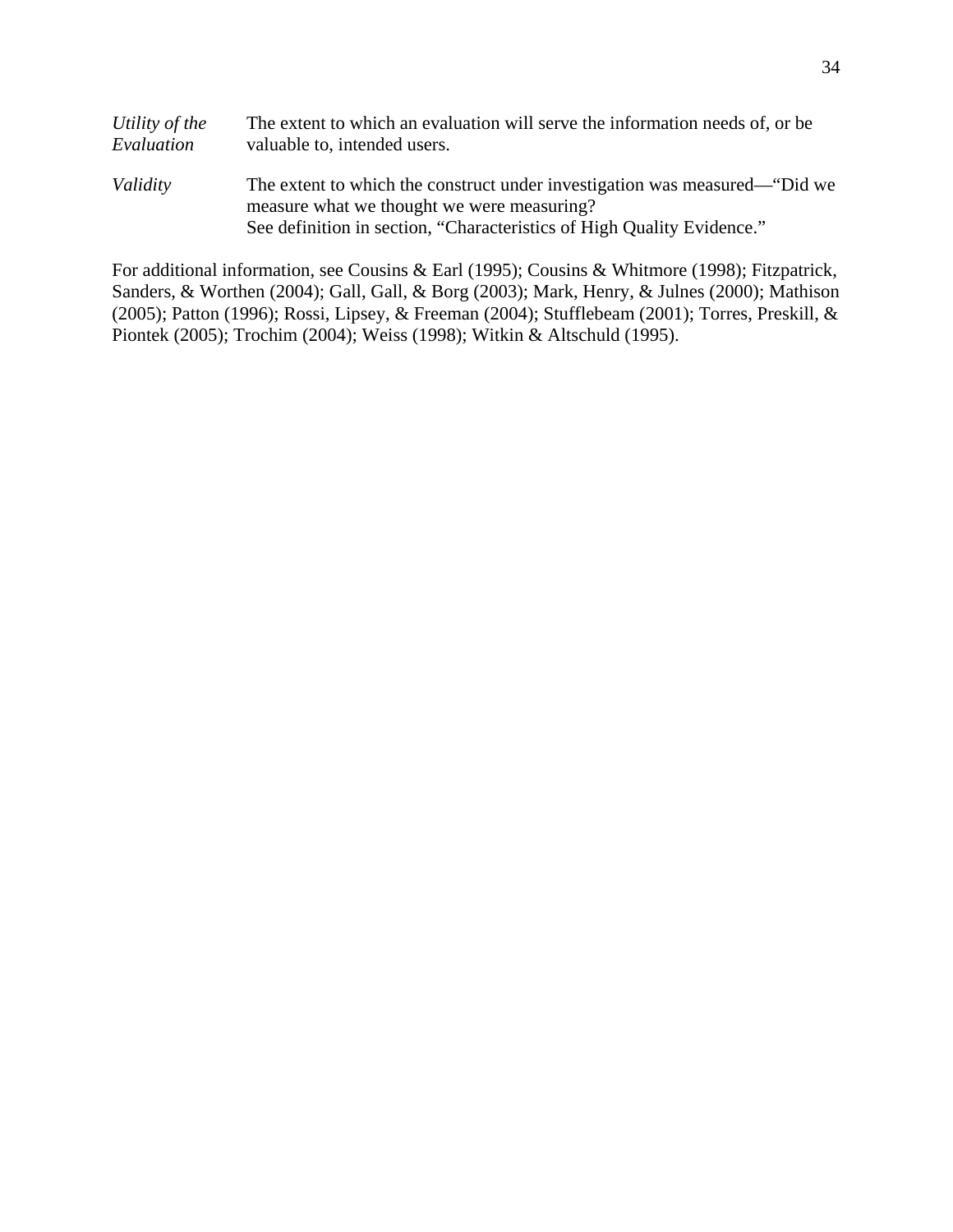# **References**

- Altschuld, J. W., & Kumar, D. D. (2002). *Evaluation of science and technology education at the dawn of a new millennium*. New York, NY: Kluwer Academic/Plenum Publishers.
- AEA. (2003). *American Evaluation Association response to U. S. Department of Education Notice of proposed priority, Federal Register RIN 1890-ZA00, November 4, 2003, "Scientifically Based Evaluation Methods*". Last retrieved on March 20, 2005, at <http://www.eval.org/doestatement.htm>
- Anderson, B. (2002). Evaluating systemic reform: Evaluation needs, practices, and challenges. In J. W. Altschuld & D. D. Kumar (eds.), *Evaluation of science and technology education at the dawn of a new millennium*, pp. 49-80. New York, NY: Kluwer Academic/Plenum Publishers.
- CCSSO. (2005). *Profiles of state education systems for use with NAEP*. Last retrieved on March 20, 2005, from [http://www.ccsso.org/naepprofiles/StatebyState/CCD\\_Master.cfm](http://www.ccsso.org/naepprofiles/StatebyState/CCD_Master.cfm)
- Cousins, J. B., & Earl, L. M., Editors. (1995). *Participatory evaluation in education: Studies in evaluation use and organizational learning*. London: Falmer.
- Cousins, J. B., & Whitmore, E. (1998). Framing participatory evaluation. *New Directions for Evaluation, 80*, 5-24. San Francisco, CA: Jossey Bass.
- Fitzpatrick, J. L., Sanders, J. R., & Worthen, B. R. (2004). *Program evaluation: Alternative approaches and practical guidelines, 3rd edition.* Boston, MA: Allyn and Bacon.
- Gall, M. D., Gall, J. P. & Borg, W. R. (2003). *Educational research: An introduction*. Boston, MA: A B Longman.
- Gangopadhyay, (2002). *Making evaluation meaningful to all education stakeholders*. Last retrieved on March 20, 2005, from <http://www.wmich.edu/evalctr/checklists/makingevalmeaningful.htm>
- Golafshani, N. (2003). Understanding reliability and validity in qualitative research. *The Qualitative Report, 8*(4), 597-607. Available at<http://www.nova.edu/ssss/QR/QR8-> 4/golafshani.pdf
- IEA. (2005). *TIMMS contextual background questionnaires*. Last retrieved on March 20, 2005, from<http://timss.bc.edu/timss2003i/context.html>
- Joint Committee on Standards for Educational Evaluation. (1994). *The program evaluation standards, 2nd edition*. Thousand Oaks, CA: Sage Publications.
- Lashway, L. (2001). *Educational indicators*. ERIC Digest. ED457536 available at <http://www.ericdigests.org/2002-2/indicators.htm>
- Mark, M. M., Henry, G. T., & Julnes, G. (2000). *Evaluation: An integrated framework for understanding, guiding, and improving policies and programs*. San Francisco, CA: Jossey Bass.
- Mathison, S. (Ed.) (2005). *Encyclopedia of evaluation*. Thousand Oaks, CA: Sage Publications.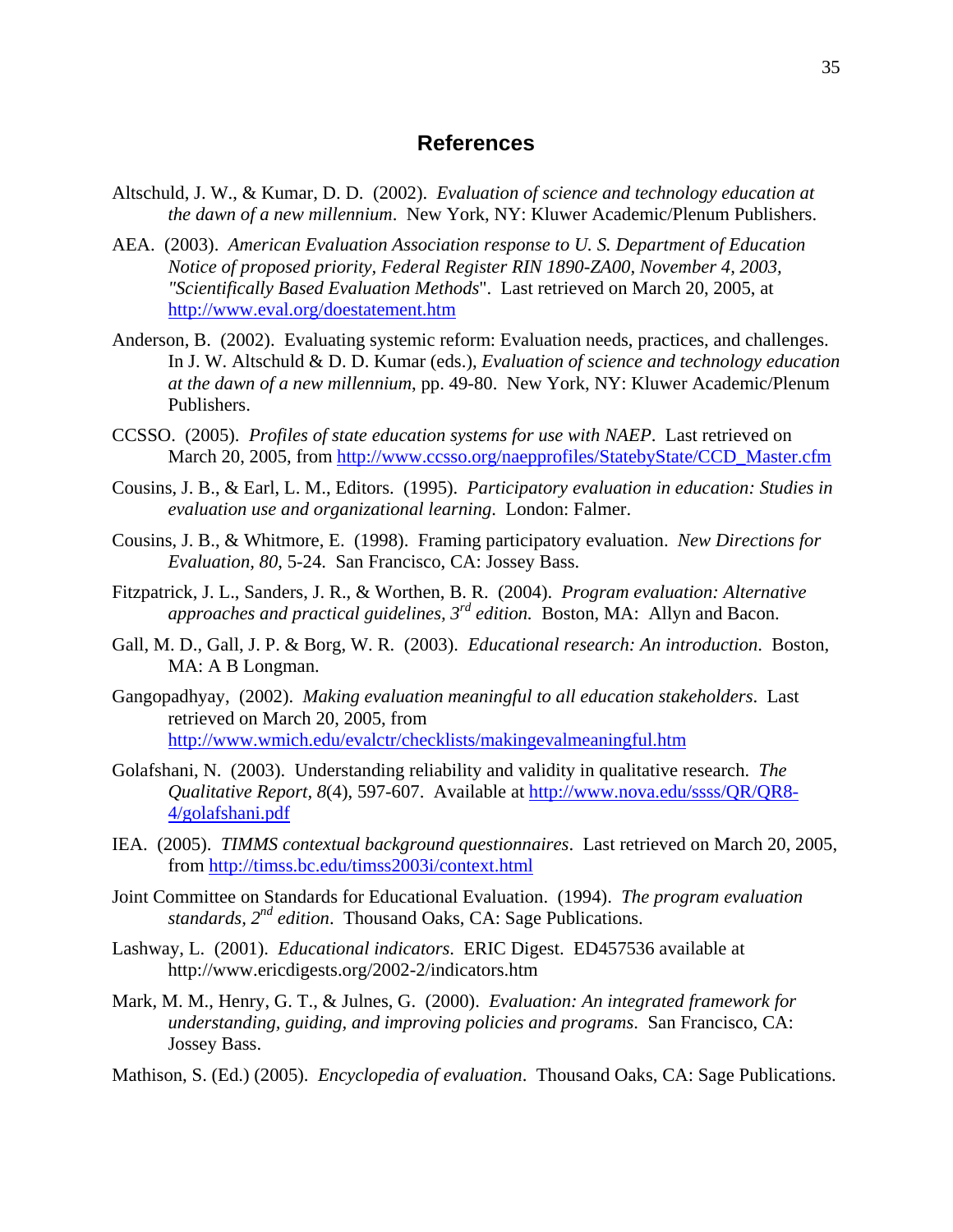- Miron, G. (2004). *Evaluation report checklist*. Last retrieved on March 20, 2005, from <http://www.wmich.edu/evalctr/checklists/reports.pdf>
- NCES. (2005). *How the NAEP Mathematics Assessment Works*. Last retrieved on March 20, 2005, from<http://nces.ed.gov/nationsreportcard/mathematics/>
- NCREL. (2005). *Evaluating progress: More on evaluation standards*. Last retrieved on February 18, 2005, from <http://www.ncrel.org/tandl/eval6.htm>
- NSF. (1996). The value of evaluation. In *NSF Evaluation Highlights: A Report on the National Science Foundation's Efforts to Assess the Effectiveness of Its Education Programs*, pp. 1-10. Washington, DC: Author.
- NSF. (2005). *Math and science partnership program*. Last retrieved from [http://www.nsf.gov/funding/pgm\\_summ.jsp?pims\\_id=5756&org=EHR&from=fund](http://www.nsf.gov/funding/pgm_summ.jsp?pims_id=5756&org=EHR&from=fund) on March 20, 2005.
- Owen, J. & Rogers, P. J. (1999). *Program evaluation: Forms and approaches*. Thousand Oaks, CA: Sage Publications.
- Patton, M. Q. (1996). *Utilization-focused evaluation : The new century text (3<sup>rd</sup> edition).* Thousand Oaks, CA: Sage Publications.
- Patton, M. Q. (2002). *Utilization-focused evaluation (UFE) checklist*. Last retrieved on March 20, 2005, from<http://www.wmich.edu/evalctr/checklists/ufechecklist.htm>
- Rossi, P. H., Lipsey, M. W. & Freeman, H. E. (2004). *Evaluation: A systematic approach,* 7th edition. Thousand Oaks, CA: Sage Publications.
- Schmidt, W.H. & Cogan, L.S. (1996). Development of the TIMSS context questionnaires" in M.O. Martin & D.L. Kelly (eds.), *Third International Mathematics and Science Study (TIMSS) Technical Report, Volume I: Design and Development*. Chestnut Hill, MA: Boston College.
- Scriven, M. (2005). *Key evaluation checklist*. Last retrieved from <http://www.wmich.edu/evalctr/checklists/kec.htm>on March 20, 2005.
- Shepard, L. A. (1977). *A checklist for evaluating large-scale assessment programs*. Last retrieved on March 20, 2005, from [http://www.wmich.edu/evalctr/checklists/assessment\\_eval\\_introframe.htm](http://www.wmich.edu/evalctr/checklists/assessment_eval_introframe.htm)
- Stufflebeam, D. L. (2001). Evaluation models. *New Directions for Evaluation, 89*, 7-98. San Francisco, CA: Jossey Bass.
- Stufflebeam, D. L. (2004). *Evaluation design checklist.* Last retrieved on March 20, 2005, from <http://www.wmich.edu/evalctr/checklists/evaldesign.htm>
- Torres, R. T., Preskill, H., & Piontek, M. (2005). *Evaluation strategies for communicating and reporting : Enhancing learning in organizations*, 2<sup>nd</sup> ed. Thousand Oaks, CA: Sage Publications.
- Trochim, W. M. (2004). *The research methods knowledge base, 2nd edition*. Internet WWW page, at URL: [<http://trochim.human.cornell.edu/kb/index.htm>](http://trochim.human.cornell.edu/kb/index.htm) (version current as of August 16, 2004).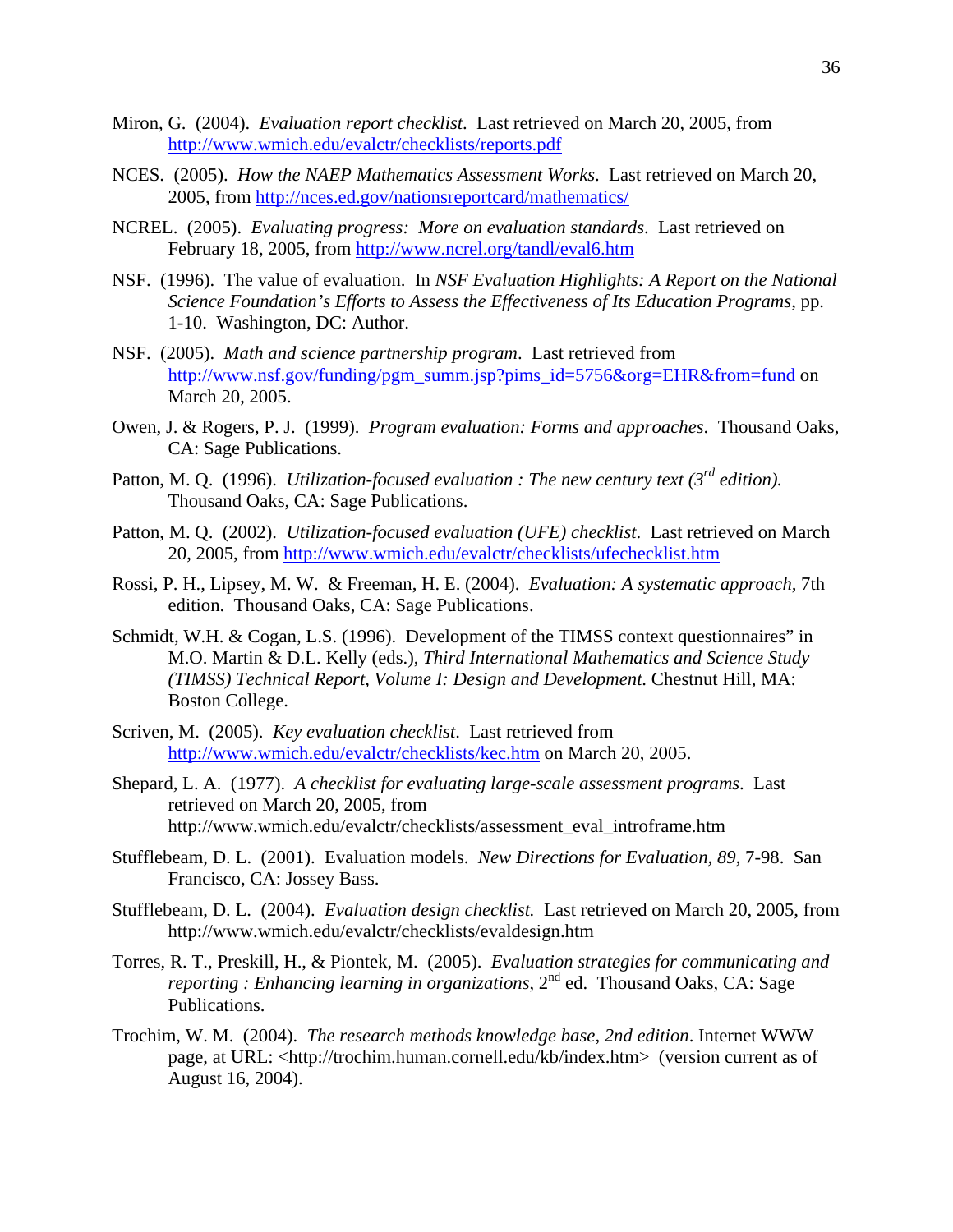- University of Wisconsin-Extension. (2002). *Enhancing program performance with logic models.* Internet WWW page, at URL:< <http://www.uwex.edu/ces/lmcourse/>>.
- Weiss, C. H. (1998). *Evaluation,* 2nd ed. Upper Saddle River, NJ: Prentice Hall.
- Weiss, I. R., Knapp, M. S., Hollweg, K. S., & Burrill, G., (eds). (2004). *Investigating the influence of standards: A framework for research in mathematics, science, and technology education.* Washington, DC: National Academies Press.
- Wheeler, P., Haertel, G. D., & Scriven, M. (1992). *Teacher evaluation glossary.* Kalamazoo, MI: CREATE Project, The Evaluation Center, Western Michigan University
- Witkin, B. R., & Altschuld, J. W. (1995). *Planning and conducting needs assessments : A practical guide.* Thousand Oaks, CA: Sage Publications.
- W. K. Kellogg Foundation (2001). *Logic model development guide*. Battle Creek, MI: Author. ([http://www.wkkf.org/Pubs/Tools/Evaluation/Pub3669.pdf\)](http://www.wkkf.org/Pubs/Tools/Evaluation/Pub3669.pdf)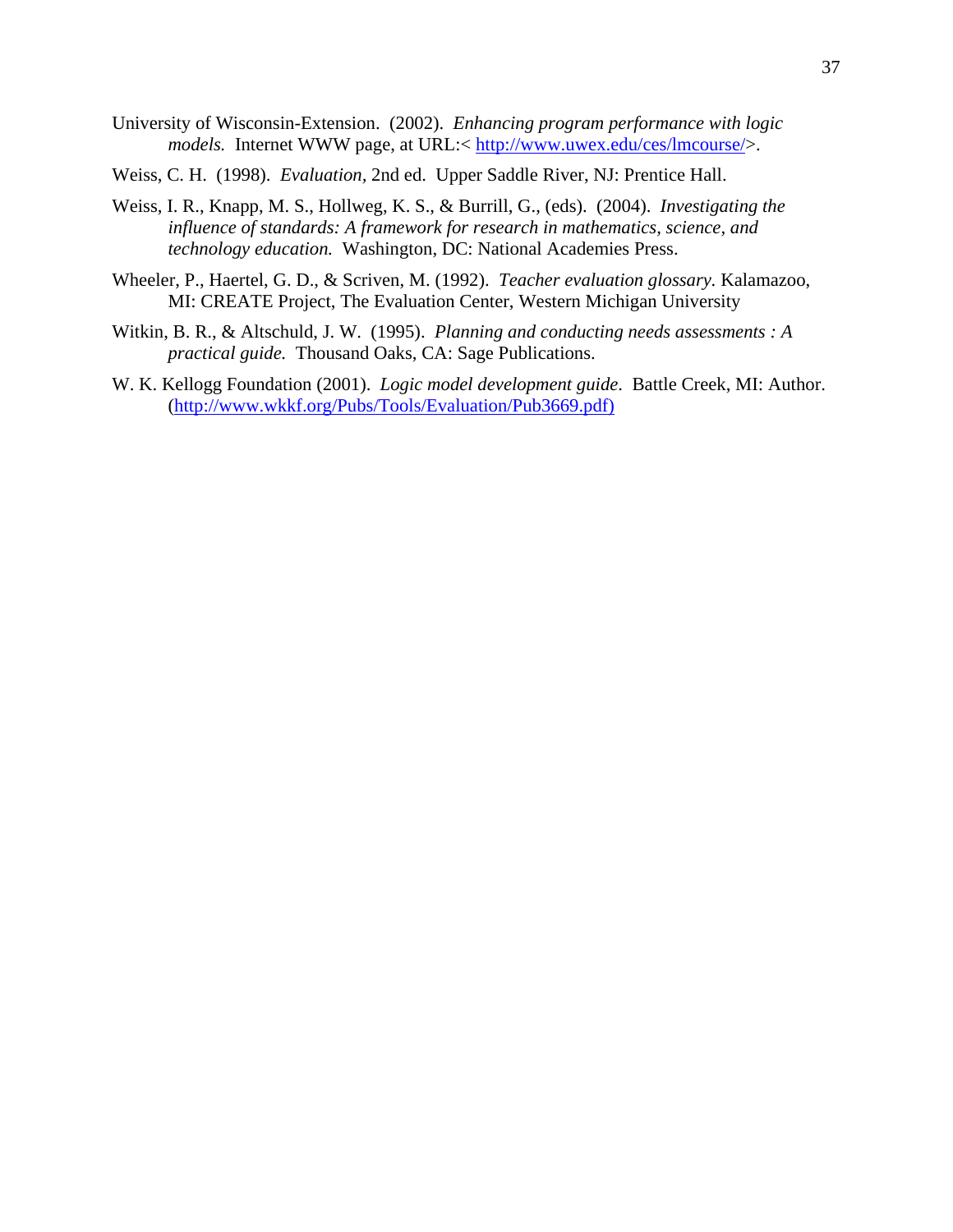# **Appendix**

# *Program Evaluation Standards*

The Joint Committee on Standards for Educational Evaluation was founded in 1975 to develop standards for educational evaluation. Originally initiated by the American Educational Research Association, the American Psychological Association, and the National Council on Measurement in Education, the Joint Committee now includes many other organizations in its membership. The Joint Committee has developed a set of standards for the evaluation of educational programs as well as for evaluating personnel. Further information about the Joint Committee's work and reprint requests may be addressed to: The Joint Committee on Standards for Educational Evaluation, The Evaluation Center, Western Michigan University, Kalamazoo MI 49008-5178.

The summary of the Program Evaluation Standards that follows can be found at <http://www.eval.org/EvaluationDocuments/progeval.html>.

The full text of the Program Evaluation Standards  $(2^{nd}$  edition) can be purchased through Sage Publications at [http://www.sagepub.com/.](http://www.sagepub.com/)

Additionally, see "What the Program Evaluation Standards Say about Designing Evaluations," available at [http://www.wmich.edu/evalctr/jc/DesigningEval.htm.](http://www.wmich.edu/evalctr/jc/DesigningEval.htm) 

### **Summary of the Standards**

### **Utility Standards**

The utility standards are intended to ensure that an evaluation will serve the information needs of intended users.

- U1. **Stakeholder Identification:** Persons involved in or affected by the evaluation should be identified, so that their needs can be addressed.
- U2. **Evaluator Credibility:** The persons conducting the evaluation should be both trustworthy and competent to perform the evaluation, so that the evaluation findings achieve maximum credibility and acceptance.
- U3. **Information Scope and Selection:** Information collected should be broadly selected to address pertinent questions about the program and be responsive to the needs and interests of clients and other specified stakeholders.
- U4. **Values Identification:** The perspectives, procedures, and rationale used to interpret the findings should be carefully described, so that the bases for value judgments are clear.
- U5. **Report Clarity:** Evaluation reports should clearly describe the program being evaluated, including its context, and the purposes, procedures, and findings of the evaluation, so that essential information is provided and easily understood.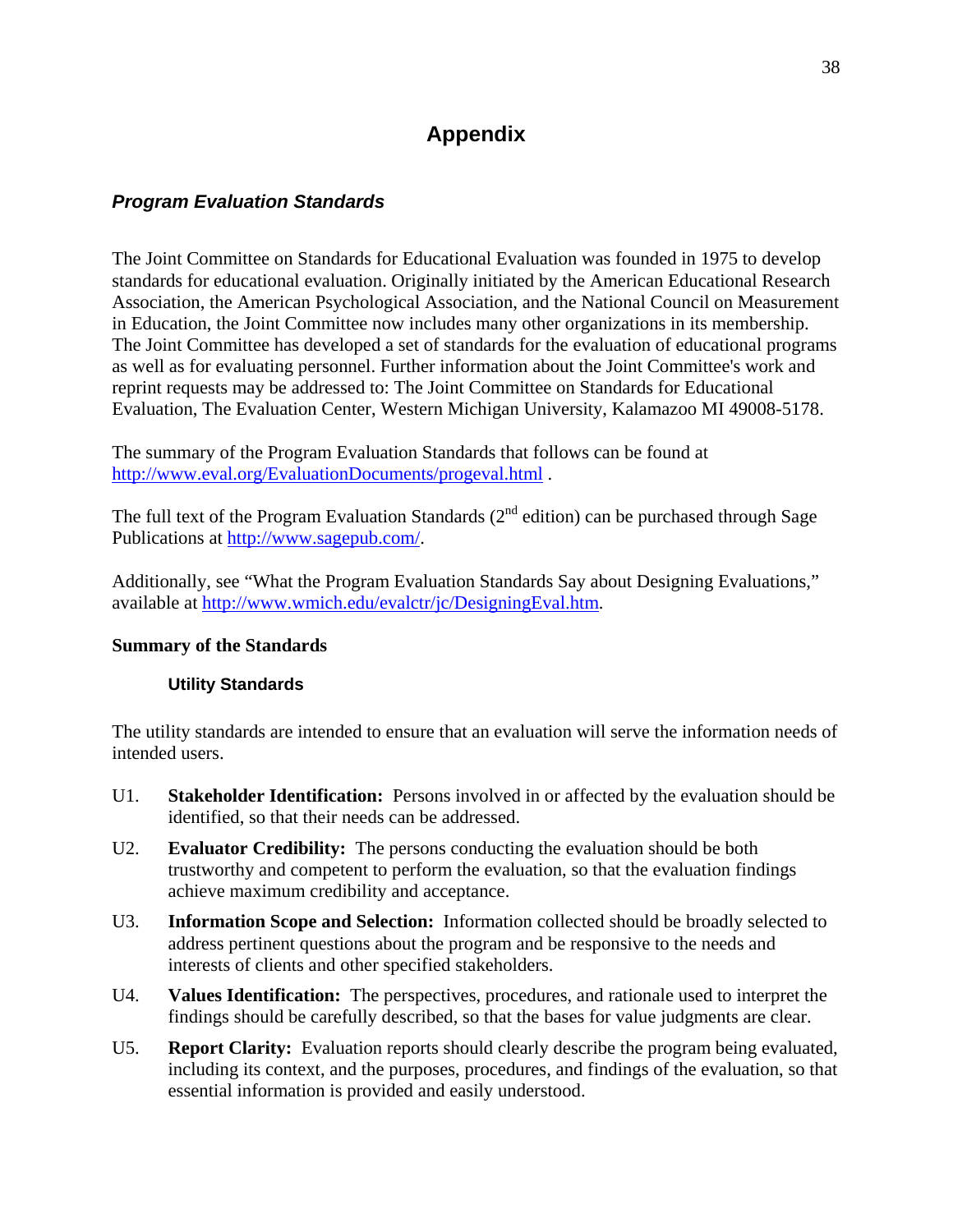- U6. **Report Timeliness and Dissemination:** Significant interim findings and evaluation reports should be disseminated to intended users, so that they can be used in a timely fashion.
- U7. **Evaluation Impact:** Evaluations should be planned, conducted, and reported in ways that encourage follow-through by stakeholders, so that the likelihood that the evaluation will be used is increased.

### **Feasibility Standards**

The feasibility standards are intended to ensure that an evaluation will be realistic, prudent, diplomatic, and frugal.

- F1. **Practical Procedures:** The evaluation procedures should be practical, to keep disruption to a minimum while needed information is obtained.
- F2. **Political Viability:** The evaluation should be planned and conducted with anticipation of the different positions of various interest groups, so that their cooperation may be obtained, and so that possible attempts by any of these groups to curtail evaluation operations or to bias or misapply the results can be averted or counteracted.
- F3. **Cost Effectiveness:** The evaluation should be efficient and produce information of sufficient value, so that the resources expended can be justified.

### **Propriety Standards**

The propriety standards are intended to ensure that an evaluation will be conducted legally, ethically, and with due regard for the welfare of those involved in the evaluation, as well as those affected by its results.

- P1. **Service Orientation:** Evaluations should be designed to assist organizations to address and effectively serve the needs of the full range of targeted participants.
- P2. **Formal Agreements:** Obligations of the formal parties to an evaluation (what is to be done, how, by whom, when) should be agreed to in writing, so that these parties are obligated to adhere to all conditions of the agreement or formally to renegotiate it.
- P3. **Rights of Human Subjects:** Evaluations should be designed and conducted to respect and protect the rights and welfare of human subjects.
- P4. **Human Interactions:** Evaluators should respect human dignity and worth in their interactions with other persons associated with an evaluation, so that participants are not threatened or harmed.
- P5. **Complete and Fair Assessment:** The evaluation should be complete and fair in its examination and recording of strengths and weaknesses of the program being evaluated, so that strengths can be built upon and problem areas addressed.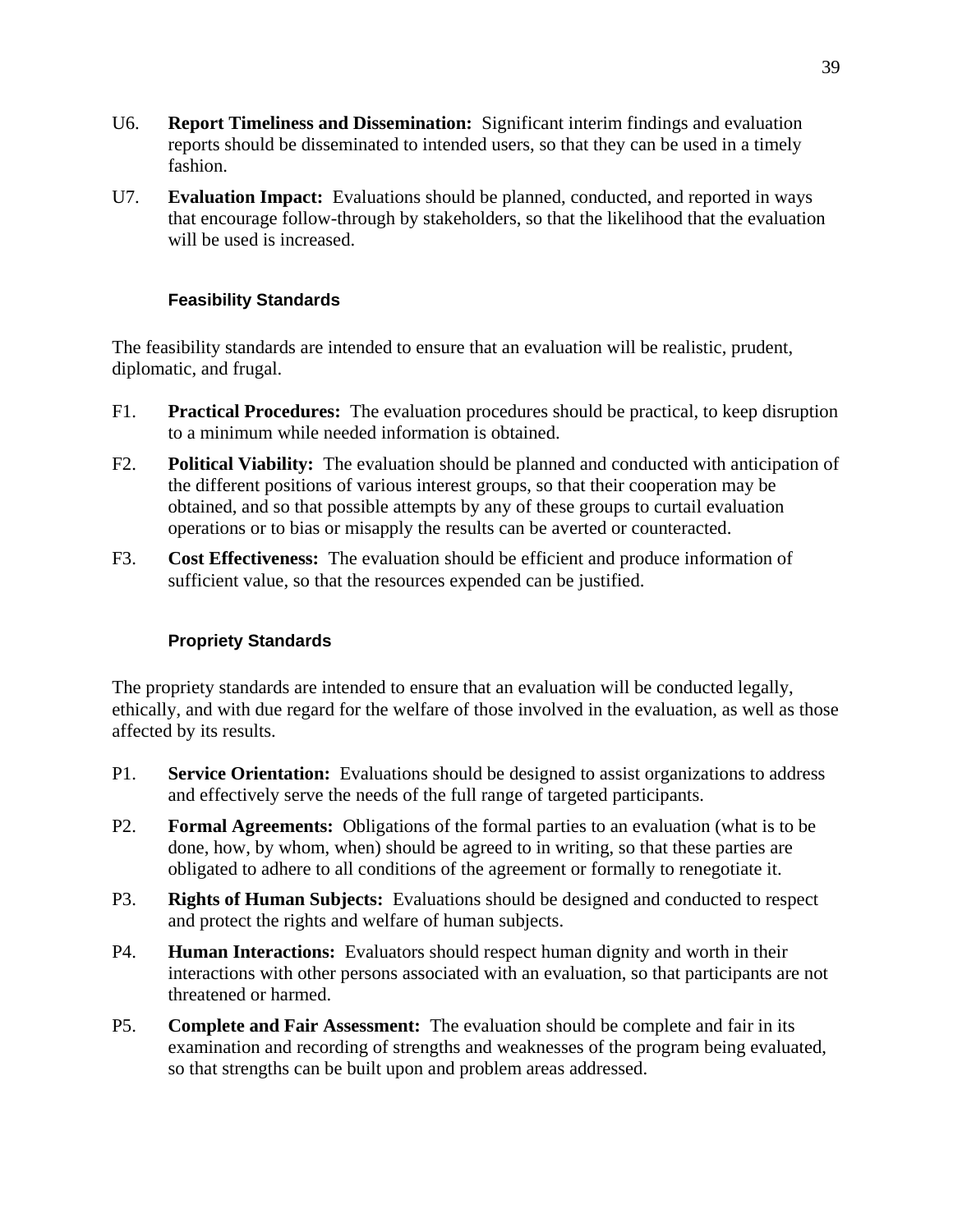- P6. **Disclosure of Findings:** The formal parties to an evaluation should ensure that the full set of evaluation findings along with pertinent limitations are made accessible to the persons affected by the evaluation, and any others with expressed legal rights to receive the results.
- P7. **Conflict of Interest:** Conflict of interest should be dealt with openly and honestly, so that it does not compromise the evaluation processes and results.
- P8. **Fiscal Responsibility:** The evaluator's allocation and expenditure of resources should reflect sound accountability procedures and otherwise be prudent and ethically responsible, so that expenditures are accounted for and appropriate.

### **Accuracy Standards**

The accuracy standards are intended to ensure that an evaluation will reveal and convey technically adequate information about the features that determine worth or merit of the program being evaluated.

- A1. **Program Documentation:** The program being evaluated should be described and documented clearly and accurately, so that the program is clearly identified.
- A2. **Context Analysis:** The context in which the program exists should be examined in enough detail, so that its likely influences on the program can be identified.
- A3. **Described Purposes and Procedures:** The purposes and procedures of the evaluation should be monitored and described in enough detail, so that they can be identified and assessed.
- A4. **Defensible Information Sources:** The sources of information used in a program evaluation should be described in enough detail, so that the adequacy of the information can be assessed.
- A5. **Valid Information:** The information gathering procedures should be chosen or developed and then implemented so that they will assure that the interpretation arrived at is valid for the intended use.
- A6. **Reliable Information:** The information gathering procedures should be chosen or developed and then implemented so that they will assure that the information obtained is sufficiently reliable for the intended use.
- A7. **Systematic Information:** The information collected, processed, and reported in an evaluation should be systematically reviewed and any errors found should be corrected.
- A8. **Analysis of Quantitative Information:** Quantitative information in an evaluation should be appropriately and systematically analyzed so that evaluation questions are effectively answered.
- A9. **Analysis of Qualitative Information:** Qualitative information in an evaluation should be appropriately and systematically analyzed so that evaluation questions are effectively answered.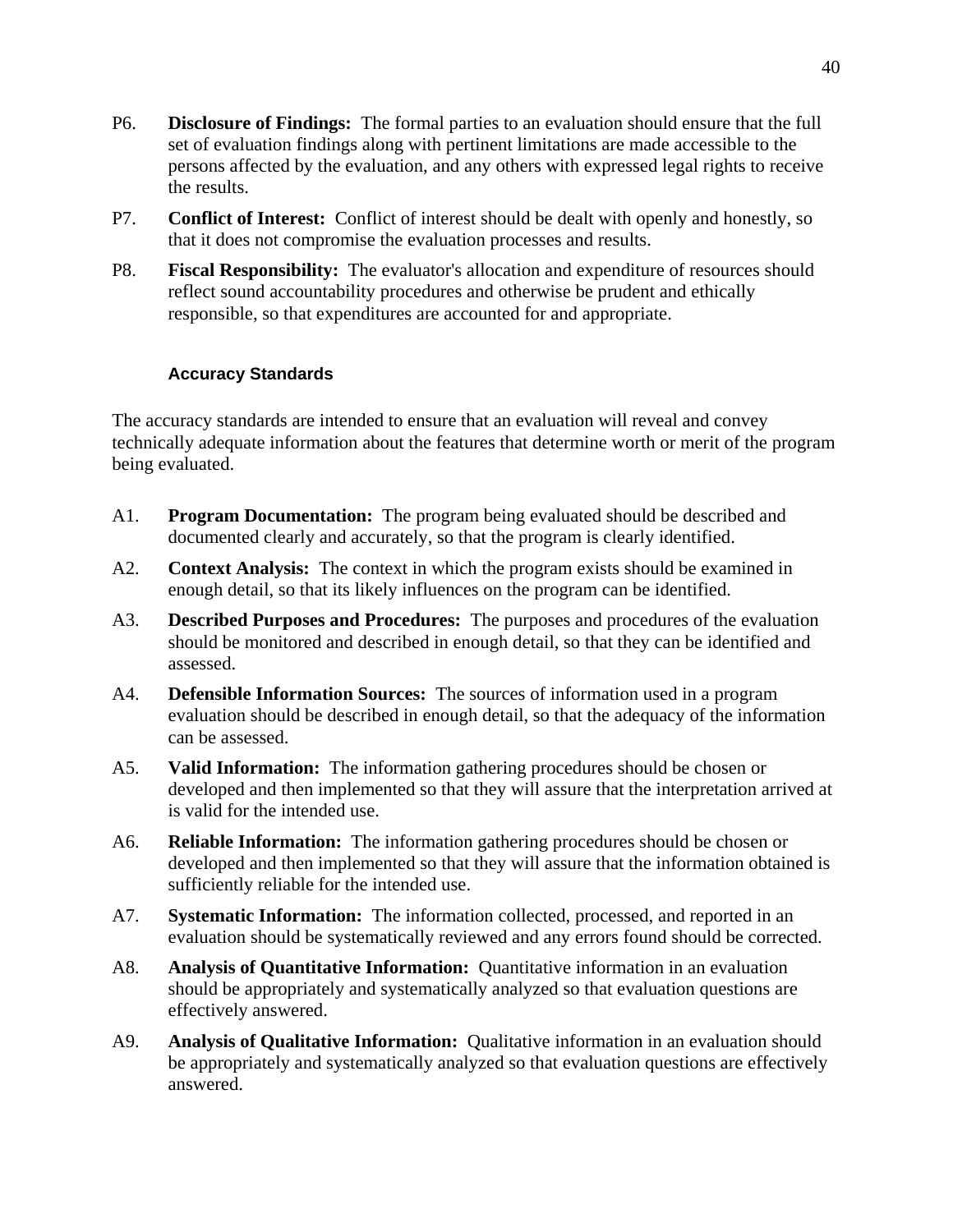- A10. **Justified Conclusions:** The conclusions reached in an evaluation should be explicitly justified, so that stakeholders can assess them.
- A11. **Impartial Reporting:** Reporting procedures should guard against distortion caused by personal feelings and biases of any party to the evaluation, so that evaluation reports fairly reflect the evaluation findings.
- A12. **Metaevaluation:** The evaluation itself should be formatively and summatively evaluated against these and other pertinent standards, so that its conduct is appropriately guided and, on completion, stakeholders can closely examine its strengths and weaknesses.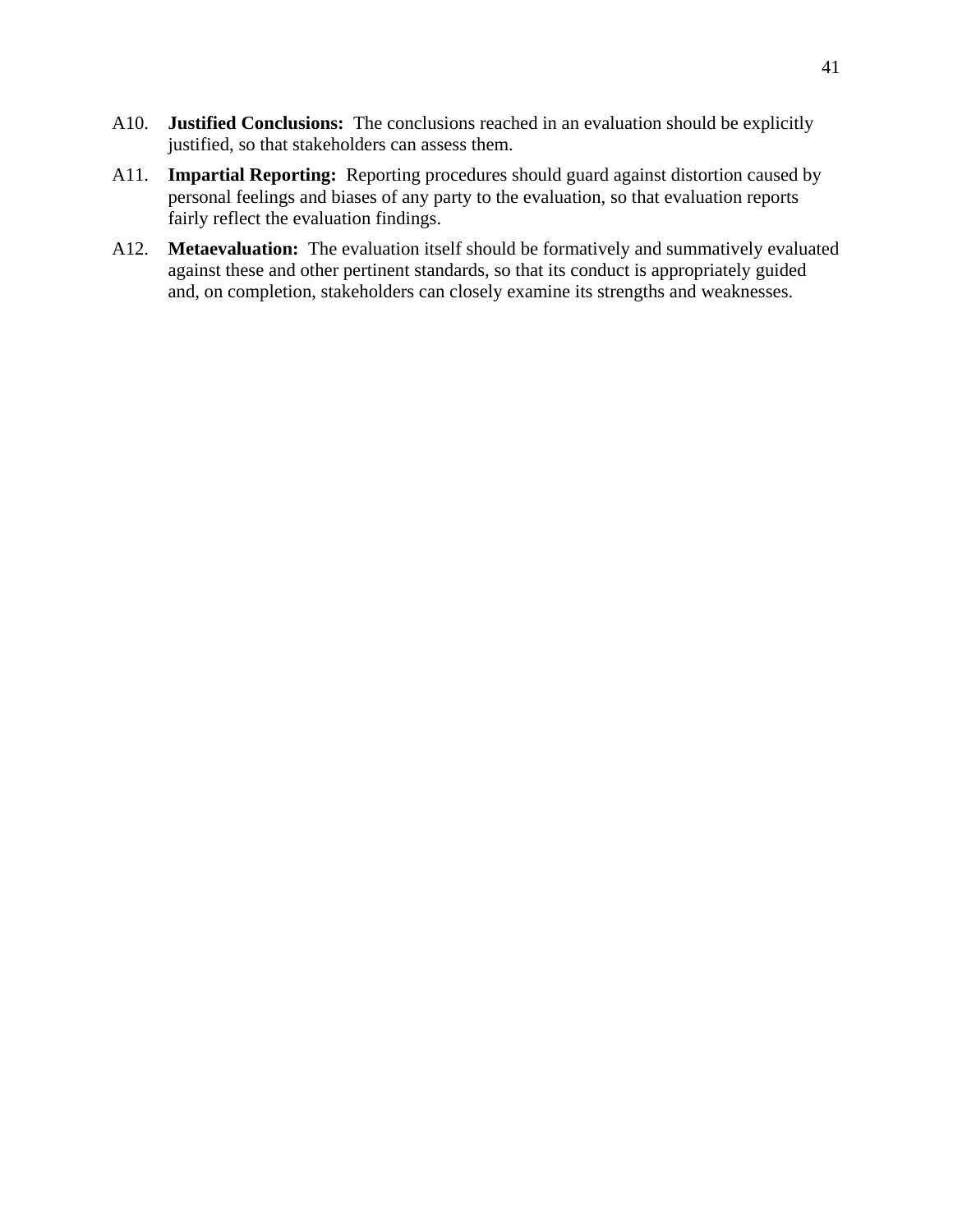# *American Evaluation Association Guiding Principles for Evaluators*

In 1994 the membership of AEA adopted a set of principles developed to guide the professional practice of evaluators, and inform evaluation clients and the general public about the principles they can expect to be upheld by professional evaluators. A revision of the 1994 Guiding Principles was ratified by AEA membership in 2004. A summary of the Guiding Principles follows. Along with additional information about the development process, the guidelines as shown below can be found at [http://www.eval.org/Guiding%20Principles.htm;](http://www.eval.org/Guiding%20Principles.htm) 

- A. **Systematic Inquiry:** Evaluators conduct systematic, data-based inquiries.
	- 1. To ensure the accuracy and credibility of the evaluative information they produce, evaluators should adhere to the highest technical standards appropriate to the methods they use.
	- 2. Evaluators should explore with the client the shortcomings and strengths both of the various evaluation questions and the various approaches that might be used for answering those questions.
	- 3. Evaluators should communicate their methods and approaches accurately and in sufficient detail to allow others to understand, interpret and critique their work. They should make clear the limitations of an evaluation and its results. Evaluators should discuss in a contextually appropriate way those values, assumptions, theories, methods, results, and analyses significantly affecting the interpretation of the evaluative findings. These statements apply to all aspects of the evaluation, from its initial conceptualization to the eventual use of findings.
- B. **Competence:** Evaluators provide competent performance to stakeholders.
	- 1. Evaluators should possess (or ensure that the evaluation team possesses) the education, abilities, skills and experience appropriate to undertake the tasks proposed in the evaluation.
	- 2. To ensure recognition, accurate interpretation and respect for diversity, evaluators should ensure that the members of the evaluation team collectively demonstrate cultural competence. Cultural competence would be reflected in evaluators seeking awareness of their own culturally-based assumptions, their understanding of the worldviews of culturally-different participants and stakeholders in the evaluation, and the use of appropriate evaluation strategies and skills in working with culturally different groups. Diversity may be in terms of race, ethnicity, gender, religion, socio-economics, or other factors pertinent to the evaluation context.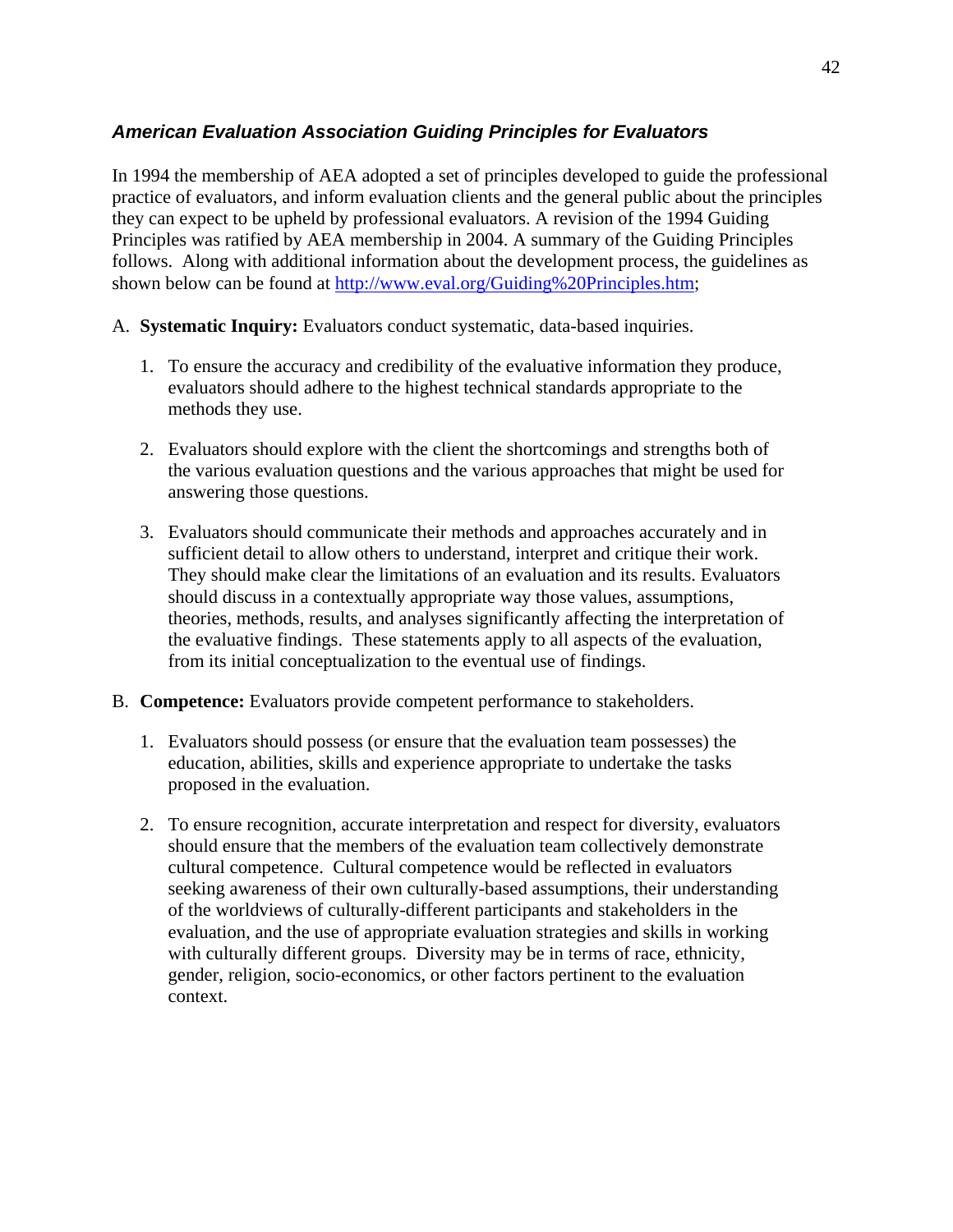- 3. Evaluators should practice within the limits of their professional training and competence, and should decline to conduct evaluations that fall substantially outside those limits. When declining the commission or request is not feasible or appropriate, evaluators should make clear any significant limitations on the evaluation that might result. Evaluators should make every effort to gain the competence directly or through the assistance of others who possess the required expertise.
- 4. Evaluators should continually seek to maintain and improve their competencies, in order to provide the highest level of performance in their evaluations. This continuing professional development might include formal coursework and workshops, self-study, evaluations of one's own practice, and working with other evaluators to learn from their skills and expertise.
- C. **Integrity/Honesty:** Evaluators display honesty and integrity in their own behavior, and attempt to ensure the honesty and integrity of the entire evaluation process.
	- 1. Evaluators should negotiate honestly with clients and relevant stakeholders concerning the costs, tasks to be undertaken, limitations of methodology, scope of results likely to be obtained, and uses of data resulting from a specific evaluation. It is primarily the evaluator's responsibility to initiate discussion and clarification of these matters, not the client's.
	- 2. Before accepting an evaluation assignment, evaluators should disclose any roles or relationships they have that might pose a conflict of interest (or appearance of a conflict) with their role as an evaluator. If they proceed with the evaluation, the conflict(s) should be clearly articulated in reports of the evaluation results.
	- 3. Evaluators should record all changes made in the originally negotiated project plans, and the reasons why the changes were made. If those changes would significantly affect the scope and likely results of the evaluation, the evaluator should inform the client and other important stakeholders in a timely fashion (barring good reason to the contrary, before proceeding with further work) of the changes and their likely impact.
	- 4. Evaluators should be explicit about their own, their client's, and other stakeholders' interests and values concerning the conduct and outcomes of an evaluation.
	- 5. Evaluators should not misrepresent their procedures, data or findings. Within reasonable limits, they should attempt to prevent or correct misuse of their work by others.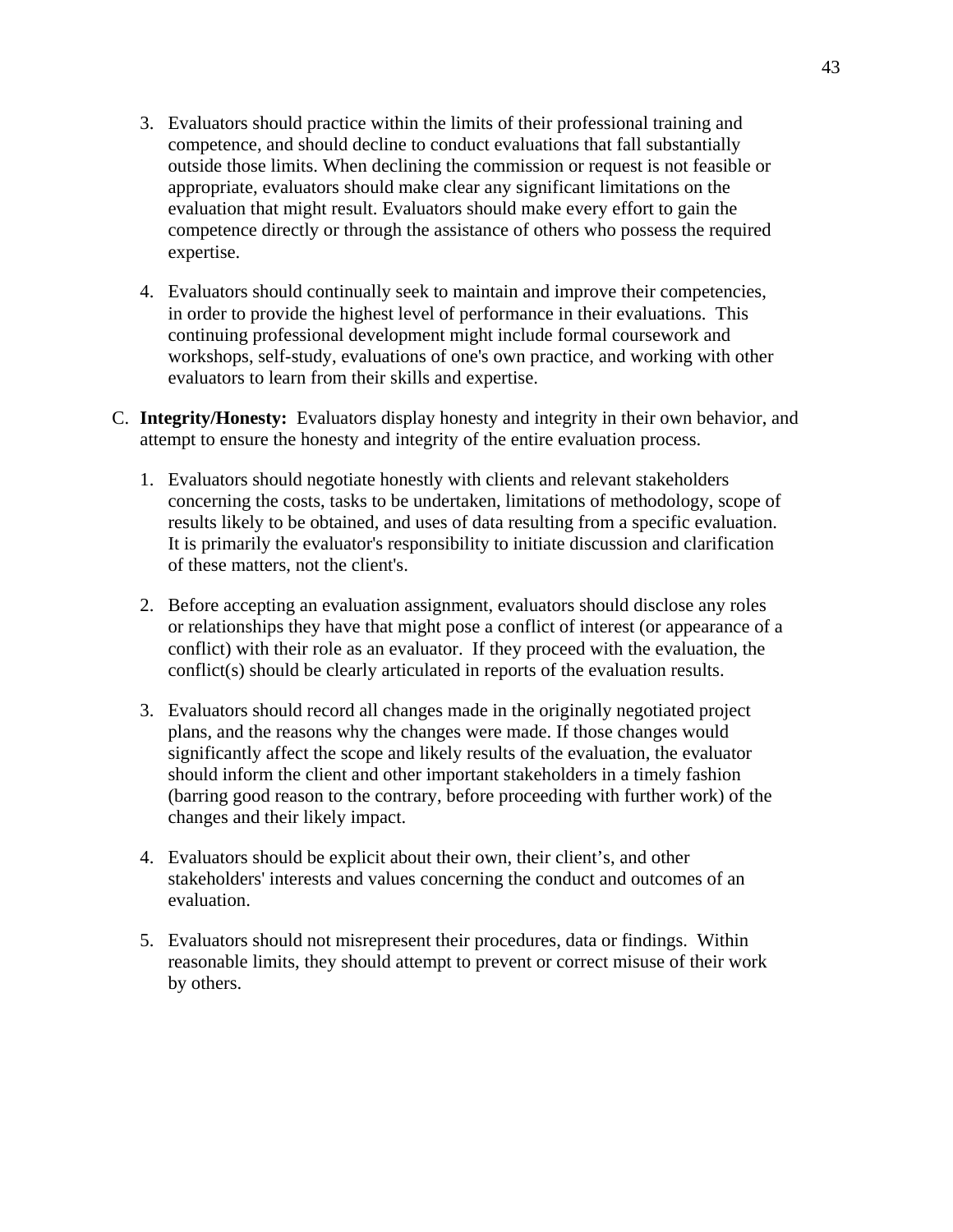- 6. If evaluators determine that certain procedures or activities are likely to produce misleading evaluative information or conclusions, they have the responsibility to communicate their concerns and the reasons for them. If discussions with the client do not resolve these concerns, the evaluator should decline to conduct the evaluation. If declining the assignment is unfeasible or inappropriate, the evaluator should consult colleagues or relevant stakeholders about other proper ways to proceed. (Options might include discussions at a higher level, a dissenting cover letter or appendix, or refusal to sign the final document.)
- 7. Evaluators should disclose all sources of financial support for an evaluation, and the source of the request for the evaluation.
- D. **Respect for People**: Evaluators respect the security, dignity and self-worth of respondents, program participants, clients, and other evaluation stakeholders.
	- 1. Evaluators should seek a comprehensive understanding of the important contextual elements of the evaluation. Contextual factors that may influence the results of a study include geographic location, timing, political and social climate, economic conditions, and other relevant activities in progress at the same time.
	- 2. Evaluators should abide by current professional ethics, standards, and regulations regarding risks, harms, and burdens that might befall those participating in the evaluation; regarding informed consent for participation in evaluation; and regarding informing participants and clients about the scope and limits of confidentiality.
	- 3. Because justified negative or critical conclusions from an evaluation must be explicitly stated, evaluations sometimes produce results that harm client or stakeholder interests. Under this circumstance, evaluators should seek to maximize the benefits and reduce any unnecessary harms that might occur, provided this will not compromise the integrity of the evaluation findings. Evaluators should carefully judge when the benefits from doing the evaluation or in performing certain evaluation procedures should be foregone because of the risks or harms. To the extent possible, these issues should be anticipated during the negotiation of the evaluation.
	- 4. Knowing that evaluations may negatively affect the interests of some stakeholders, evaluators should conduct the evaluation and communicate its results in a way that clearly respects the stakeholder's dignity and self-worth.
	- 5. Where feasible, evaluators should attempt to foster social equity in evaluation, so that those who give to the evaluation may benefit in return. For example, evaluators should seek to ensure that those who bear the burdens of contributing data and incurring any risks do so willingly, and that they have full knowledge of and opportunity to obtain any benefits of the evaluation. Program participants should be informed that their eligibility to receive services does not hinge on their participation in the evaluation.